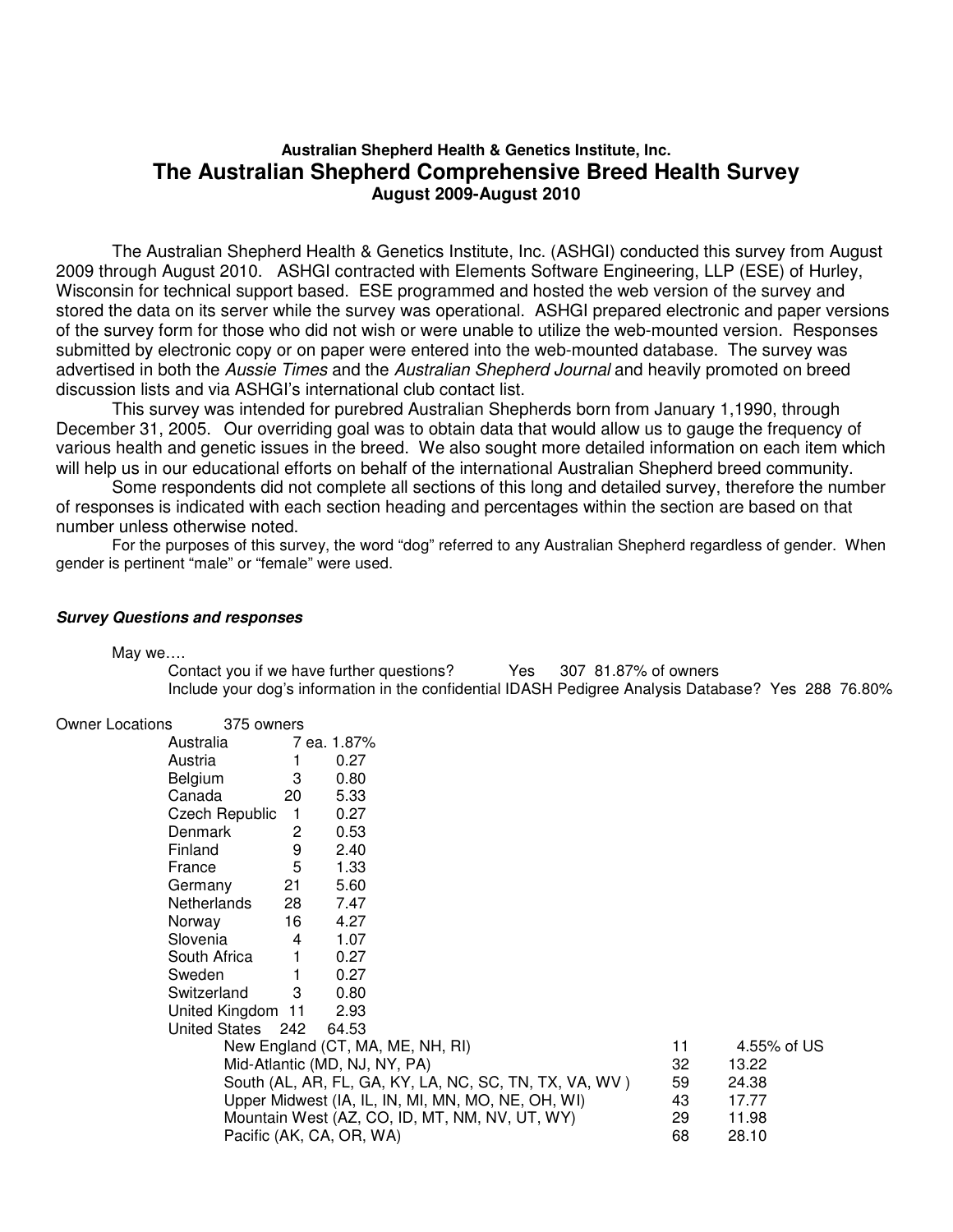|           |    | Breakdown by US state: |           |    |      |           |    |      |
|-----------|----|------------------------|-----------|----|------|-----------|----|------|
| AK        |    | 2.89% of US            | LA        | 2  | 0.83 | NY        | 14 | 5.79 |
| AL        |    | 0.41                   | MA        | 4  | 1.65 | OΗ        |    | 2.89 |
| AR        |    | 0.41                   | MD        | 5  | 2.07 | 0R        | 3  | 1.24 |
| AZ        |    | 2.89                   | ME        |    | 0.41 | PA        | 11 | 4.55 |
| CA        | 39 | 16.12                  | MI        | 11 | 4.55 | <b>RI</b> |    | 0.41 |
| CO        | 5  | 2.07                   | <b>MN</b> |    | 2.89 | <b>SC</b> | 3  | 1.24 |
| CT        | 2  | 0.83                   | MO        | 4  | 1.65 | ΤN        | 4  | 1.65 |
| <b>FL</b> | 9  | 3.72                   | MT        | 4  | 1.65 | <b>TX</b> | 18 | 7.44 |
| GA        | 6  | 2.48                   | <b>NC</b> | 9  | 3.72 | UT        | 4  | 1.65 |
| IA        |    | 0.41                   | <b>NE</b> |    | 0.41 | VA        | 2  | 0.83 |
| ID        | 2  | 0.83                   | <b>NH</b> | 3  | 1.24 | WA        | 19 | 7.85 |
| IL        | 5  | 2.07                   | NJ        | 2  | 0.83 | WI        | 3  | 1.24 |
| IN        | 4  | 1.65                   | <b>NM</b> | 3  | 1.24 | WV        |    | 0.41 |
| KY        | 3  | .24                    | <b>NV</b> | 2  | 0.83 | WY        | 2  | 0.83 |

### **I: General Information**

The following section is a general overview of you and your dog.

- A. Owner Information 375 owners
	- 1. How many years have you owned Aussies?

| Less than 1 year | 1   | 0.27% |
|------------------|-----|-------|
| $1-5$ yrs        | 49  | 13.07 |
| $6-10$ yrs       | 131 | 34.93 |
| 11-20 yrs        | 135 | 36.00 |
| more than 20 yrs | 59  | 15.73 |

2. How many Aussies currently live with you?

| None at this Time | 14  | 3.73% |
|-------------------|-----|-------|
| $1-5$             | 308 | 82.13 |
| $6 - 10$          | 40  | 10.67 |
| $11 - 20$         | 12  | 3.20  |
| more than 20      | 1   | በ 27  |

## 3. How many other dogs currently live with you?

| None at this Time | 202 | 53.87% |
|-------------------|-----|--------|
| $1-5$             | 160 | 42.67  |
| $6 - 10$          | 8   | 2.13   |
| $11 - 20$         | 1   | 0.27   |
| more than 20      | 4   | 1.07   |
|                   |     |        |

4. Activities – What areas of breed activity do you currently participate with your dogs? (Check all that apply)

| Activity                   |     | Currently active |    | Active in the past |
|----------------------------|-----|------------------|----|--------------------|
| <b>Breeder</b>             | 133 | 35.47%           | 34 | 9.07%              |
| Conformation               | 154 | 41.07            | 73 | 19.47              |
| Stock/Herding Trials       | 109 | 29.07            | 45 | 12.00              |
| Obedience or Rally         | 189 | 50.40            | 91 | 24.27              |
| Agility                    | 209 | 55.73            | 72 | 19.20              |
| Tracking                   | 69  | 18.40            | 34 | 9.07               |
| Commercial farm/ranch work | 31  | 8.27             | 8  | 2.13               |
| Search and Rescue          | 18  | 4.80             | 14 | 3.73               |
| Companion/Pet              | 295 | 78.67            | 11 | 2.95               |
| Therapy                    | 53  | 14.13            | 37 | 9.87               |
| Disc Dog/Frisbee           | 18  | 4.80             | 8  | 2.13               |
| Flyball                    | 19  | 5.07             | 13 | 3.47               |
| Other<br>$(56$ dogs)       | 50  | 13.33            | 27 | 7.20               |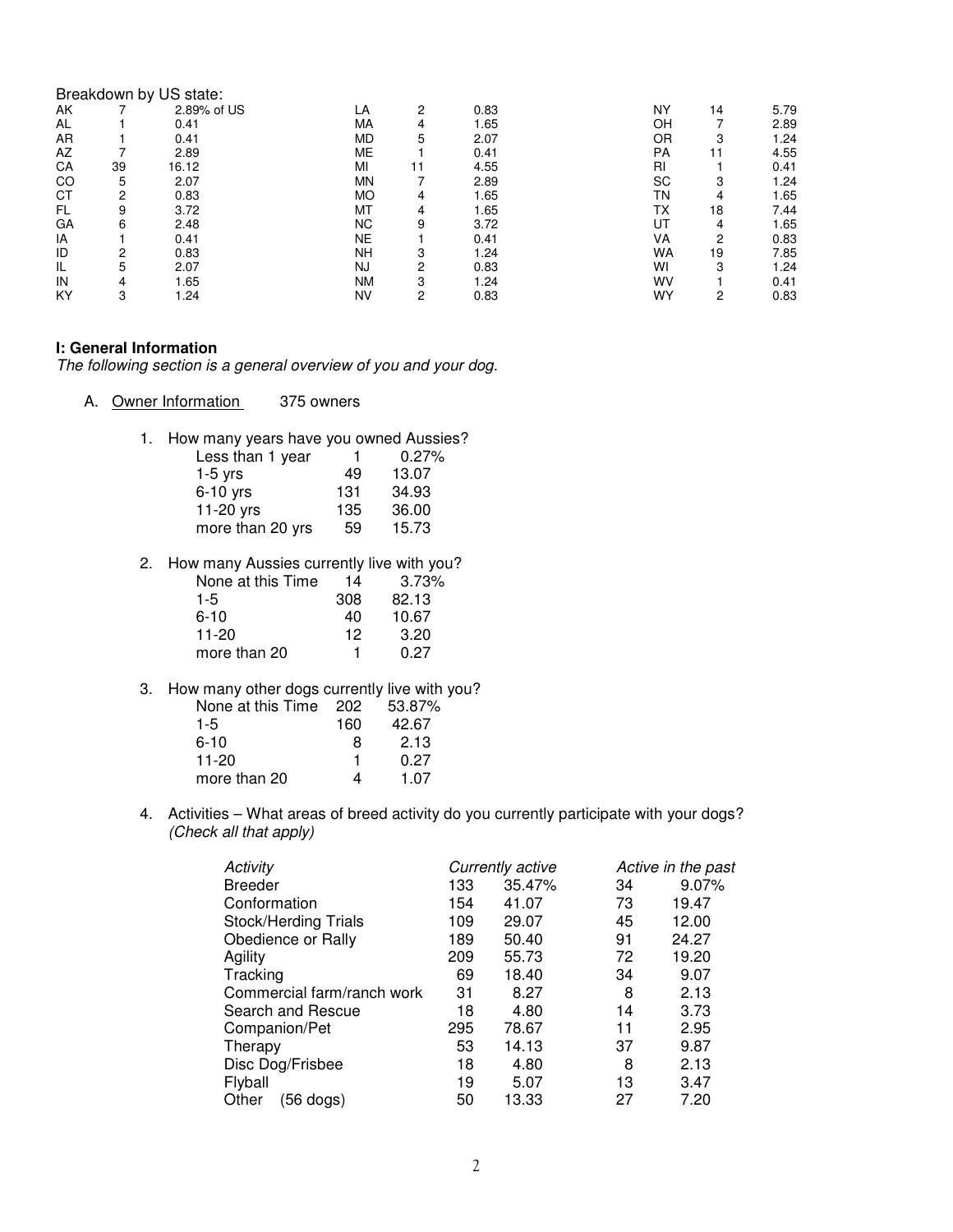If you marked "Other" please name the activity(ies) and indicate whether or not you are currently active.

| Assistance (Service) Dog         | 3 | 5.36% other | 0 |                |
|----------------------------------|---|-------------|---|----------------|
| Dock diving/Water sports         | 8 | 14.29       | 2 | 3.57% of other |
| Equestrian activities            | 5 | 3.57        |   | 1.79           |
| Field trials/training/gun dog    | 3 | 5.36        | 0 |                |
| Freestyle/Dog dancing            | 9 | 16.07       | 5 | 8.93           |
| Hiking & wild country activities | 5 | 8.93        |   | 1.79           |
| Lure coursing                    |   | 1.79        | 2 | 3.57           |
| Schutzhund/IPO                   |   | 1.79        | 2 | 3.57           |
| Trick dog                        | 3 | 5.36        | 0 |                |
| Weight pull/carting              | 3 | 5.36        | 0 |                |
| Winter sports                    | 3 | 5.36        |   | 1.79           |
| Miscellaneous (3)                |   | 17.86       | 2 | 3.57           |
|                                  |   |             |   |                |

- 5. Have you ever bred Aussies? Yes 143 38.13%
	- a. Approximately how many litters have you bred?

| less than 5  | 71 | 49.65% of Aussie breeders |
|--------------|----|---------------------------|
| $5$ to 10    | 18 | 12.59                     |
| 11 to 20     | 8  | 5.59                      |
| more than 20 | 2  | 1.40                      |
| No response  | 44 | 30.77                     |
|              |    |                           |

b. How many litters did you breed between January 1990 and December 2005?

| less than 5  | 88 | 61.54% of Aussie breeders |
|--------------|----|---------------------------|
| 5 to 10      | 5. | 3.50                      |
| 11 to $20$   | з  | 2.10                      |
| more than 20 |    | 0.70                      |
| No response  | 46 | 32.17                     |
|              |    |                           |

c. How many litters, on average, did you breed per year?<br>less than 1 75 52.45% of Aussie breede less than 1 75 52.45% of Aussie breeders<br>1 or 2 23 16.08 23 16.08<br>45 31.47 No response

#### B. Individual Aussie Information 612 dogs

| C. | Registered with: |  |
|----|------------------|--|
|    |                  |  |

| American Kennel Club                      |     | 339 ea. 55.39% |
|-------------------------------------------|-----|----------------|
| Australian Shepherd Club of America       | 412 | 67.32          |
| Minor US registries                       | 36  | 5.88           |
| Non-US registries                         | 187 | 30.56          |
| Non-Studbook registries                   | 9   | 147            |
| Dogs with multiple studbook registrations | 362 | 59.15          |
|                                           |     |                |

|                         | Kennel Clubs (non US:) 187 dogs (2 with dual non-US reg) |
|-------------------------|----------------------------------------------------------|
| Australia               | 6.42% of non-US<br>12 еа.                                |
| Belgium                 | 2.14<br>4                                                |
| Canada                  | 37<br>19.79                                              |
| <b>Czech Republic</b>   | 3<br>1.60                                                |
| Denmark                 | 3<br>1.60                                                |
| Finland                 | 7.49<br>14                                               |
| France                  | 11<br>5.88                                               |
| Germany                 | 12<br>6.42                                               |
| Netherlands             | 36<br>19.25                                              |
| Norway                  | 19<br>10.16                                              |
| Slovenia                | 5<br>2.67                                                |
| United Kingdom          | 14.44<br>27                                              |
| Other (Austria, Sweden, | 2.14<br>4                                                |
| South Africa, &         |                                                          |
| Switzerland)            |                                                          |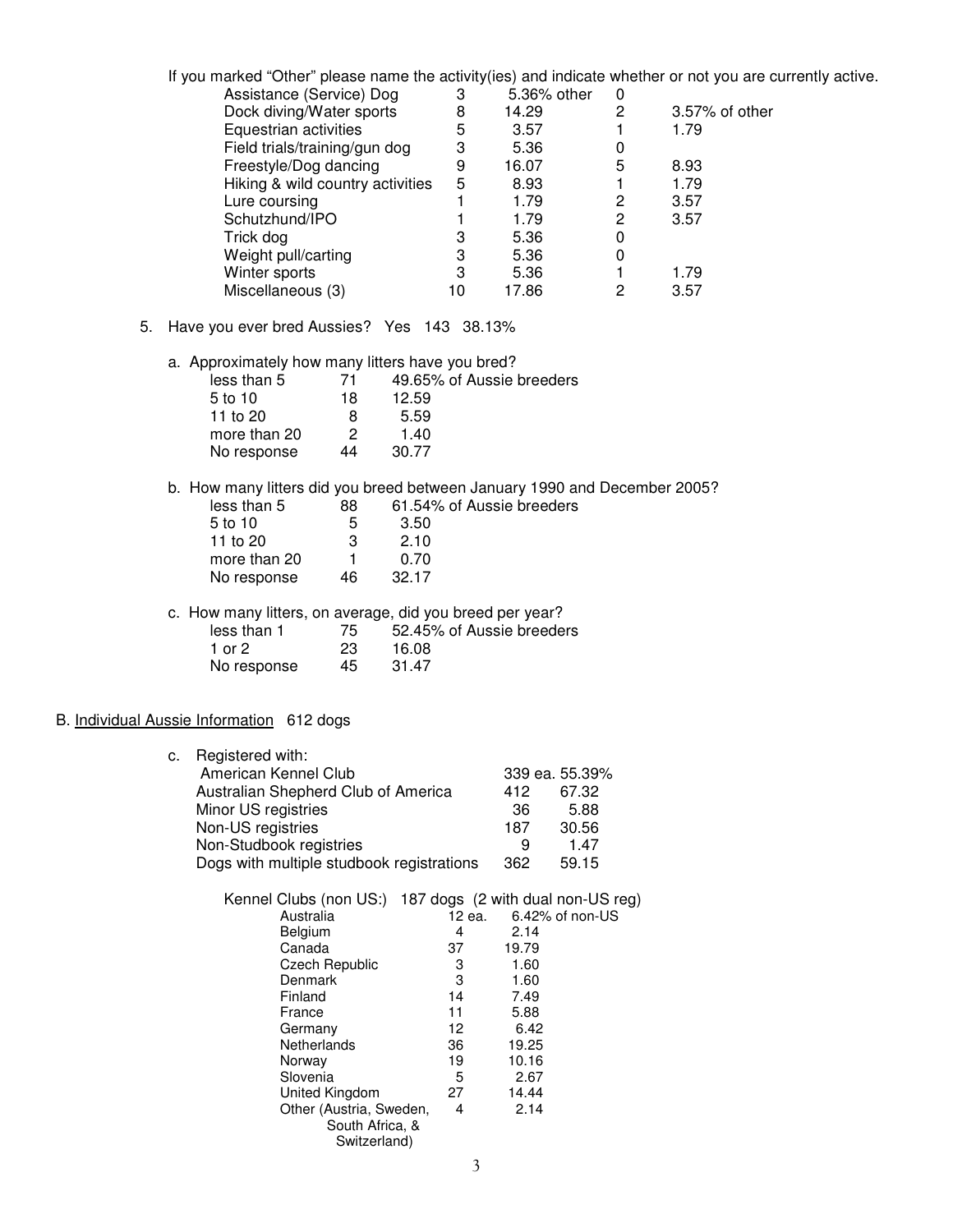| Minor US Registries:<br>36 dogs<br>American Stock Dog<br><b>Continental Kennel Club</b><br>National Stock Dog<br>United Kennel Club                                                                                                                                                                            |                                                                                               | 1<br>$\overline{c}$<br>$\overline{\mathbf{4}}$<br>29                                     | 2.78% of minor US<br>5.56<br>11.11<br>80.56                                                                               |
|----------------------------------------------------------------------------------------------------------------------------------------------------------------------------------------------------------------------------------------------------------------------------------------------------------------|-----------------------------------------------------------------------------------------------|------------------------------------------------------------------------------------------|---------------------------------------------------------------------------------------------------------------------------|
| Non-studbook registries:<br>9 dogs<br>"Aussie Rescue"<br>CHIC/ASCA DNA Bank<br>Dog Sports Registries                                                                                                                                                                                                           | 2<br>$\mathbf{1}$<br>6                                                                        | 11.11<br>66.67                                                                           | 22.22% of non-studbook registries                                                                                         |
| out of registered parents<br>parents unknown or unregistered                                                                                                                                                                                                                                                   |                                                                                               | 20<br>32                                                                                 | No studbook listing (includes dogs that were only ILP, PAL, LEP or rescue) 52 dogs 8.5%<br>38.46% of no studbook<br>61.54 |
| Multiple registrations                                                                                                                                                                                                                                                                                         |                                                                                               |                                                                                          |                                                                                                                           |
| AKC dogs<br>339<br>AKC only<br>AKC/ASCA<br><b>AKC/Minor US registry</b><br>AKC/Foreign<br>AKC/ASCA/Minor US<br>AKC/ASCA/Foreign<br>ILP or PAL/ASCA/Foreign<br>ILP or PAL/LEP/Minor US<br>ILP or PAL/LEP<br><b>ILP/full ASCA</b><br>ILP only                                                                    | 29<br>229<br>$\overline{c}$<br>5<br>22<br>24<br>$\mathbf 2$<br>$\overline{c}$<br>13<br>6<br>5 | 8.55%<br>67.55<br>0.59<br>1.47<br>6.49<br>7.08<br>0.59<br>0.59<br>3.83<br>1.77<br>1.47   |                                                                                                                           |
| ASCA dogs<br>411 total<br>ASCA only<br>ASCA/AKC<br><b>ASCA/Minor US registry</b><br>ASCA/Foreign<br>ASCA/AKC/Minor US reg<br>ASCA/AKC/Foreign<br>ASCA/ILP or PAL/Foreign<br>LEP/ILP or PAL/Minor US<br>Full ASCA reg/ILP<br>LEP/ILP or PAL<br>LEP only<br>Dogs with no studbook registry of any kind: 44 7.19% | 60<br>229<br>3<br>44<br>22<br>24<br>$\mathbf 2$<br>$\overline{c}$<br>8<br>13<br>4             | 14.60%<br>55.72<br>0.73<br>10.71<br>5.35<br>5.84<br>0.49<br>0.49<br>1.95<br>3.16<br>0.97 |                                                                                                                           |
| Aussie's Country of Birth:<br>1.                                                                                                                                                                                                                                                                               |                                                                                               |                                                                                          |                                                                                                                           |
|                                                                                                                                                                                                                                                                                                                |                                                                                               |                                                                                          |                                                                                                                           |

| Australia | 12 ea. | 1.96% | Netherlands          | 28  | 4.58  |
|-----------|--------|-------|----------------------|-----|-------|
| Austria   |        | 0.16  | Norway               | 14  | 2.29  |
| Belgium   | 12.    | 1.96  | Slovenia             |     | 0.16  |
| Canada    | 29     | 4.74  | South Africa         |     | 0.16  |
| Denmark   |        | 0.16  | Sweden               | 5   | 0.82  |
| Finland   | 13     | 2.12  | United Kingdom 30    |     | 4.90  |
| France    | 11     | 1.80  | <b>United States</b> | 415 | 67.81 |
| Germany   | 25     | 4.08  | Unknown              | 13  | 2.12  |
| Italy     |        | 0.16  |                      |     |       |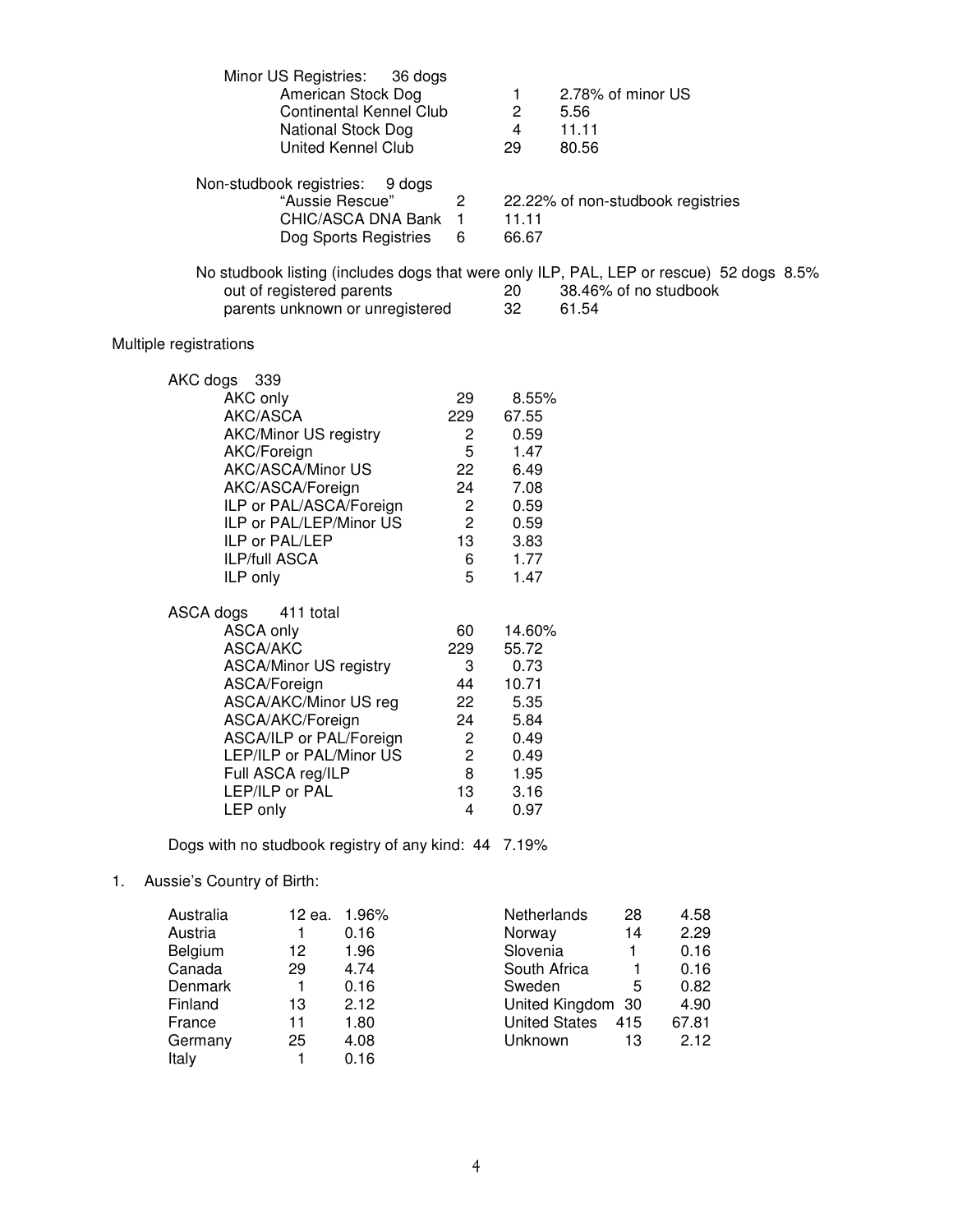|                                                                                   |                                                                                                                     | Australia<br>Austria<br>Belgium<br>Canada<br>Denmark<br>Finland<br>France<br>Germany                                 | <b>Czech Republic</b>                                                        | 13 ea.<br>1<br>5<br>36<br>$\mathbf{3}$<br>4<br>15<br>6<br>29                                                                                                                                                                             | 2.12<br>0.16<br>0.82<br>5.88<br>0.49<br>0.65<br>2.45<br>0.98<br>4.74                                                              |                                                                                                           |                                                                                                              | Aussie now lives in what country (or lived there at time of death)?<br>Netherlands<br>Norway<br>Slovenia<br>South Africa<br>Sweden<br>Switzerland<br>United Kingdom 27<br><b>United States</b> | 38<br>20<br>5<br>1<br>1<br>3<br>405 | 66.18                                                                                           | 6.21<br>3.27<br>0.82<br>0.16<br>0.16<br>0.49<br>4.41                                 |                                                                                                              |
|-----------------------------------------------------------------------------------|---------------------------------------------------------------------------------------------------------------------|----------------------------------------------------------------------------------------------------------------------|------------------------------------------------------------------------------|------------------------------------------------------------------------------------------------------------------------------------------------------------------------------------------------------------------------------------------|-----------------------------------------------------------------------------------------------------------------------------------|-----------------------------------------------------------------------------------------------------------|--------------------------------------------------------------------------------------------------------------|------------------------------------------------------------------------------------------------------------------------------------------------------------------------------------------------|-------------------------------------|-------------------------------------------------------------------------------------------------|--------------------------------------------------------------------------------------|--------------------------------------------------------------------------------------------------------------|
|                                                                                   |                                                                                                                     |                                                                                                                      |                                                                              | US Regional Breakdown:<br>New England (CT, MA, ME, NH, RI)<br>Mid-Atlantic (MD, NJ, NY, PA)<br>Pacific (AK, CA, OR, WA)                                                                                                                  |                                                                                                                                   |                                                                                                           |                                                                                                              | South (AL, AR, FL, GA, KY, LA, NC, SC, TN, TX, VA, WV)<br>Upper Midwest (IA, IL, IN, MI, MN, MO, NE, OH, WI)<br>Mountain West (AZ, CO, ID, MT, NM, NV, UT, WY)                                 | 55                                  | 19<br>13.58<br>92<br>83<br>46<br>110                                                            |                                                                                      | 4.69% of US<br>22.72<br>20.49<br>11.36<br>27.16                                                              |
| AΚ<br>AL<br>AR<br>AΖ<br>СA<br>CO<br>СT<br>FL<br>GА<br>ΙA<br>ID<br>IL.<br>IN<br>ΚY | 12<br>1<br>1<br>10<br>66<br>12<br>5<br>16<br>8<br>$\overline{\mathbf{c}}$<br>$\overline{\mathbf{c}}$<br>9<br>8<br>5 | 2.96% of US<br>0.25<br>0.25<br>2.47<br>16.30<br>2.96<br>1.23<br>3.95<br>1.98<br>0.49<br>0.49<br>2.22<br>1.98<br>1.23 | US State Breakdown                                                           |                                                                                                                                                                                                                                          | LA<br>MA<br>MD<br>ME<br>MI<br>MN<br><b>MO</b><br>MT<br><b>NC</b><br><b>NE</b><br><b>NH</b><br><b>NJ</b><br><b>NM</b><br><b>NV</b> | 4<br>$\overline{5}$<br>14<br>2<br>18<br>8<br>6<br>$\overline{7}$<br>16<br>1<br>4<br>5<br>$\mathbf 5$<br>3 | 0.99<br>1.23<br>3.46<br>0.49<br>4.44<br>1.98<br>1.48<br>1.73<br>3.95<br>0.25<br>0.99<br>1.23<br>1.23<br>0.74 |                                                                                                                                                                                                |                                     | NY.<br>OH<br><b>OR</b><br>PA<br>RI<br>SC<br><b>TN</b><br>TX<br>UT<br>VA<br>WA<br>WI<br>WV<br>WY | 19<br>24<br>6<br>17<br>3<br>9<br>$\overline{7}$<br>23<br>4<br>1<br>26<br>7<br>1<br>3 | 4.69<br>5.93<br>1.48<br>4.20<br>0.74<br>2.22<br>1.73<br>5.68<br>0.99<br>0.25<br>6.42<br>1.73<br>0.25<br>0.74 |
|                                                                                   |                                                                                                                     | Dogs which moved away from their birth country: 62                                                                   | US to Canada<br>US to other<br>Canada to US<br>Other to US<br>Other to other | Canada to other<br>Other country with most net exports:                                                                                                                                                                                  |                                                                                                                                   | 9<br>14<br>$\overline{4}$<br>1<br>4<br>30                                                                 | 14.52%<br>22.58<br>6.45<br>1.61<br>6.45<br>48.39                                                             | 10.08%<br>Belgium                                                                                                                                                                              | 9                                   |                                                                                                 | 14.52%                                                                               |                                                                                                              |
|                                                                                   | 3. Sex:                                                                                                             | Male<br>Female                                                                                                       |                                                                              | 301<br>311                                                                                                                                                                                                                               | 49.18%<br>50.82                                                                                                                   |                                                                                                           | Imports:                                                                                                     | Netherlands                                                                                                                                                                                    | 12                                  |                                                                                                 | 19.35%                                                                               |                                                                                                              |
|                                                                                   |                                                                                                                     | 4. Altered? Yes<br>Reason:                                                                                           | Unknown                                                                      | 376 61.44<br>Acquired altered or NFB<br><b>Behavioral issues</b><br>Companion dog<br>Medical/health issues<br>Not breeding quality<br>Performance/competition dog<br>Personal preference<br>Retired from breeding<br>Working service dog |                                                                                                                                   |                                                                                                           | 40<br>28<br>24<br>80<br>36<br>16<br>99<br>37<br>1<br>15                                                      | 10.64%<br>7.45<br>6.38<br>21.28<br>9.57<br>4.26<br>26.33<br>9.84<br>0.27<br>3.99                                                                                                               |                                     |                                                                                                 |                                                                                      |                                                                                                              |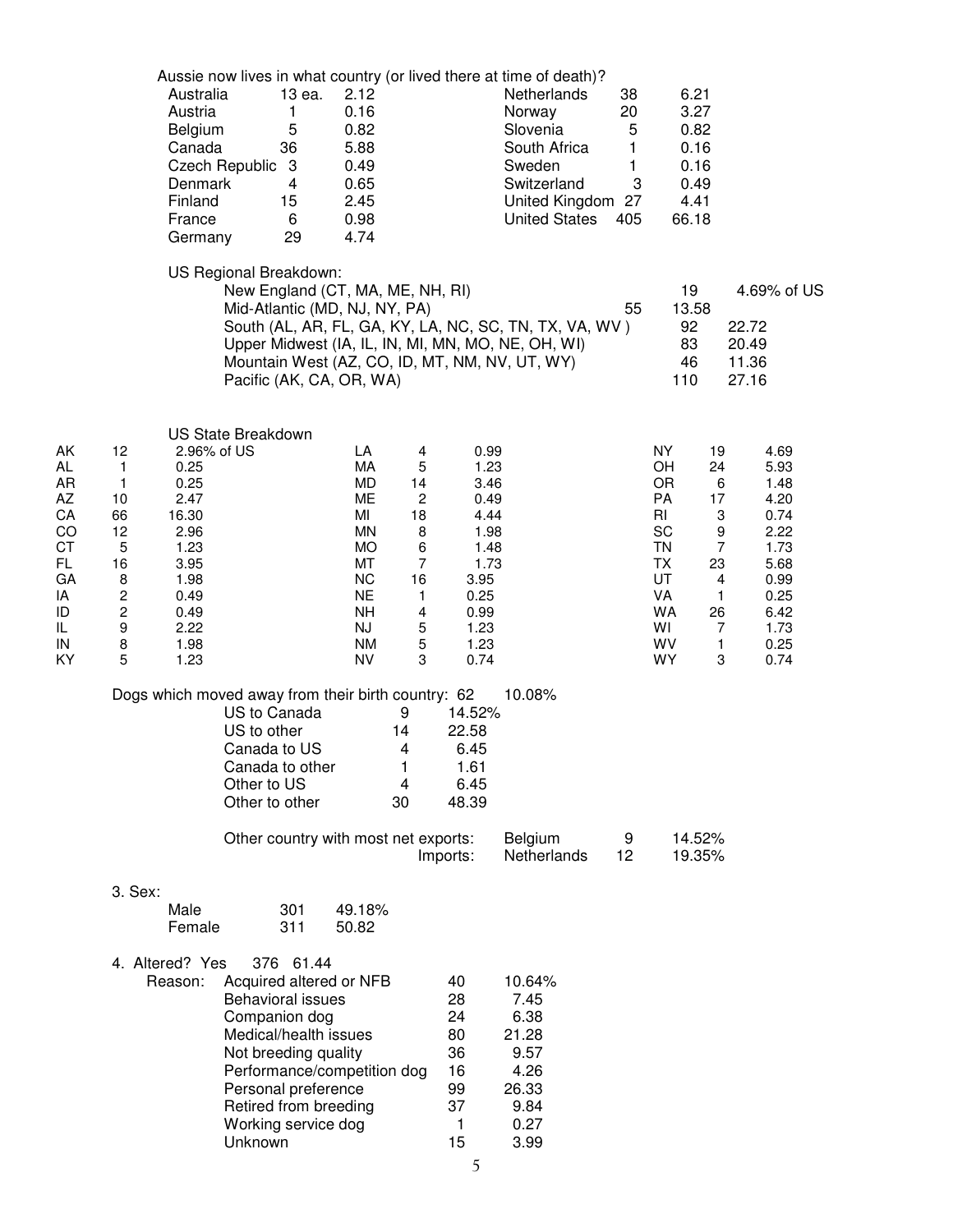| Dog's Height   |                                                                                                                                        | 590 responses                               |                                       |                                                             |                                   |                         |                                                          |                                                                                          |
|----------------|----------------------------------------------------------------------------------------------------------------------------------------|---------------------------------------------|---------------------------------------|-------------------------------------------------------------|-----------------------------------|-------------------------|----------------------------------------------------------|------------------------------------------------------------------------------------------|
|                | High<br>Low<br>Mean<br>Median                                                                                                          | Inches<br>30.00<br>15.75<br>20.60<br>20.75  |                                       | centimeters<br>76.2<br>40.0<br>52.6<br>52.7                 |                                   |                         |                                                          |                                                                                          |
| Dog's Weight   |                                                                                                                                        | 597 responses                               |                                       |                                                             |                                   |                         |                                                          |                                                                                          |
|                | High<br>Low<br>Mean<br>Median                                                                                                          | Pounds<br>155.00<br>25.00<br>48.23<br>49.00 |                                       | kilograms<br>70.2<br>11.3<br>21.6<br>22.2                   |                                   |                         |                                                          |                                                                                          |
|                |                                                                                                                                        |                                             |                                       |                                                             |                                   |                         |                                                          |                                                                                          |
| 7. Tail length | a. Tail length at birth<br>full<br>3/4                                                                                                 | 322<br>14                                   | 52.61%                                | 2.29 11.48% of 122 NBTs                                     |                                   |                         |                                                          |                                                                                          |
|                | 1/2<br>1/4<br>Very short<br>Absent<br>Don't know                                                                                       | 20<br>23<br>46<br>19<br>168                 | 3.27<br>3.76<br>7.52<br>3.10<br>27.45 | 16.39<br>18.85<br>37.70<br>15.57                            |                                   |                         |                                                          |                                                                                          |
|                | Note: 27.48% of dogs with known tail length were NBT.                                                                                  |                                             |                                       |                                                             |                                   |                         |                                                          |                                                                                          |
| b.             | Is/was the tail kinked?                                                                                                                |                                             |                                       |                                                             |                                   |                         |                                                          |                                                                                          |
|                | Yes<br>No<br>Don't know                                                                                                                | 14<br>382<br>216                            | 2.29%<br>62.42<br>35.29               |                                                             |                                   |                         |                                                          |                                                                                          |
|                | Notes: 3.15% of the dogs with known status had kinked tails.                                                                           |                                             |                                       |                                                             |                                   |                         |                                                          | Of the 13 dogs with kinked tails whose tail length was known, 12 (92.31%) were also NBT. |
|                | c. Was the tail docked?<br>19.28% NBTs too short to dock                                                                               |                                             | No 166                                |                                                             |                                   |                         | 27.12% overall 80.19% of dogs outside US                 |                                                                                          |
| d.             | Shape:<br>Straight<br>Slightly curved<br>Strongly curved<br>Curled<br>No response                                                      | 26<br>59<br>$\overline{4}$<br>11<br>66      | 35.54<br>2.41<br>6.63<br>39.76        | 15.66% of undocked                                          |                                   | 59<br>4<br>11           | 26% of responding                                        |                                                                                          |
| е.             | Typical carriage when relaxed:<br>Low<br>Slightly below topline<br>Level with topline<br>Above topline<br>Over the back<br>No response |                                             | 22<br>34<br>13<br>23<br>11<br>63      | 13.25% of docked<br>20.48<br>7.83<br>13.86<br>6.63<br>37.95 |                                   |                         | 21.36% of responding<br>33.01<br>12.62<br>22.33<br>10.68 |                                                                                          |
| f.<br>None     | Feathering:<br>More profuse at base, shortening toward tip<br>Equally profuse from base to tip<br>No response                          |                                             |                                       |                                                             | $\overline{2}$<br>-61<br>36<br>67 | 36.75<br>21.69<br>40.36 | 1.20% if rocked                                          | 2.02% of respor<br>61.62<br>36.36                                                        |

% if rocked 2.02% of responding<br>61.62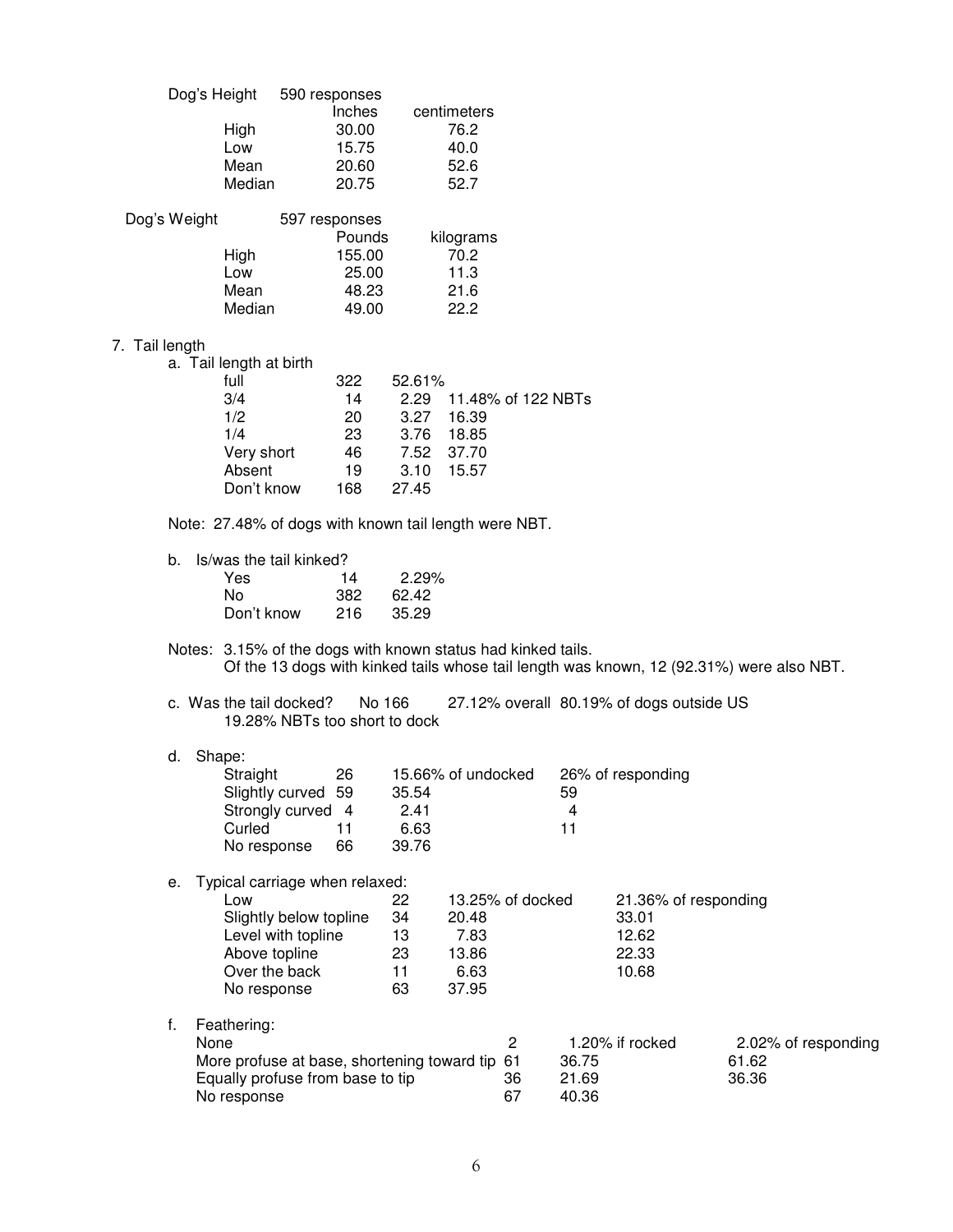| 8. Where did you obtain this Aussie?                     |                 |        |  |
|----------------------------------------------------------|-----------------|--------|--|
| Bred it myself                                           | 84              | 13.73% |  |
| <b>Breeder</b>                                           | 452             | 73.86  |  |
| Shelter or Rescue                                        | 39              | 6.37   |  |
| Pet store                                                | 4               | 0.65   |  |
| Given by friend/family                                   | 10              | 1.63   |  |
| Newspaper ad                                             | 16              | 2.61   |  |
| Other                                                    | 7               | 1.14   |  |
| 9. How old was the Aussie when it came to live with you? |                 |        |  |
| under 8 weeks                                            | 188             | 30.72% |  |
| 8 wks to 6 months                                        | 327             | 53.43  |  |
| 6 to 12 months                                           | 26              | 4.25   |  |
| 1 to 4 years                                             | 53              | 8.66   |  |
| 4 to 7 years                                             | 17 <sup>2</sup> | 2.78   |  |
| more than 7 yrs                                          |                 | 0.16   |  |

10. Rate your dog's General Health:

| 374 | 61.11% |
|-----|--------|
| 112 | 18.30  |
| 51  | 8.33   |
| 49  | 8.01   |
| 26  | 4.25   |
|     |        |

If fair or poor (75 dogs,) at what age did health begin to decline?

| Birth to 3 months |    | 1.33% |
|-------------------|----|-------|
| 3 to 6 months     | 0  |       |
| 6 to 12 months    | 1  | 1.33  |
| 1 to 3 years      | 7  | 9.33  |
| 3 to 6 years      | 19 | 25.33 |
| 6 to 8 years      | 19 | 25.33 |
| 8 to 10 years     | 7  | 9.33  |
| 10 to 14 years    | 18 | 24.00 |
| Over 14 years     | 3  | 4.00  |
|                   |    |       |

# **II. Environmental Background (**lifestyle).

# A. Diet 607 dogs

| This dog's primary diet. Check all that apply. |     |       |
|------------------------------------------------|-----|-------|
| Bones                                          | 9   | 1.48% |
| <b>Commercial Dry</b>                          | 528 | 86.99 |
| <b>Commercial Canned</b>                       | 49  | 8.07  |
| <b>Commercial Raw</b>                          | 67  | 11.04 |
| Fish                                           | 7   | 1.15  |
| Home prepared Raw                              | 101 | 16.64 |
| Home prepared Natural                          | 30  | 4.94  |
| Table Food (scraps)                            | 75  | 12.36 |
| Treats                                         | 215 | 35.42 |
| Yoghurt                                        | 19  | 3.13  |
| <b>Other</b>                                   | 20  | 3.29  |
|                                                |     |       |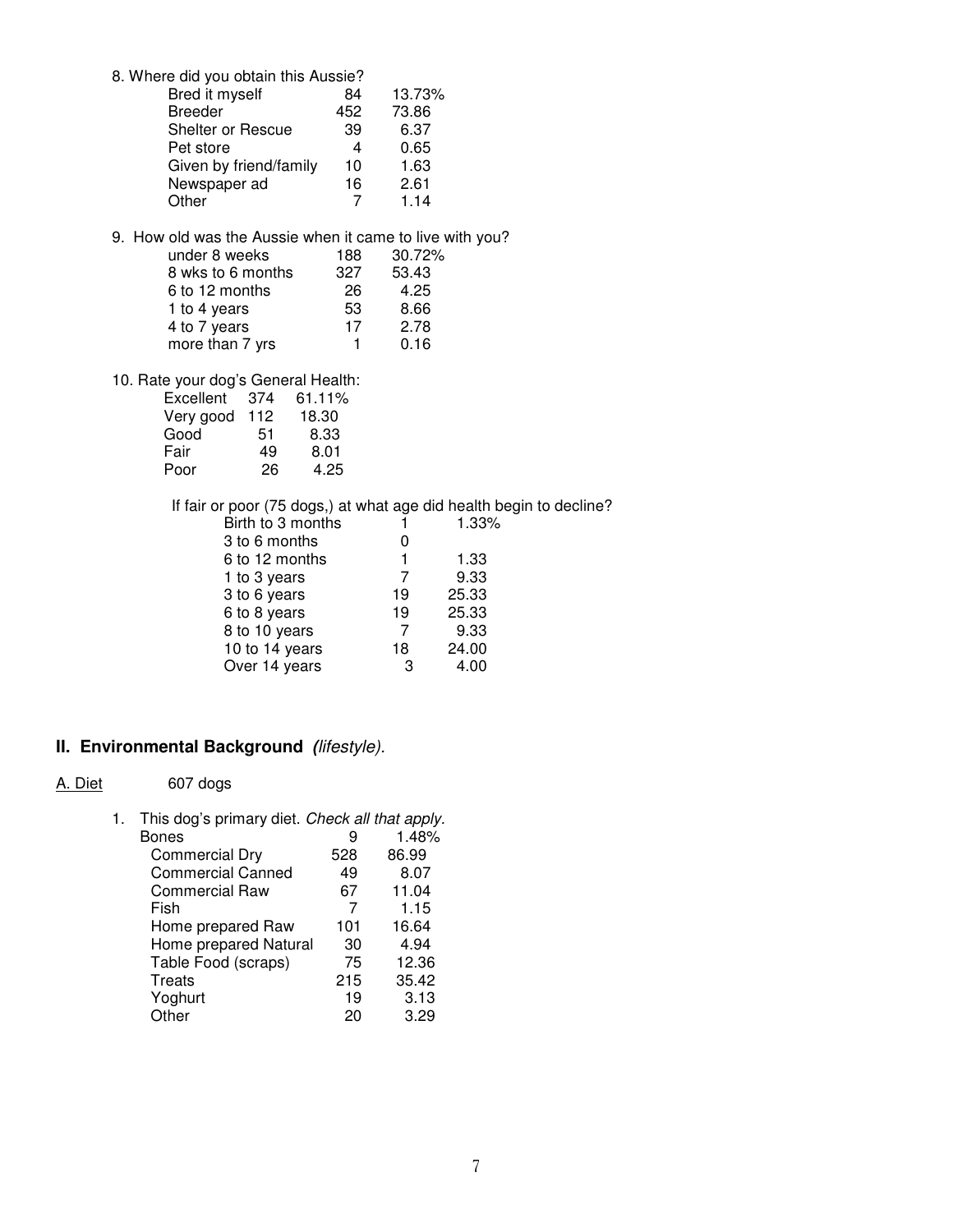## 2. Supplements

 a. Do you give this dog supplements regularly? Yes 307 50.58% Check all that apply

| <i>Officen all that apply</i> |     |                             |
|-------------------------------|-----|-----------------------------|
| Fish Oils (any type)          | 84  | 27.36% of supplemented dogs |
| Herbals                       | 67  | 21.82                       |
| Joint Supplements             | 196 | 63.84                       |
| <b>Nutraceuticals</b>         | 15  | 4.89                        |
| Omega 3s                      | 9   | 2.93                        |
| Other oils                    | 10  | 3.26                        |
| Pre/probiotics                | 44  | 14.33                       |
| Skin/coat supplements         | 10  | 3.26                        |
| Vitamins/Minerals             | 152 | 49.51                       |
| Other                         | 19  | 6.19                        |
|                               |     |                             |

### B. Housing 607 dogs

1. Where does/did this Aussie primarily live? (More than 50% of a typical day)<br>House dog 550 90.61% House dog  $\begin{array}{ccc} 550 & 90.616 \\ 550 & 22 & 3.62 \end{array}$ Kennel dog 22 3.62<br>Outside dog 24 3.95 Outside dog <br>
House/outside combo 8 1.32 House/outside combo 8 1.32<br>House/kennel combo 3 0.49

Note: 92.46% spent a substantial part of their time as house dogs.

2. What was household's dog population for most of this dog's life?

| 2. VIIIAL WAS HUUSEHUIU S UUU PUPUIAIIUH IUI HIUSLU |     |           |
|-----------------------------------------------------|-----|-----------|
| Only dog                                            | 62. | $10.21\%$ |
| Multi-dog, up to 4                                  | 390 | 64.25     |
| Multi-dog, 5 or more                                | 155 | 25.54     |

House/kennel combo

#### C. Training 607 dogs

1. Aussie attended puppy (up to 1 year) training class? Yes 456 75.12%

| 2. | Aussie has training in performance areas? Yes   |     |              | 518   | 85.34%                     |
|----|-------------------------------------------------|-----|--------------|-------|----------------------------|
|    | If yes, mark all that apply:<br>Agility         | 391 |              |       | 75.48% of performance dogs |
|    | Assistance/Therapy                              | 75  | 14.48        |       |                            |
|    | Commercial farm/ranch work                      | 46  | 8.88         |       |                            |
|    | Disc dog/Frisbee                                | 24  | 4.63         |       |                            |
|    | Flyball                                         | 33  | 6.37         |       |                            |
|    | Freestyle/Dog dance                             | 13  | 2.51         |       |                            |
|    | Obedience/Rally                                 | 417 | 80.50        |       |                            |
|    | Search and Rescue                               | 33  | 6.37         |       |                            |
|    | Stockdog/Herding Trials                         | 186 | 35.91        |       |                            |
|    | Tracking                                        | 103 | 19.88        |       |                            |
|    | Other                                           | 24  | 4.63         |       |                            |
|    | Animal actor/model                              |     | 2            |       | 8.33% of other             |
|    | Equestrian activities                           |     | 2            | 8.33  |                            |
|    | Lure coursing                                   |     | 2            | 8.33  |                            |
|    | Schutzhund                                      |     | $\mathbf{2}$ | 8.33  |                            |
|    | Tricks                                          |     | 4            | 16.67 |                            |
|    | <b>Weight Pull</b>                              |     | 2            | 8.33  |                            |
|    | Misc.                                           |     | 10           | 41.67 |                            |
|    | 3. Aussie is trained for the conformation ring? |     | Yes          | 307   | 50.58%                     |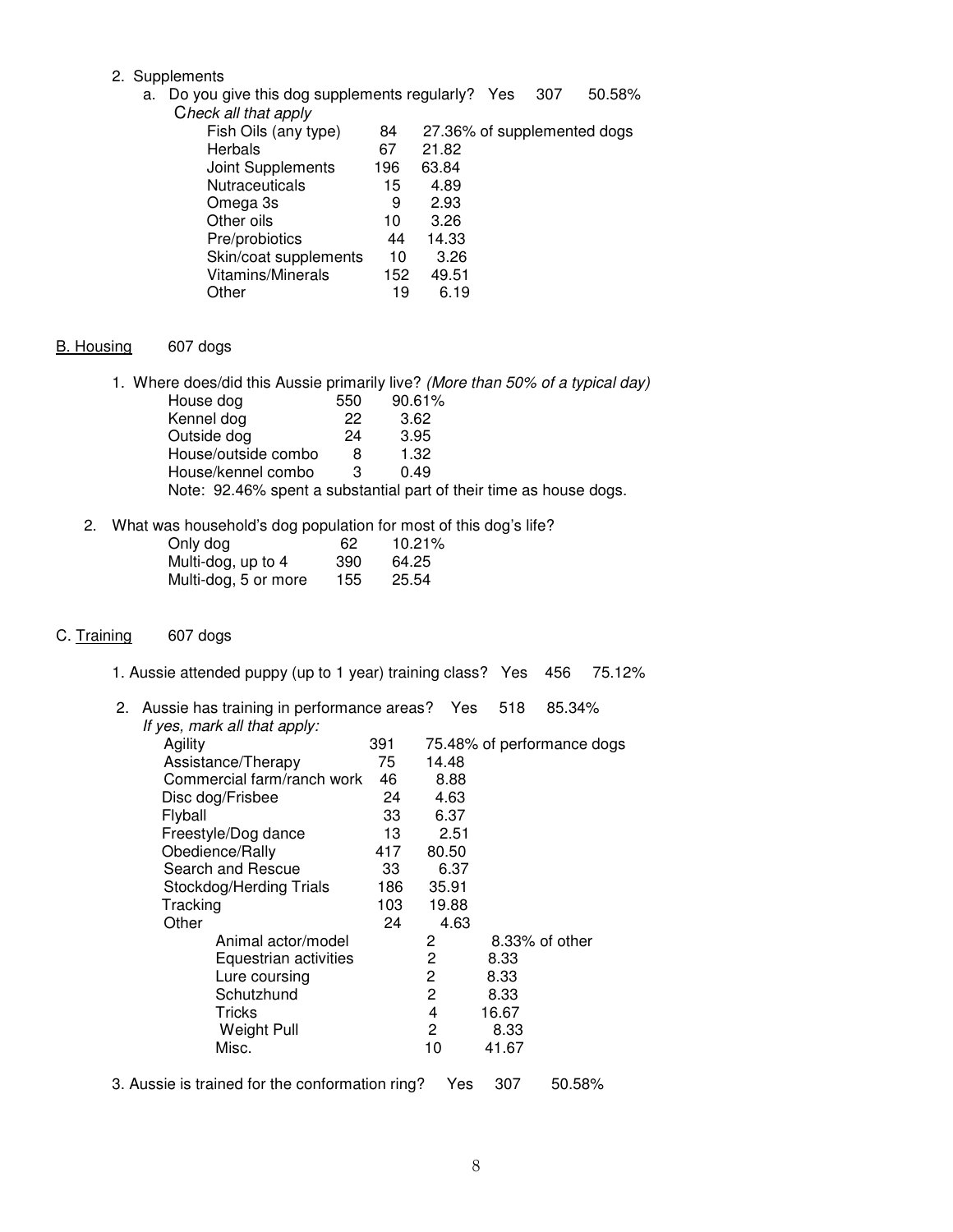D. Health Maintenance 604 responding

- 1. Vaccinations
	- a. Was this dog vaccinated as a puppy?<br>
	Yes
	85.93%

| Yes        | 519 | 85.93% |
|------------|-----|--------|
| No.        |     | 1.16   |
| Don't Know | 78  | 12.91  |

b. Was this dog vaccinated as an adult?

| Yes.       | 570 | 94.37% |
|------------|-----|--------|
| N٥         | 18  | 2.98   |
| Don't Know | 16  | 2.65   |

 c. Have you changed your vaccination protocols/schedule for this Aussie since you've owned it? 587 responding

| Yes, I vaccinate MORE often now.              | 5   | 0.83% |
|-----------------------------------------------|-----|-------|
| Yes, I vaccinate LESS often now.              | 233 | 38.58 |
| Yes, I vaccinate for fewer diseases now.      | 27  | 4.47  |
| Yes, I have varied the schedule several times | 29  | 4.80  |
| No, I still use the same schedule             | 126 | 20.86 |
| I no longer vaccinate this dog                | 63  | 10.43 |
| I follow my veterinarian's advice             | 102 | 16.89 |
| No response                                   | 19  | 3.15  |

d. Do you stop vaccinating at a certain age? Yes 198 32.78%

| If yes, at what age? |    |       |
|----------------------|----|-------|
| Under 1 yr           | 4  | 2.02% |
| $1-3$ yrs            | 18 | 9.09  |
| $4-9$ yrs            | 87 | 43.94 |
| 10-12 yrs            | 84 | 42.42 |
| $> 12$ yrs           | 5  | 2.53  |

d. Please indicate which of the listed vaccinations this Aussie received in its life and, on average, how often it has received them as an adult.

| Rabies - | 539 89.24%                                |       |        |                                                 |
|----------|-------------------------------------------|-------|--------|-------------------------------------------------|
|          | Every Year                                | 86    | 15.96% |                                                 |
|          | Two Years                                 | 48    | 8.91   |                                                 |
|          | Three Years 396                           |       | 73.47  |                                                 |
|          | No response                               | 9     | 1.67   |                                                 |
|          | Based on law?                             |       |        |                                                 |
|          | Yes                                       | 380   | 62.91% |                                                 |
|          | No.                                       | 160 — | 26.49  |                                                 |
|          | No response                               | 64    | 10.60  |                                                 |
|          | Rabies use compared to legal requirements |       |        |                                                 |
|          |                                           |       |        | Rabies mandatory 0.26% did not comply           |
|          |                                           |       |        | Rabies not mandatory 71.43% gave vaccine anyway |
|          | Bordetella (Kennel Cough) - 403           |       | 66.72% |                                                 |
|          | Every six months                          |       | 45     | 11.17% of those responding                      |
|          | Yearly                                    |       | 246    | 61.04                                           |
|          | Two years                                 |       | 2      | 0.50                                            |
|          | Three years                               |       | 45     | 11.17                                           |
|          | More than three years                     |       | 65     | 16.13                                           |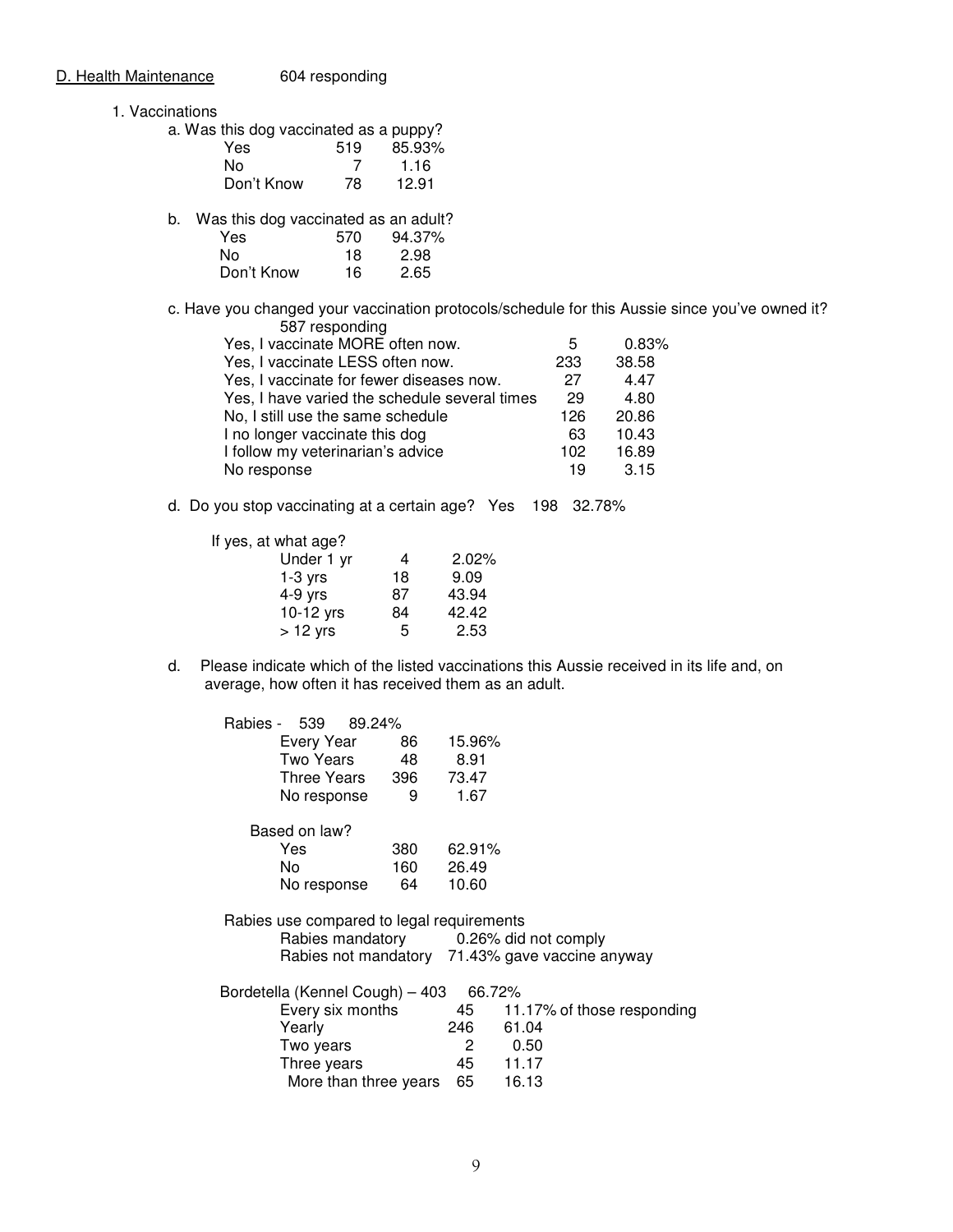| 534 88.41%<br>Distemper-<br>Every six months<br>Yearly<br>Two years<br>Three years<br>More than three years<br>No answer                          | $\mathbf{1}$<br>248<br>5<br>204<br>69<br>7                    | 0.19% of those responding<br>46.44<br>0.94<br>38.20<br>12.92<br>1.31         |
|---------------------------------------------------------------------------------------------------------------------------------------------------|---------------------------------------------------------------|------------------------------------------------------------------------------|
| Parvovirus - 541<br>89.57%<br>Every six months<br>Yearly<br>Two years<br>Three years<br>More than three years<br>No Response                      | $2^{\circ}$<br>274<br>5<br>184<br>68<br>8                     | 0.37% of those responding<br>50.65<br>0.92<br>34.01<br>12.57<br>1.48         |
| Leptospirosis - 378<br>62.58%<br>Every six months<br>Yearly<br>Two years<br>Three years<br>More than three years<br>As needed<br>Did not indicate | 5 <sub>5</sub><br>227<br>2<br>84<br>52<br>$\overline{2}$<br>6 | 1.32% of those responding<br>60.05<br>0.53<br>22.22<br>13.76<br>0.53<br>1.59 |
| 329<br>54.47%<br>Hepatitis $-$<br>Yearly<br>Two years<br>Three years<br>More than three years<br>Did not indicate                                 | 155<br>5<br>121<br>46<br>$\overline{2}$                       | 47.11% of those responding<br>1.52<br>36.78<br>13.98<br>0.61                 |
| Coronavirus - 224<br>37.09%<br>Yearly<br>Three years<br>More than three years<br>Did not indicate                                                 | 98<br>70<br>53<br>3                                           | 43.75% of those responding<br>31.25<br>23.66<br>1.34                         |
| Lyme's Disease - 108 17.88%<br>Only once<br>Yearly<br>Two years<br>Three years<br>More than three years<br>As needed<br>Did not indicate          | 1<br>57<br>$\mathbf{1}$<br>19<br>26<br>$\mathbf{1}$<br>3      | 0.93% of those responding<br>52.78<br>0.93<br>17.59<br>24.07<br>0.93<br>2.78 |
| Parainfluenza - 314<br>51.73%<br>Every six months<br>Yearly<br>Two years<br>Three years<br>More than three years<br>Did not indicate              | 153<br>5<br>119<br>36<br>1                                    | 48.73% of those responding<br>1.59<br>37.90<br>11.46<br>0.32                 |
| Other vaccines<br>20<br>3.31%<br>Canine flu<br>Pneumodog<br>Rattlesnake<br>Tetanus<br>3<br>Misc                                                   | 4<br>$\overline{c}$<br>5<br>15<br>6                           | 20% of other<br>10<br>25<br>30                                               |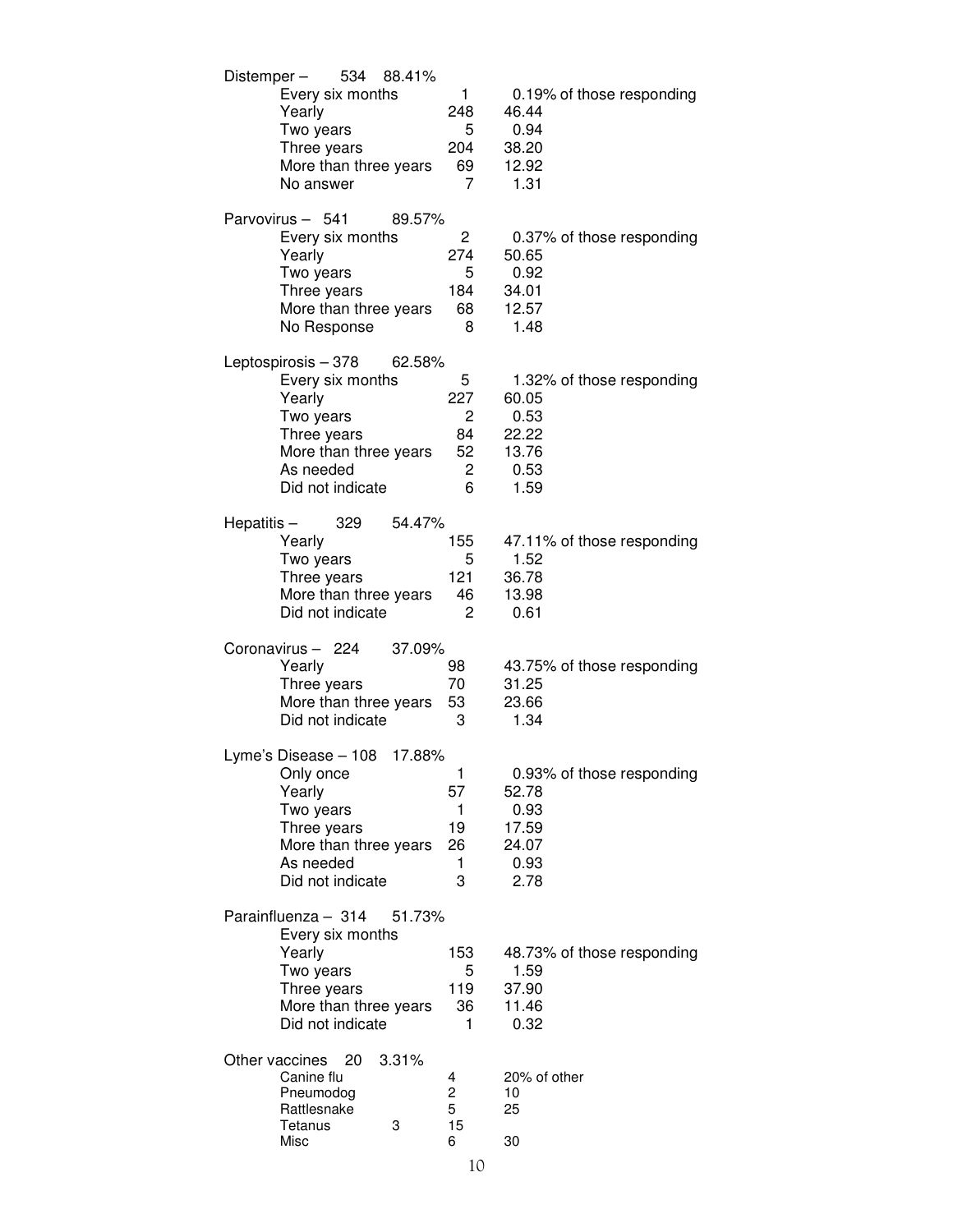|    | f. Have you changed your vaccine protocol for this dog in the past year?<br>Yes<br>79<br>13.08%<br>No<br>373<br>61.75<br>N/A, dog deceased<br>119<br>19.70<br>33<br>5.46<br>No response                                                                                 |                                                   |                                                                          |                                                                                      |
|----|-------------------------------------------------------------------------------------------------------------------------------------------------------------------------------------------------------------------------------------------------------------------------|---------------------------------------------------|--------------------------------------------------------------------------|--------------------------------------------------------------------------------------|
|    | If yes, describe change (more than one answer possible):<br>Increased due to risk<br>Increased some<br>Reduced some or all<br>Reduced/stopped due to age/health<br>Stopped some or all<br>No response                                                                   |                                                   | 1<br>3<br>28<br>13<br>30<br>4                                            | 1.27% of yes<br>3.80<br>35.44<br>16.46<br>37.97<br>5.06                              |
| g. | Do you use Titers? Yes<br>118<br>19.54%<br>If yes, how often?<br>Every year<br>15.25% of titer users<br>18<br>Every two years<br>19<br>16.10<br>Every 3-5 years<br>31<br>26.27<br>Once in a lifetime<br>38.98<br>46<br>0.85<br>Per vet<br>1<br>3<br>2.54<br>No response |                                                   |                                                                          |                                                                                      |
| h. | Do you use Nosodes (homeopathic vaccines) Yes 26                                                                                                                                                                                                                        |                                                   |                                                                          | 4.30%                                                                                |
| i. | Has this Aussie had one or more vaccine reactions diagnosed as such by a veterinarian?<br>Yes 32<br>5.30%                                                                                                                                                               |                                                   |                                                                          |                                                                                      |
|    | If yes:<br>Which vaccine(s)?<br><b>Bordatella</b><br>4<br>DHPP/DLHPP<br>4<br>5<br>Lepto<br>4<br>Lyme<br>Pneumodog<br>2<br>Rabies<br>14<br>Other<br>4                                                                                                                    | 12.50<br>15.63<br>12.50<br>6.25<br>43.75<br>12.50 | 12.50% of reactive dogs                                                  |                                                                                      |
|    | Describe reaction:<br>Abscess at injection site<br>Behavioral<br>Demodex mange<br>Lethargy<br>Neuromuscular<br>Pain<br>Swelling<br>Other                                                                                                                                |                                                   | 3<br>2<br>$\overline{\mathbf{c}}$<br>2<br>2<br>$\overline{c}$<br>21<br>7 | 9.38% of dogs that reacted<br>6.25<br>6.25<br>6.25<br>6.25<br>6.25<br>65.63<br>21.88 |
|    | Describe the veterinarian's treatment:<br>Antihistamine<br>Diet change<br>None<br><b>Other Medications</b><br>Unspecified medication<br>Other treatments                                                                                                                | 10<br>2<br>13<br>4<br>3<br>4                      | 31.25%<br>6.25<br>40.63<br>12.50<br>9.38<br>12.50                        |                                                                                      |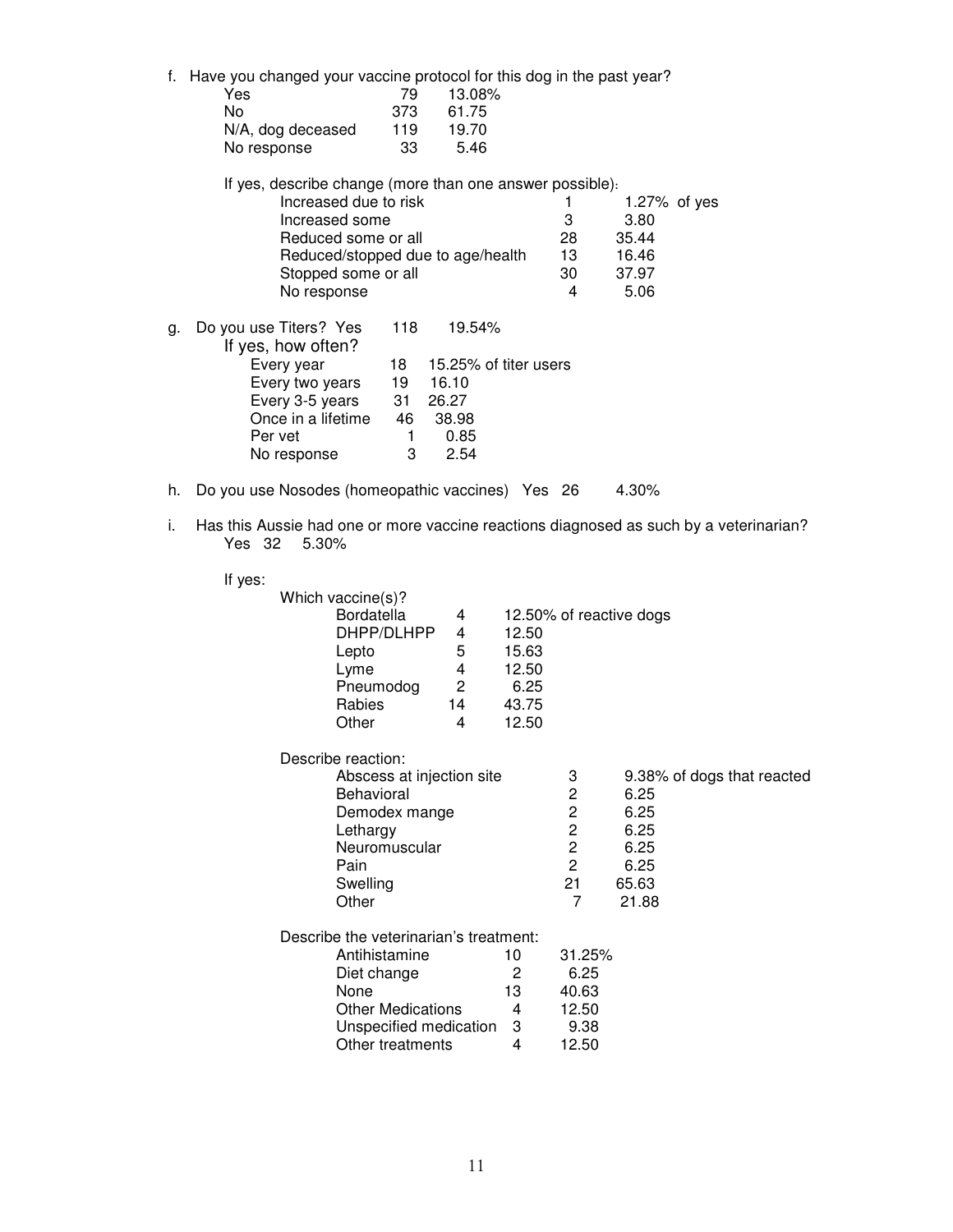2. Do you use Alternative/Holistic Medicine for this Aussie? Yes 212 35.10%

| If yes, mark all that apply |     |                                            |
|-----------------------------|-----|--------------------------------------------|
| Western Herbs               | 36  | 16.98% of dogs receiving holistic medicine |
| Chinese Herbs               | 32  | 15.09                                      |
| Chiropractic                | 139 | 65.57                                      |
| Acupuncture                 | 68  | 32.08                                      |
| <b>Essential Oils</b>       | 30  | 14.15                                      |
| Reikei                      | 27  | 12.74                                      |
| Homeopathy                  | 95  | 44.81                                      |
| <b>Flower Essences</b>      | 70  | 32.02                                      |
| Massage Therapy             | 118 | 55.66                                      |
|                             |     |                                            |

#### E. Potential Toxic Exposures 604

Are any of the following chemicals regularly used in the living environment of this dog?

|                                  |    | Weekly |    | Monthly   |     | Seasonally | Annually |                 |     | Not Used   |
|----------------------------------|----|--------|----|-----------|-----|------------|----------|-----------------|-----|------------|
| Ag chemicals                     | 2  | 0.33%  | 2  | 0.33%     | 0   |            | 0        |                 |     | 600 99.34% |
| Household cleaning chemicals 220 |    | 36.42  |    | 131 21.69 | 34  | 5.63%      | 5        | 0.83% 214 35.43 |     |            |
| Lawn and yard chemicals          | 5  | 0.83   | 5  | 0.83      | 244 | 40.40      | 101      | 16.72           |     | 249 41.23  |
| Pesticides, indoor               | 2  | 0.33   | 10 | 1.66      | 56  | 9.27       | 28       | 4.64            |     | 508 84.11  |
| Pesticides, outdoor              |    |        | 18 | 2.98      | 80  | 13.25      | 29       | 4.80            | 477 | 78.97      |
| Pool chemicals                   | 12 | .99    | 2  | 0.33      | 21  | 3.48       | 4        | 0.66            |     | 565 93.54  |
| Rodenticide                      | 0  |        |    | 0.17      | 10  | 1.66       | 6        | 0.99            | 587 | 97.19      |
| Other                            |    |        |    |           |     |            |          |                 |     |            |

#### F. Breeding History 596 – 294M, 302F

- 1. Has this Aussie ever been bred? Yes 321 53.86% 86 M -29.25% 235F 77.61%
- 2. Brucellosis Testing
	- a. Has this dog been tested for Brucellosis? Yes 117 19.63% 37M - 12.59% 80F - 26.49%
	- b. Was it tested each time it was bred? Yes 77 – 23.99% of those bred 17M - 19.77% 60F - 25.53%
	- c. Were the dogs to whom this dog was bred also tested for Brucellosis prior to breeding to this dog? Yes 108 - 43.20% of those bred 31M - 36.05% 77F - 52.38%

#### 3. Females only: 302 total, 235 bred

- a. Has this Aussie ever been on birth control medications? Yes 5 1.66% of females
	- b. Whelping History list only litters born through December 31, 2008. For the purposes of this survey litter  $=$  at least 1 pup whelped, live or stillborn

#### Litters 200 total

|               | Was this breeding (check one) |      |        |                   |
|---------------|-------------------------------|------|--------|-------------------|
|               | natural                       |      | 171    | 85.50% of litters |
|               | artificial, fresh semen       |      | 14     | 7.00              |
|               | artificial, chilled semen     |      | 7      | 3.50              |
|               | artificial, frozen semen      |      | 5      | 2.50              |
|               | surgical, frozen semen        |      | 3      | 1.50              |
| 2. Birth was: |                               |      |        |                   |
|               | natural                       | 172. | 86.00% |                   |
|               | c-section                     | 22   | 11.00  |                   |

No response 6 3.00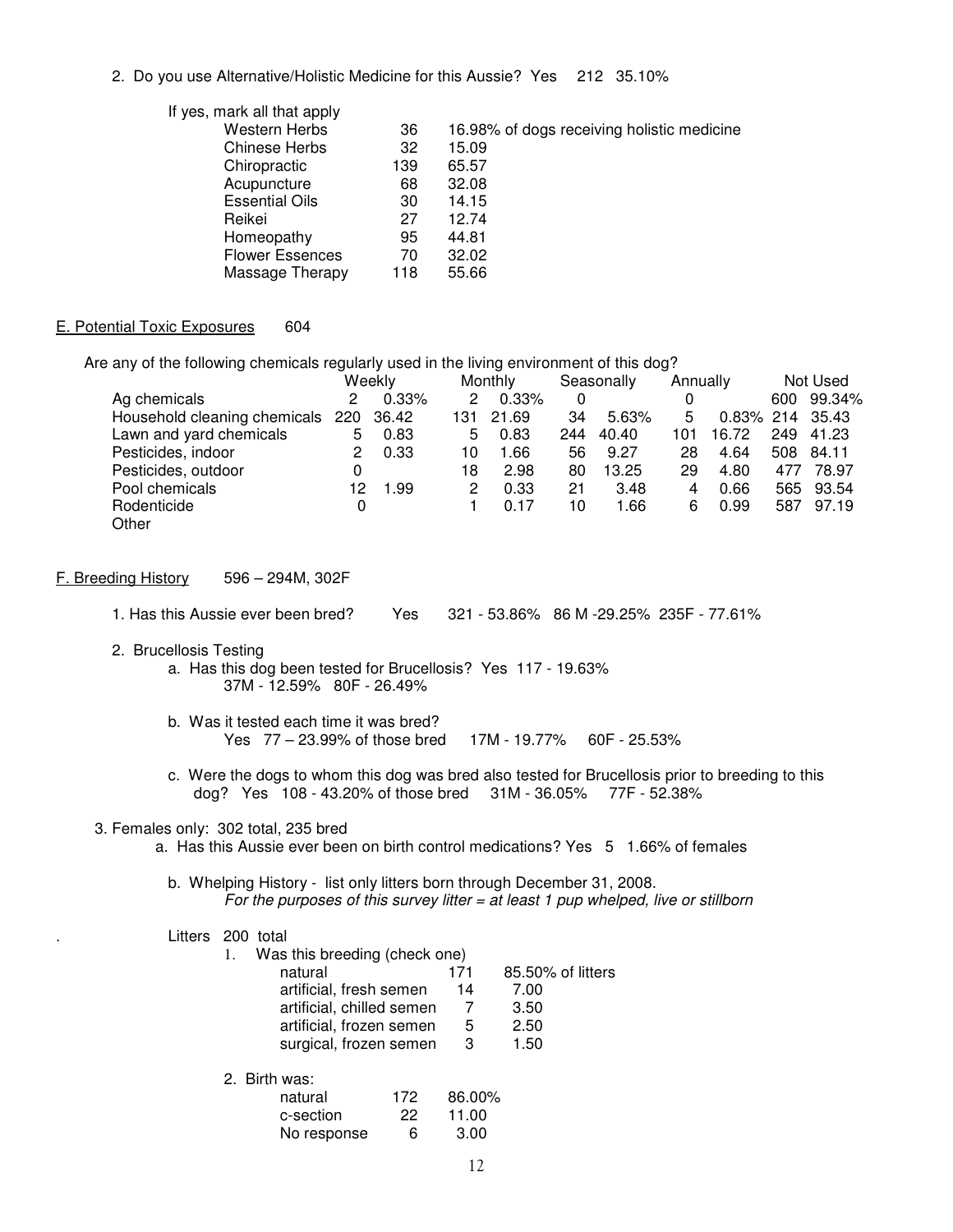- 16 individual bitches required c-section, 10.88% of breeding bitches Maximum # c-sections for one bitch: 3
- 3. Number live births:

| Minimum                   |      |
|---------------------------|------|
| Maximum                   | 15   |
| Mean                      | 6.22 |
| Median                    | 7    |
| 4. Number stillborn:      |      |
| Minimum                   | O    |
| Maximum                   | 8    |
| Mean                      | 0.51 |
| Median                    | >1   |
| 5. Number puppies weaned: |      |
| Minimum                   |      |
| Maximum                   | 12   |
| Mean                      | 5.88 |
| Median                    |      |

- 4. Stud dogs only: 86 total
	- a. Has this stud been used for natural breedings Yes 76 88.37%
		- 1. How many females has this dog bred naturally?

| Only 1         | 26 | 34.21% of those bred naturally |
|----------------|----|--------------------------------|
| $3-5$          | 41 | 53.95                          |
| $6-10$         |    | 9.21                           |
| >10            |    | 1.32                           |
| <b>Unknown</b> |    | 1.32                           |
|                |    |                                |

- 2. How many litters resulted from natural breedings? 217 litters from 225 bitches naturally bred: 3.56% failure rate
- 3. On average, how often did the dog cover each female?

| Once        | 13 | 17.11% |
|-------------|----|--------|
| Twice       | 34 | 44.74  |
| 3 times     | 17 | 22.37  |
| > 3         | 8  | 10.53  |
| Unknown     | 3  | 3.95   |
| No Response | 1  | 1.32   |

4. Largest naturally bred litter reported: 12

Smallest: 5

Average: 7.62

 5. Total number of live puppies whelped in all naturally bred litters combined: 1449, av. 6.56 per Total still born: 235, av. 1.06 per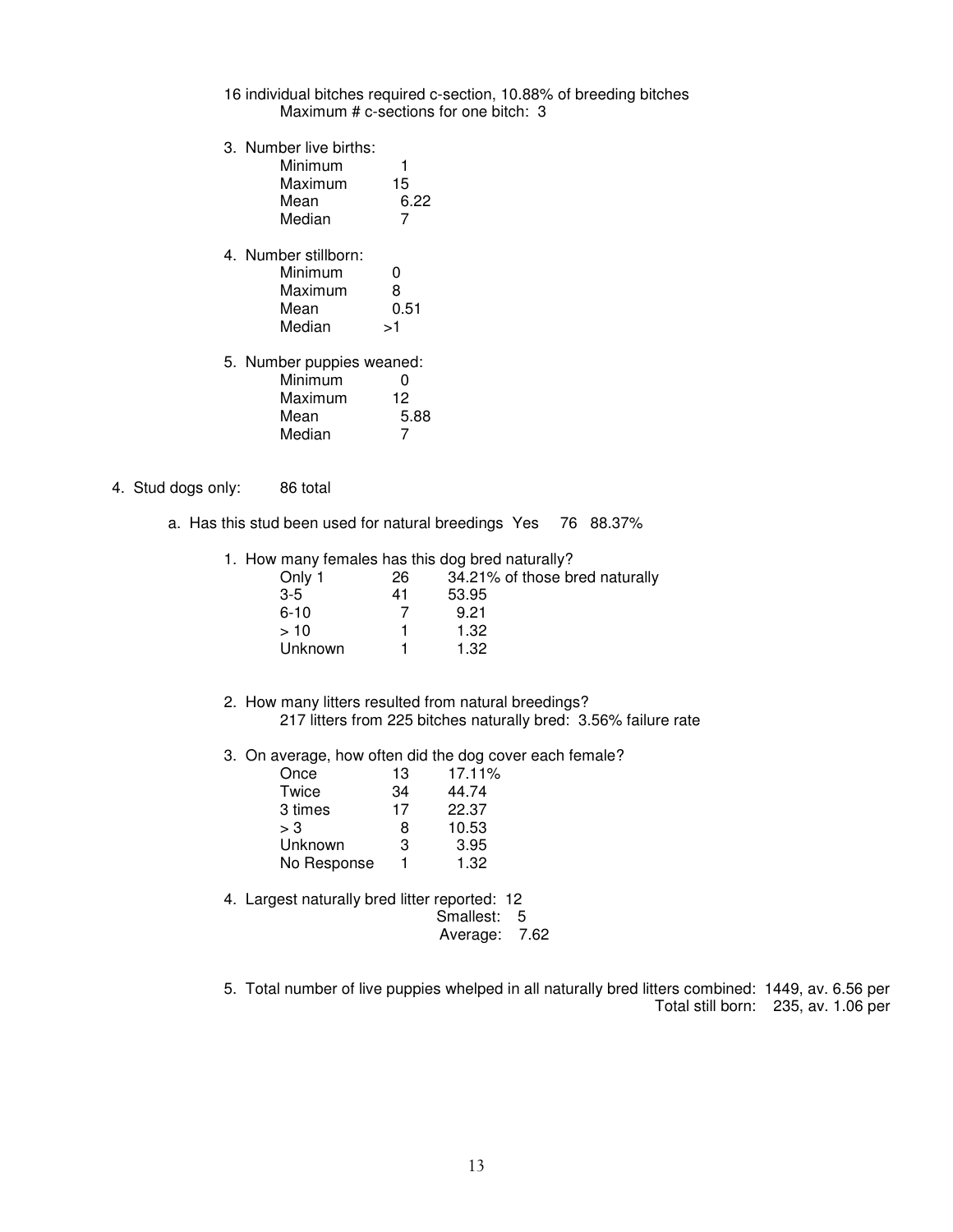d. Has this stud been used for artificial insemination breedings? Yes 20 23.26% of those bred

1. Which forms of artificial breeding have been used with this stud's semen? (check all that apply)

| artificial, fresh semen 13  | 65.00% |
|-----------------------------|--------|
| artificial, chilled semen 5 | 25.00  |
| artificial, frozen semen 7  | 35.00  |
| surgical, frozen semen      | 5.00   |

2. How many times have females been artificially inseminated with this dog's semen?

| 12 | 60.00% |
|----|--------|
| ּפ | 10.00  |
| 5  | 25.00  |
|    | 5.00   |

 3. How many litters resulted from artificial breedings? 22 litters resulted from 35 breedings: 37.14% failure rate

4. Largest reported artificially bred litter: 10

Smallest: 1

Average: 7.86

- 5. Total number of live puppies whelped in all artificially bred litters: 149, av. 6.77 per litter Still born: 24, av. 1.09 per litter
- 5. Conditions present at birth. 321 breeding dogs (both sexes)
	- a. Has this dog produced color faults? Yes 80 24.92%

| Excess white (no double merles) 43 |    | 53.75% of color faults |
|------------------------------------|----|------------------------|
| Yellow/gold                        |    | 7.50                   |
| Full dilute                        | 10 | 12.50                  |
| Dilution spots (merles only)       | 43 | 53.75                  |
| <b>Running Copper</b>              | 4  | 5.00                   |
| <b>Brindle</b>                     | 3  | 3.75                   |
| Other                              |    | 1.25                   |

b. Has this dog produced skeletal defects? Yes 13 5.20%

| Cleft lip/palate     | 53.85% of defects |
|----------------------|-------------------|
| No description given | 15.38             |
| Other                | 30.77             |

b. Has this dog produced closure failures? (Abnormal openings in the body where the skin has not closed.) Yes 8 3.20% not closed.) Yes 8

| Abdominal opening | 2 25.00% |
|-------------------|----------|
| Uumbilical hernia | 5 62.50  |
| Other             | 2 25.00  |

d. Please indicate any other issues found in this dog's puppies

| Failure to thrive         | 11 | 4.40% of breeding dogs |
|---------------------------|----|------------------------|
| Fading                    | 9  | 3.60                   |
| <b>Birth Trauma</b>       | 5  | 2.00                   |
| Death/unknown cause       | 27 | 10.80                  |
| Neurological problems     | 2  | 0.80                   |
| Gastrointestinal problems | 2  | 0.80                   |
| No Response               |    | 0.40                   |
| Other                     | 10 | 4.00                   |
|                           |    |                        |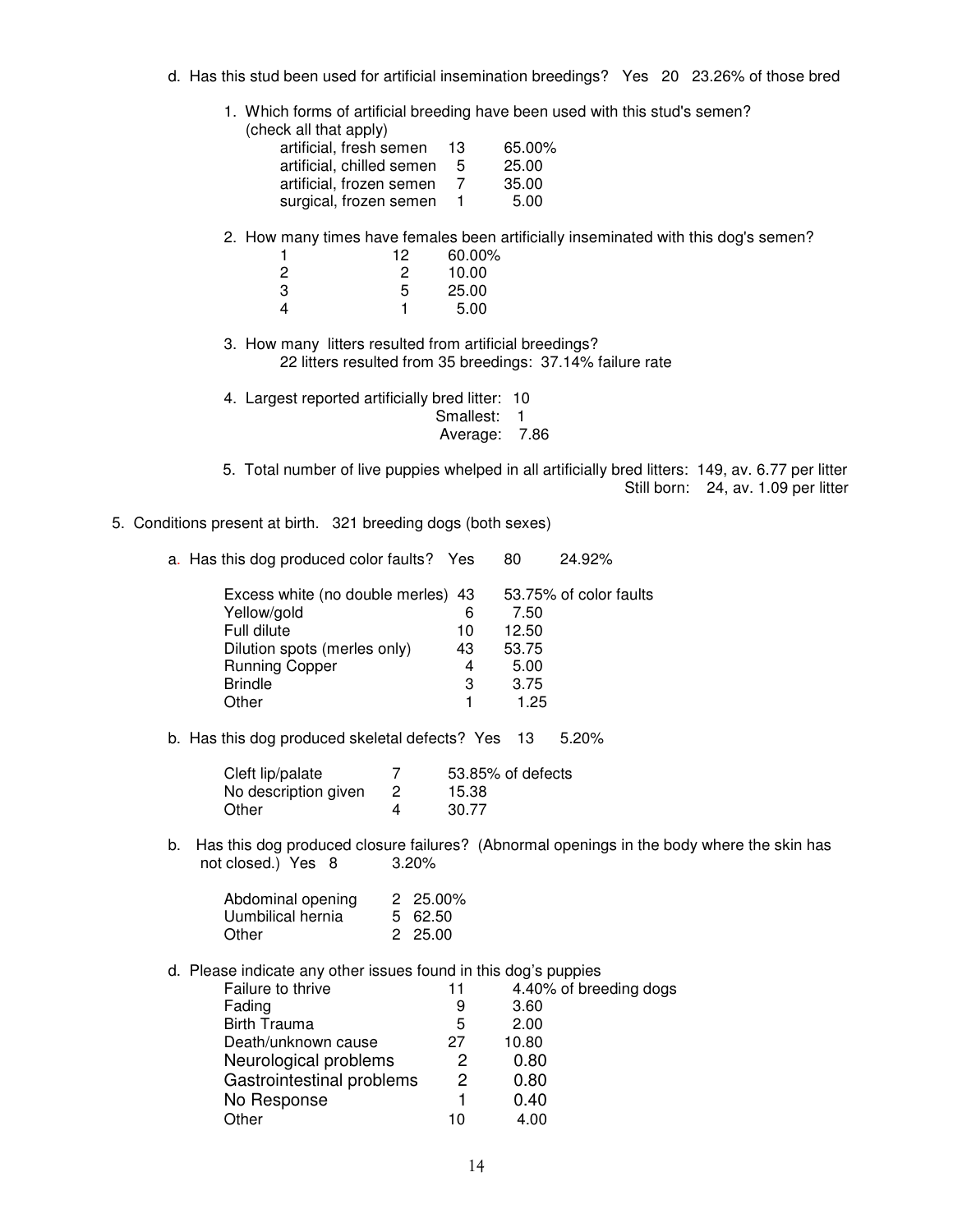## G. Mortality 604 dogs

| 1. Is this Aussie alive today?                   | No                                                                                                                                                                                                                                                                       | 153                                                                  | 25.33%                                                                                                       |                                                                                                                                                    |
|--------------------------------------------------|--------------------------------------------------------------------------------------------------------------------------------------------------------------------------------------------------------------------------------------------------------------------------|----------------------------------------------------------------------|--------------------------------------------------------------------------------------------------------------|----------------------------------------------------------------------------------------------------------------------------------------------------|
| Age at time of death<br>Oldest<br>Mean<br>Median | Youngest<br>1 yr<br>18<br>10<br>14                                                                                                                                                                                                                                       | 9 mos<br>$\overline{7}$<br>10<br>3                                   |                                                                                                              |                                                                                                                                                    |
| Yes<br>No.                                       | a. Was this dog euthanized (life intentionally terminated)?<br>111<br>42<br>27.45                                                                                                                                                                                        | 72.55% of deceased                                                   |                                                                                                              |                                                                                                                                                    |
| b. Date of death                                 |                                                                                                                                                                                                                                                                          |                                                                      |                                                                                                              |                                                                                                                                                    |
| c.<br>Old Age<br><b>Illness</b><br>Other         | Cause of death (if euthanized, check reason):<br>Accident / trauma<br>Unknown                                                                                                                                                                                            | 22<br>14.38%<br>10<br>6.54<br>116<br>75.82<br>1<br>0.65<br>4<br>2.61 |                                                                                                              |                                                                                                                                                    |
|                                                  | If accident, type:<br>Collisions (cars, etc.)<br>Injured by animal<br>Spinal injury<br>Other                                                                                                                                                                             |                                                                      | 3<br>2<br>3<br>2                                                                                             | $30\%$<br>20%<br>30%<br>20%                                                                                                                        |
|                                                  | If illness, type:<br>Arthritis, severe<br>Cancer<br>Drug reaction<br>Epilepsy<br>Heart disease<br>Kidney disease<br>Liver disease<br>Neuromuscular disease<br>Respiratory disease<br>Seizures, unspecified<br>Tumors, other<br>Other<br>Unknown<br>Veterinary confirmed? | Hemangiosarcoma-<br>Lymphoma -                                       | 3<br>67<br>20<br>2<br>5<br>5<br>4<br>$\overline{c}$<br>3<br>3<br>3<br>9<br>$\overline{7}$<br>3<br>Yes<br>104 | 2.59%<br>57.76<br>29.85% of cancer<br>13.43<br>9<br>1.72<br>4.31<br>4.31<br>3.45<br>1.72<br>2.59<br>2.59<br>2.59<br>7.76<br>6.03<br>2.59<br>89.66% |

2. Was an autopsy/necropsy performed? Yes 19 12.42%

3. If this Aussie died of cancer, were biopsies or a necropsy done to confirm the diagnosis? Yes 42 62.69%

#### **III. In Depth Health Questions**

The following questions will deal with specific areas of your dog's health. Please answer questions to the best of your knowledge and if the condition was diagnosed by a veterinarian. Select all conditions your Aussie may have encountered.

A. Medication Reactions 598 dogs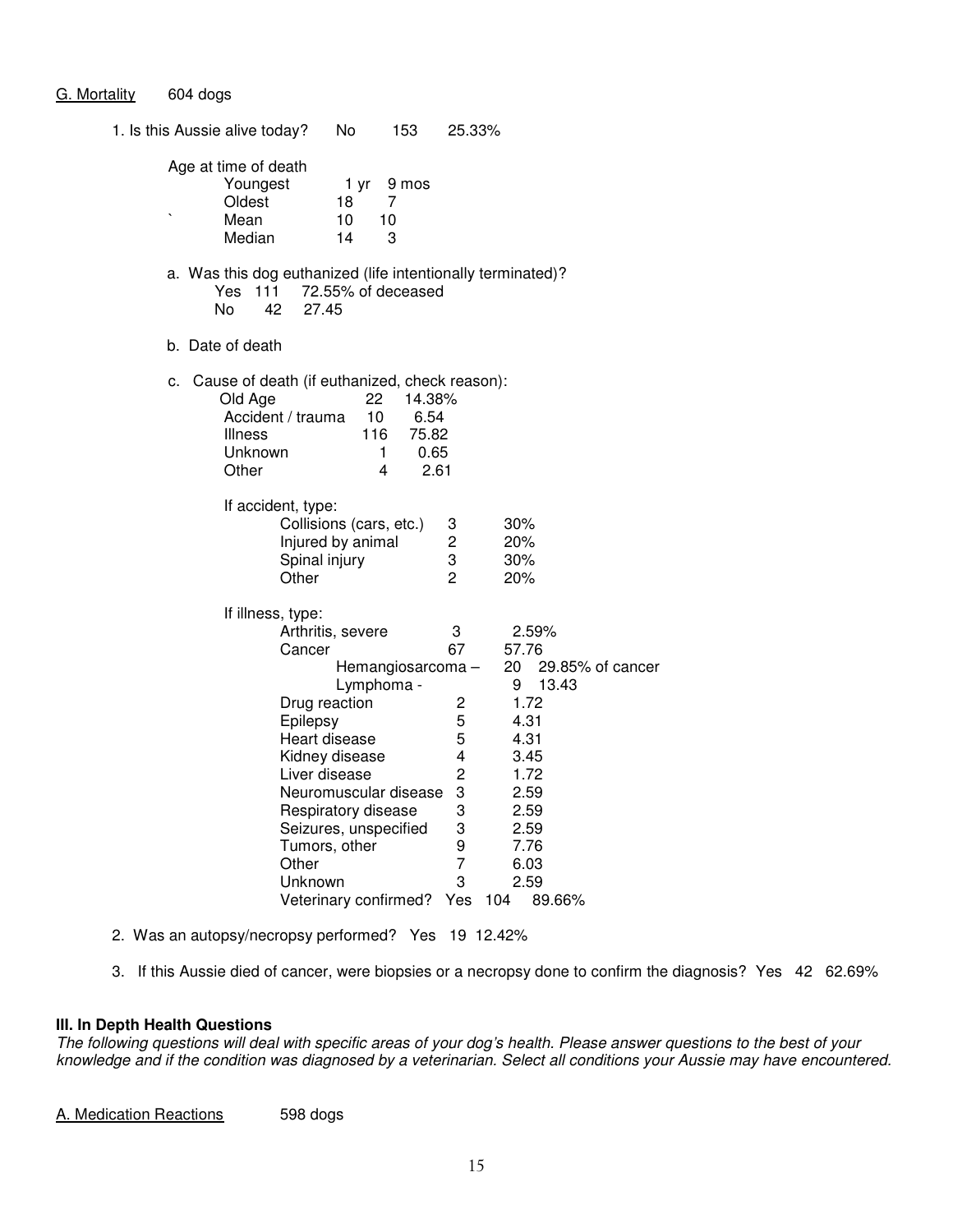1. Multi-Drug Reactivity 1 (MDR1)

a. Has your dog been tested for the MDR1 mutation? Yes 213 35.62%

b. If yes, what was the result:

| Two normal copies      | 127 | 59.62% |
|------------------------|-----|--------|
| One copy of mutation   | 73  | 34.27  |
| Two copies of mutation | 13  | 6.10   |

- c. If no, has your dog been cleared by parentage (both parents tested Normal/Normal)? Yes 13 2.17%
- d. If no, has your dog been diagnosed as having the mutation based on reaction to one or more of the listed drugs? Yes 8 1.34%

| If yes, what drug(s) did your dog react to? |   |                              |
|---------------------------------------------|---|------------------------------|
| Acepromazine                                | 3 | 33.33% of those that reacted |
| Butorphenol                                 |   | 11 11                        |
| <b>Immodium</b>                             |   | 11 11                        |
| Ivermectin product                          | 4 | 44 44                        |

2. Has this dog reacted to anesthesia or sedation medications not related to its MDR1 status? Yes 20 3.34%

a. Reacted to:

|                    | Single drug 5 25.00% of those that reacted |
|--------------------|--------------------------------------------|
| Drug combo 4 20.00 |                                            |
| Unknown 8          | 40.00                                      |

b. Please describe the reaction(s)

| <b>Behavioral</b>  | 2 | 10.00% of those that reacted |
|--------------------|---|------------------------------|
| Cardiovascular     | З | 15.00                        |
| Neurological       | З | 15.00                        |
| Prolonged recovery | 9 | 45.00                        |
| Other              |   | 10.00                        |
|                    |   |                              |

3. Has this dog reacted to other types of medication not related to its MDR1 status? Yes 23 3.85%

| а. | What drug(s) |  |  |  |
|----|--------------|--|--|--|
|    |              |  |  |  |

| Antibiotics        | 6 | 26.09% of those that reacted |
|--------------------|---|------------------------------|
| Antiparasitic      | 8 | 34.78                        |
| Painkiller         | З | 13.04                        |
| Steroid            |   | 8.70                         |
| Decline to state 1 |   | 4.35                         |
| Other              |   | 13.04                        |
|                    |   |                              |
|                    |   |                              |

| b. | Please describe the reaction(s) |    |                             |
|----|---------------------------------|----|-----------------------------|
|    | Abnormal blood counts           | 2  | 8.70% of those that reacted |
|    | Allergic                        | 8  | 34.78                       |
|    | Gastrointestinal                | 10 | 43.48                       |
|    | Lethargy                        | 2  | 8.70                        |
|    | Neurologic                      | 2  | 8.70                        |
|    | Polydypsia                      | 2  | 8.70                        |
|    | Other                           |    | 17.39                       |
|    |                                 |    |                             |

#### B. Skeletal Structure 598 dogs

- 1. Hips
	- a. Were the dog's hips ever x-rayed for evaluation?: Yes 422 70.57%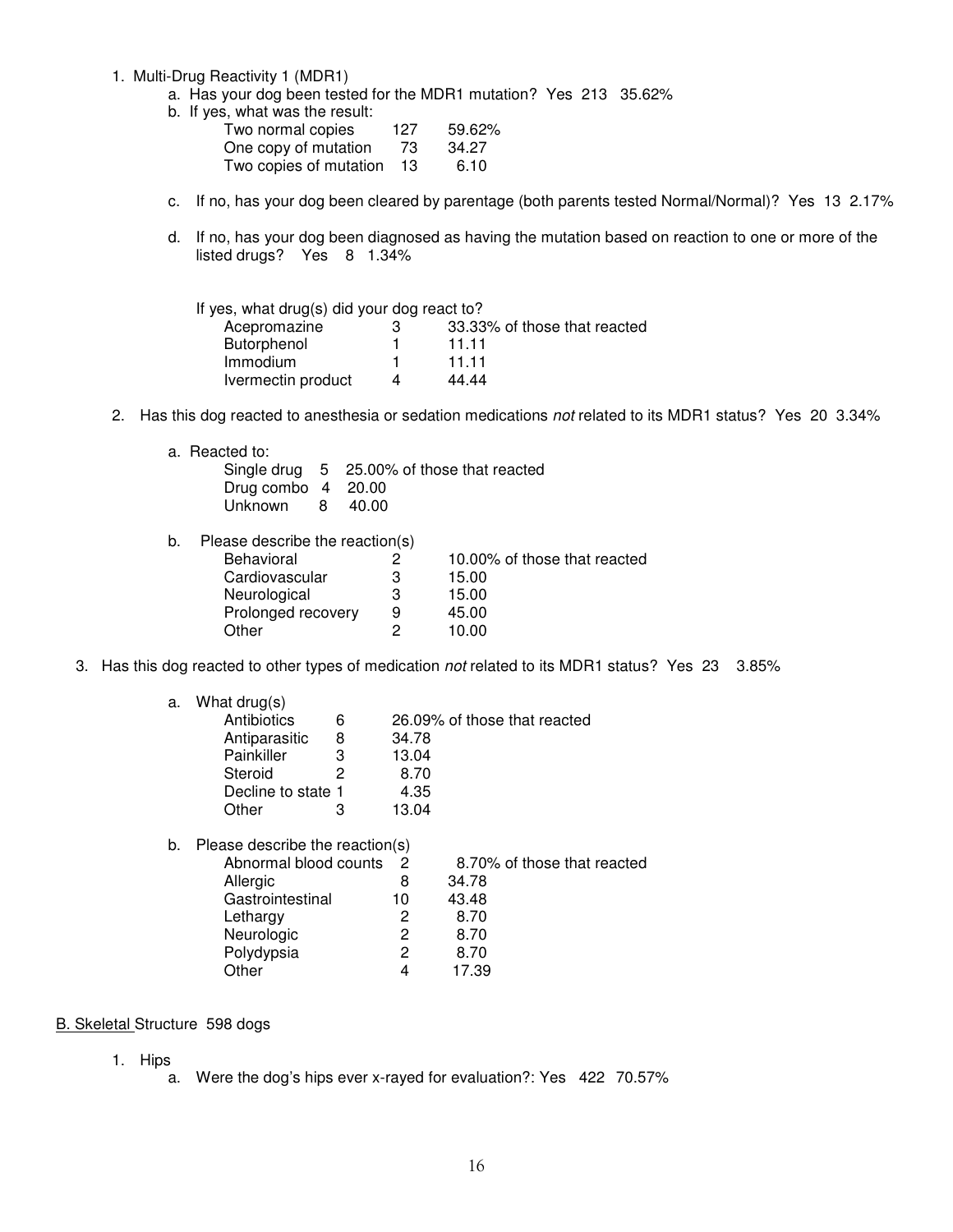# b. Was the dog evaluated by OFA? Yes 244 57.82% of those evaluated

1. Did the dog receive and OFA preliminary evaluation? Yes 29 11.89% of OFA

|                                                                                   | a. Age (in months)<br>$6-9$<br>$10 - 12$<br>$13 - 18$<br>19-24<br>No response | 1<br>6<br>11<br>3<br>8                       | 20.69<br>37.93<br>10.34<br>27.59                       | 3.45% of prelims                                                                                                                                                               |
|-----------------------------------------------------------------------------------|-------------------------------------------------------------------------------|----------------------------------------------|--------------------------------------------------------|--------------------------------------------------------------------------------------------------------------------------------------------------------------------------------|
|                                                                                   | b. Result:<br>Excellent<br>Good<br>Fair<br><b>Borderline</b><br>Mild          | 9<br>14<br>1<br>$\overline{\mathbf{c}}$<br>3 | 48.39<br>3.23<br>6.45<br>9.68                          | 32.26% of prelims                                                                                                                                                              |
|                                                                                   | If yes, which hip was affected?<br>Right<br>Left                              | $\overline{c}$<br>$\overline{c}$             | 50%<br>50%                                             | c. If the dog was found to be dysplastic (ratings of Mild, Moderate or Severe,)<br>was the condition unilateral? Yes 4 100% of dysplastic on prelim                            |
| 2.<br>Did the dog receive an adult (24 months or older) OFA evaluation?           |                                                                               |                                              |                                                        | Yes 230<br>93.50% of OFA                                                                                                                                                       |
|                                                                                   | a. Age<br>2 years<br>3<br>4                                                   | 165<br>27<br>11                              | 71.74% of OFA<br>11.74<br>4.78                         |                                                                                                                                                                                |
|                                                                                   | 5                                                                             | 1                                            | 0.43                                                   |                                                                                                                                                                                |
|                                                                                   | 6<br>No response                                                              | 4<br>22                                      | 1.74<br>9.57                                           |                                                                                                                                                                                |
|                                                                                   |                                                                               |                                              |                                                        |                                                                                                                                                                                |
|                                                                                   | b. Result:<br>Excellent<br>Good<br>Fair<br>Mild<br>Moderate<br>No response    | 46<br>147<br>18<br>7<br>2<br>10              | 20.00% of OFA<br>63.91<br>7.83<br>3.04<br>0.87<br>4.35 |                                                                                                                                                                                |
|                                                                                   | If yes, which hip was affected?<br>Right<br>Left                              | Declined to state                            | 2<br>4<br>- 1                                          | c. If the dog was found to be dysplastic (ratings of Mild, Moderate or Severe,)<br>was the condition unilateral? Yes 7 17.78% of dysplastic<br>28.57% of uni<br>57.14<br>14.29 |
| c. Was the dog evaluated by PennHip Yes 20 3.33%                                  |                                                                               |                                              |                                                        |                                                                                                                                                                                |
|                                                                                   |                                                                               |                                              |                                                        |                                                                                                                                                                                |
| 1. Age at evaluation<br>$\overline{\mathbf{c}}$<br>$\ensuremath{\mathsf{3}}$<br>4 | 7<br>< 2 years<br>10<br>1<br>2                                                | 50.00<br>5.00<br>10.00                       | 35.00% of PennHip                                      |                                                                                                                                                                                |
|                                                                                   | 2. Distraction Index (D/I):                                                   |                                              |                                                        |                                                                                                                                                                                |
| Left:                                                                             | High 90 Low 19<br>Right: High 90 Low 28 Mean 44                               |                                              | Mean 45                                                |                                                                                                                                                                                |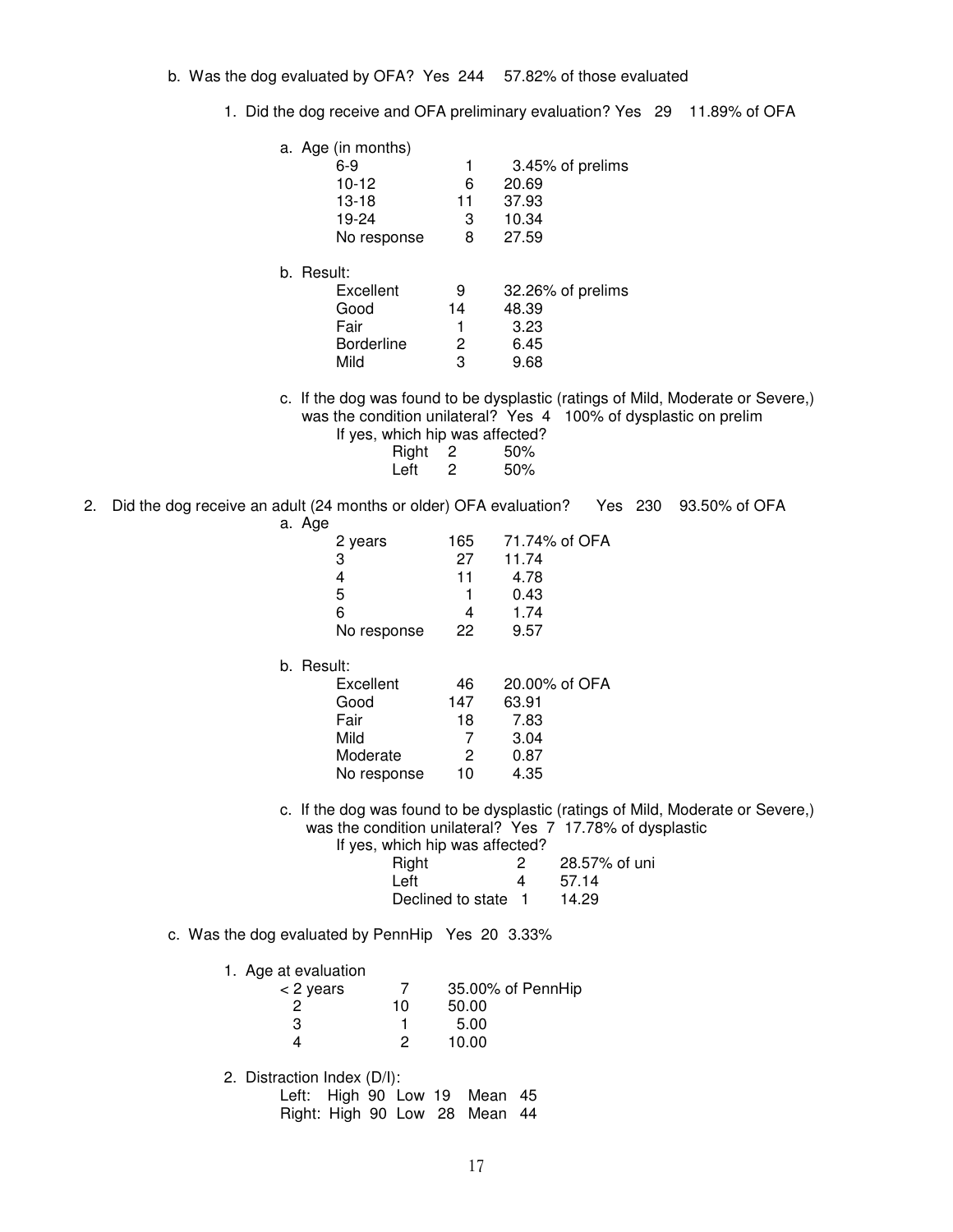d. Was your dog evaluated by a registry other than OFA or PennHip? Yes 132 40.07% 1. If yes, Other Registry's Name<br>BVA (UK, Australia) BVA (UK, Australia) 30 22.73% of other hip registry 76.52 Other 1 0.76 2. Age at evaluation < 12 months 1 0.76% of other hip registry 12-18 months 39 29.55 18-24 months 31 23.48 2 years 36 27.27<br>3 years 5 3.79 3 years 4 years 1 0.76 5 years <br>No response 17 12.88 No response 17 12.88 3. Results 4. BVA 30 22.73% of other reg Left: High 31 Low 0 Mean 5 Right High 37 Low 0 Mean 4 Total High 68 Low 0 Mean 6 Norberg Angle High 40 Low 1 Mean 30 International FCI norm 101 dogs HD A 66 65.35%<br>HD B 27 26.73 HD B 27 26.73<br>HD C 3 2.97  $HD C$ HD D 3 2.97 HD E 2 1.98 Netherlands: 38 dogs Botafwijking: 0 18 47.37% of Dutch dogs<br>1 1 2.63  $1$  1 2.63  $3$  1 2.63 No response 18 47.37 Aansluiting: Onvoldoende (insufficient) 19 50.00%<br>Slechte (poor) 1 2.63 Slechte (poor) e. Did your dog receive veterinary evaluation only? Yes 61 14.45% 1. Age at evaluation < 1 year 9 14.75% 1 15 24.59<br>2 18 29.51 2 18 29.51 3 4 6.56 4 5 8.20 5 -10 6 9.84  $>10$  2 3.28 Declined to state 2 3.28 2. Results Normal 52 85.25% Dysplastic 9 14.75 Mild 2 22.22% of dysplastic Moderate 1 11.11<br>Severe 1 11.11  $11.11$ <br>5 55.56 No grade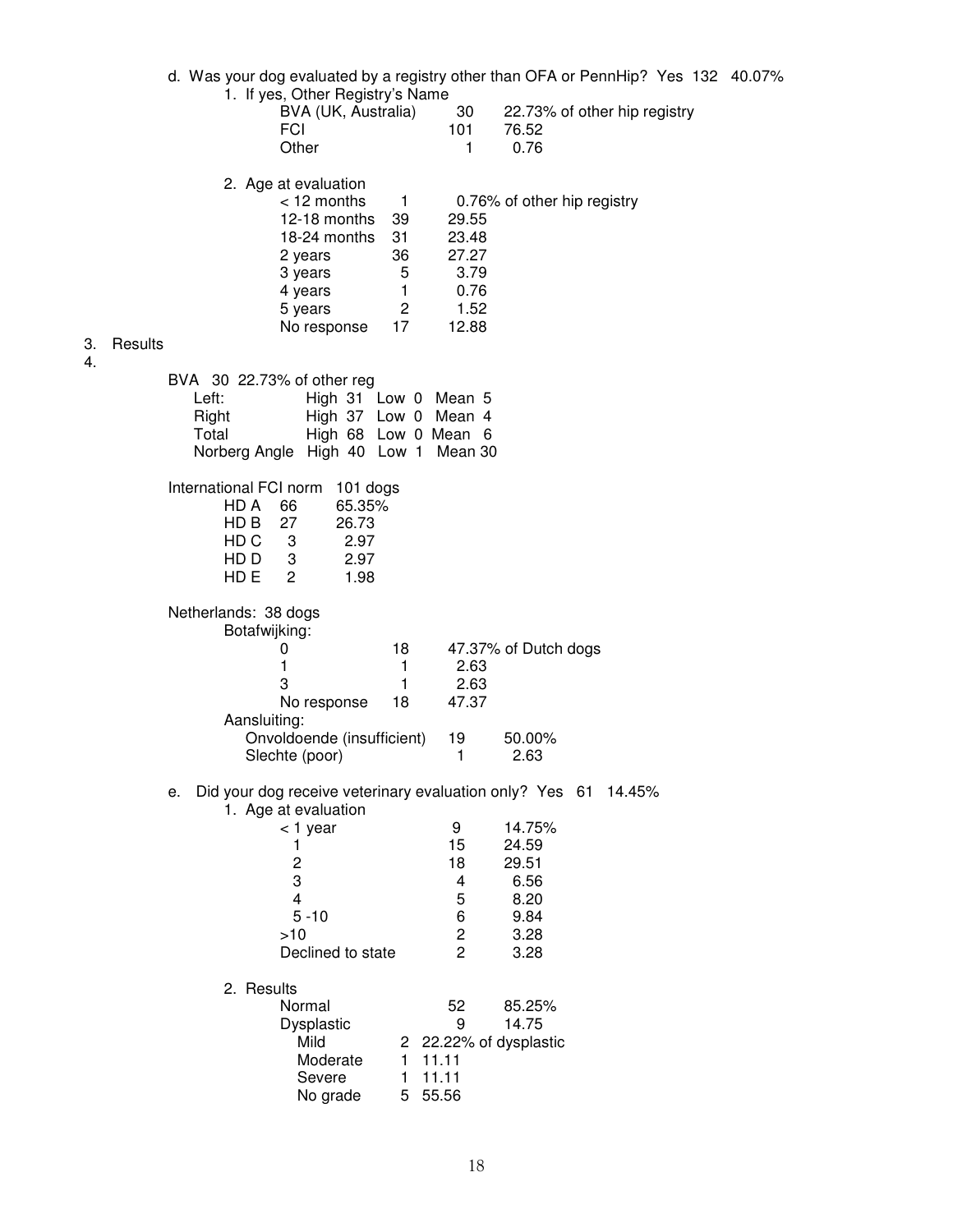|                                                  | 3. This veterinarian was<br>Board Certified Orthopedist/Radiologist 18<br>Small Animal Clinician<br>Other<br>No response                                                    |                                                 | 41<br>1<br>1                | 29.51%<br>67.21<br>1.64<br>1.64 |                                |
|--------------------------------------------------|-----------------------------------------------------------------------------------------------------------------------------------------------------------------------------|-------------------------------------------------|-----------------------------|---------------------------------|--------------------------------|
| f.                                               | If your dog is dysplastic: 26 dogs<br>1. Does it have Degenerative Joint Disease (DJD)? Yes 8                                                                               |                                                 |                             |                                 | 30.77% of other reg dysplastic |
| Has it had corrective surgery? Yes 1 3.85%<br>5. | If yes, which procedure: resection of femoral head                                                                                                                          |                                                 |                             |                                 |                                |
| 2. Elbows                                        | a. Were the dog's elbows ever x-rayed for evaluation?: Yes                                                                                                                  |                                                 |                             | 194                             | 32.28%                         |
|                                                  | b. Was your dog evaluated by OFA? Yes 98 50.52% of ED evaluations                                                                                                           |                                                 |                             |                                 |                                |
|                                                  | 1. Dog's age at exam<br>$\overline{\mathbf{c}}$<br>$<$ 1 year<br>5<br>1<br>2<br>72<br>3<br>10<br>$\overline{\mathbf{4}}$<br>3<br>$5+$<br>4<br>$\overline{2}$<br>No response | 5.10<br>73.47<br>10.20<br>3.06<br>4.08<br>2.04  | 2.04% of OFA                |                                 |                                |
|                                                  | 2. Results<br>Normal<br>Indeterminate<br>Degenerative Joint Disease Grade I<br>FCP/DJD Grade III                                                                            |                                                 | 95<br>1<br>$\mathbf 1$<br>1 | 96.94%<br>1.02<br>1.02<br>1.02  |                                |
|                                                  | 3. If elbow dysplasia was present, was it unilateral? Yes 2 100% of OFA ED dogs                                                                                             |                                                 |                             |                                 |                                |
|                                                  | If yes, which elbow? Right $-2$ 100% of OFA ED dogs                                                                                                                         |                                                 |                             |                                 |                                |
|                                                  | c. Was your dog evaluated under the FCI system? Yes 55                                                                                                                      |                                                 |                             | 9.15%                           |                                |
|                                                  | 1. Dog's age at exam<br>35<br>2<br>13<br>3<br>4<br>4<br>1<br>$5+$<br>$\overline{c}$                                                                                         | 63.64 % of FCI<br>23.64<br>7.27<br>1.82<br>3.64 |                             |                                 |                                |
| 2. Result                                        | Normal<br>54<br>Grade 2<br>$\mathbf{1}$                                                                                                                                     | 98.18%<br>1.82                                  |                             |                                 |                                |
|                                                  | 3. If elbow dysplasia was present, was it unilateral? No                                                                                                                    |                                                 |                             |                                 |                                |

d. Was your dog evaluated by a registry other than OFA or FCI? Yes 20 10.31% of ED exams

1. Name of Registry - 100% BVA

2. Age at evaluation

| 1 year 16 |   | 80.00% of BVA |
|-----------|---|---------------|
|           | З | 15.00         |
| 5+        |   | 5.00          |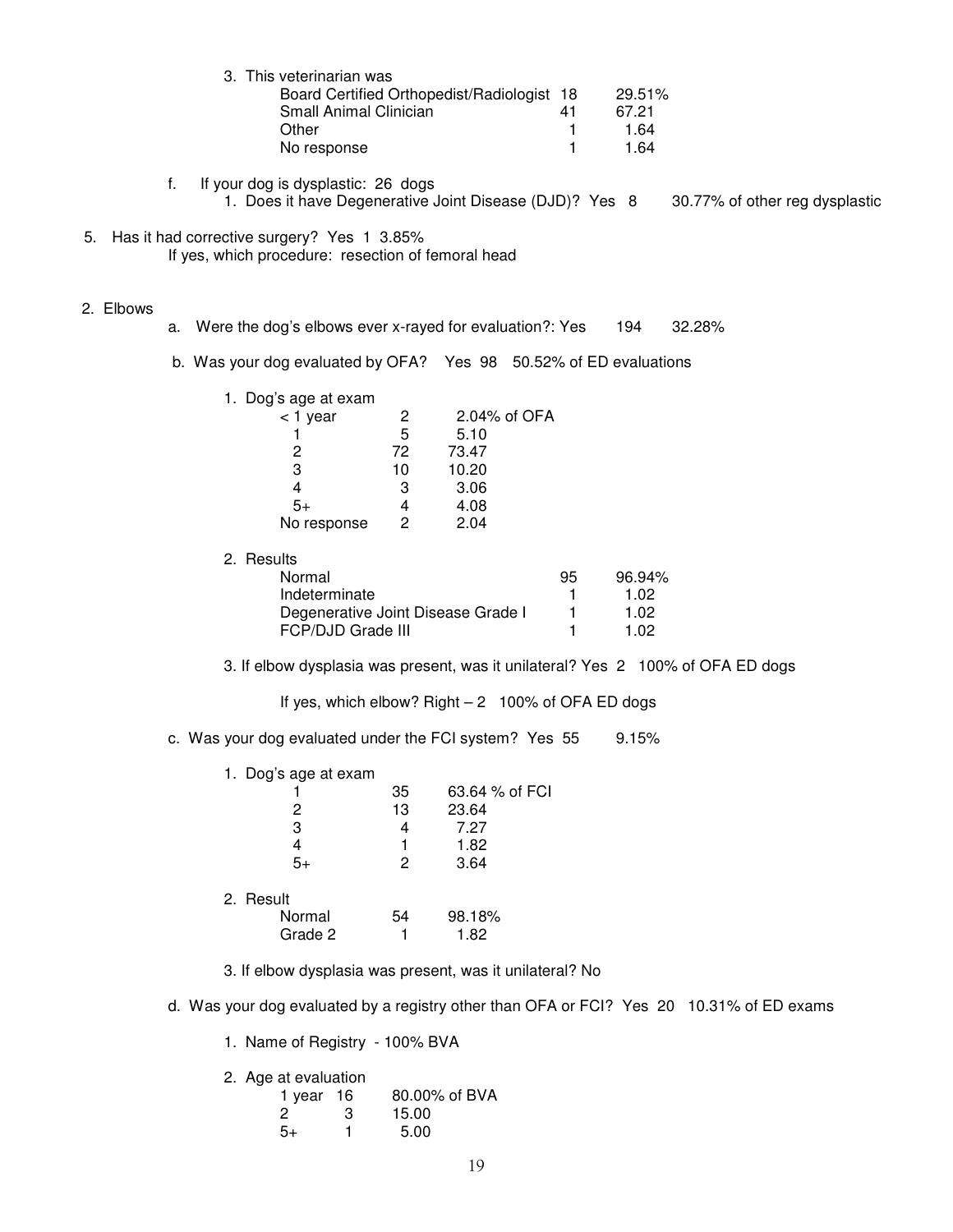| 3. Results                                                                         |                         |                              |                                            |        |           |                                                              |                                |           |
|------------------------------------------------------------------------------------|-------------------------|------------------------------|--------------------------------------------|--------|-----------|--------------------------------------------------------------|--------------------------------|-----------|
| Left<br>0<br>1                                                                     | 17<br>3                 | 15.00                        | 85.00% of BVA                              |        |           |                                                              |                                |           |
| Right<br>0                                                                         | 17                      | 85.00%                       |                                            |        |           |                                                              |                                |           |
| 1                                                                                  | 3                       | 15.00                        |                                            |        |           |                                                              |                                |           |
| e. Did your dog receive veterinary evaluation only? Yes 24<br>1. Age at evaluation |                         |                              |                                            |        |           | 12.37% of ED exams                                           |                                |           |
| > 1 year<br>1                                                                      |                         | 2<br>$\overline{\mathbf{4}}$ | 8.33% of vet only<br>16.67                 |        |           |                                                              |                                |           |
| 2                                                                                  |                         | 8                            | 33.33                                      |        |           |                                                              |                                |           |
| 3<br>4                                                                             |                         | 1<br>$\overline{\mathbf{c}}$ | 4.17<br>8.33                               |        |           |                                                              |                                |           |
| $5 - 10$                                                                           |                         | $\overline{4}$               | 16.67                                      |        |           |                                                              |                                |           |
| $10+$                                                                              |                         | 3                            | 12.50                                      |        |           |                                                              |                                |           |
| 2. Results<br>Normal                                                               |                         |                              | 22                                         | 91.67% |           |                                                              |                                |           |
|                                                                                    | Arthritis, unilateral L |                              | $\mathbf{1}$                               | 4.17   |           |                                                              |                                |           |
|                                                                                    | No response             |                              | 1                                          | 4.17   |           |                                                              |                                |           |
| 3. This veterinarian was                                                           | Small Animal Clinician  |                              | Board Certified Orthopedist/Radiologist    |        | - 6<br>18 | 25.00%<br>75.00                                              |                                |           |
| f. If your dog has elbow dysplasia 3 dogs                                          |                         |                              |                                            |        |           |                                                              |                                |           |
| 1. What defect(s) does it have:                                                    |                         |                              |                                            |        |           |                                                              |                                |           |
|                                                                                    | a. Right Elbow          |                              |                                            |        |           |                                                              |                                |           |
|                                                                                    |                         |                              | Degenerative Joint Disease (DJD/Arthritis) |        |           | Fragmented medial Coronoid Process (FCP/LPC)                 | $\overline{c}$<br>$\mathbf{1}$ | 50%<br>25 |
|                                                                                    | No response             |                              |                                            |        |           |                                                              | 1                              | 25        |
|                                                                                    | b. Left Elbow           |                              | Degenerative Joint Disease (DJD)           |        |           |                                                              | 1                              | 25%       |
|                                                                                    |                         |                              | Ununited Aconceal Process (UAP/LPA)        |        |           |                                                              | 1                              | 25        |
|                                                                                    | No response             |                              |                                            |        |           |                                                              | $\overline{c}$                 | 50        |
| Did it require surgery? Yes 1 25% of affected<br>2.                                |                         |                              | If yes, which procedure: unknown           |        |           |                                                              |                                |           |
| 3. Skeletal anomalies                                                              |                         |                              |                                            |        |           |                                                              |                                |           |
| Does this dog have any of the following:<br>Transitional vertebrae 9               |                         |                              |                                            |        |           | 1.5% only 1 dog was NBT, but tail status unknown on 4 others |                                |           |
|                                                                                    |                         |                              |                                            |        |           |                                                              |                                |           |
| 3.<br>Dental Structure and Teeth 596 dogs                                          |                         |                              |                                            |        |           |                                                              |                                |           |
| a. Select the one that best describes this dog's bite:                             |                         |                              |                                            |        |           |                                                              |                                |           |
| <b>Scissors</b><br>Level/even                                                      |                         | 562<br>18                    | 94.30%<br>3.02                             |        |           |                                                              |                                |           |
| Undershot                                                                          |                         | 8                            | 1.34                                       |        |           |                                                              |                                |           |
| Overshot<br>Wry bite                                                               |                         | 4<br>2                       | 0.67<br>0.33                               |        |           |                                                              |                                |           |
| <b>Anterior Cross-bite</b>                                                         |                         | $\overline{c}$               | 0.33                                       |        |           |                                                              |                                |           |
| Dropped incisors                                                                   |                         | 29                           | 4.87%                                      |        |           |                                                              |                                |           |
| Does this dog have missing teeth? Yes 51 8.56%<br>b.<br>c.                         |                         |                              |                                            |        |           |                                                              |                                |           |
| One<br>Multiple                                                                    | 31<br>20                | 39.22                        | 60.78% of affected                         |        |           |                                                              |                                |           |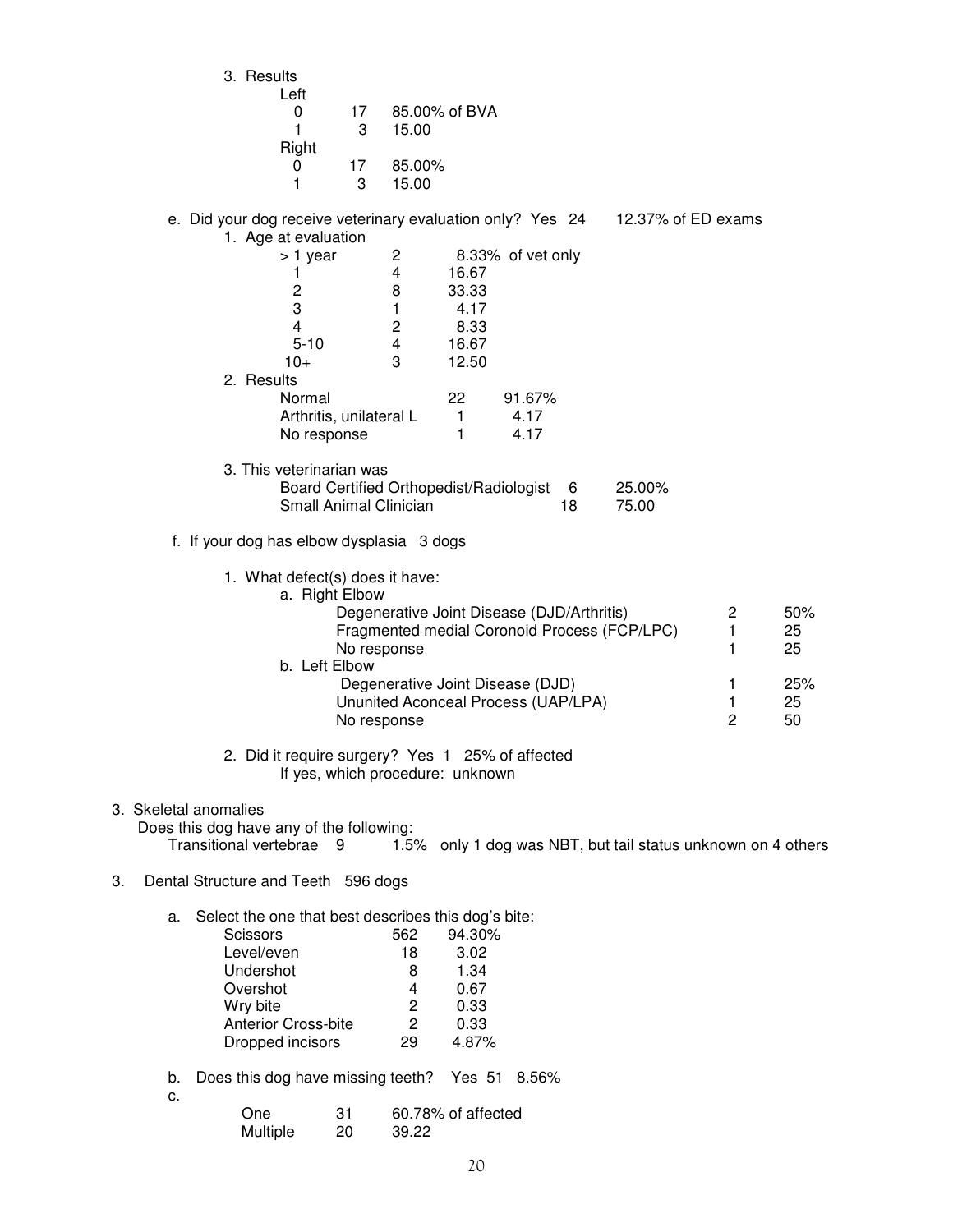|  | 2 teeth 11 55% of multiple missing |
|--|------------------------------------|
|  |                                    |
|  | 35                                 |
|  |                                    |

If yes, please indicate which are missing:

| $Incisors - 7$ 13.73% of affected, none missing multiple<br>UR1 0 UR2 1<br><b>UR3 0</b><br>UL1 1 UL2 0 UL3 0<br>LR1 0 LR2 0 LR3 0<br>LL1 4 LL2 1 LL3 0<br>Total I1 5 I2<br>$\overline{2}$<br>130                                                                                                                                                 |
|--------------------------------------------------------------------------------------------------------------------------------------------------------------------------------------------------------------------------------------------------------------------------------------------------------------------------------------------------|
| Canines - None                                                                                                                                                                                                                                                                                                                                   |
| Premolars $-43$ 84.34% of affected<br>UR1 8 UR2 3 UR3 4 UR4 0<br>UL1 5 UL2 6 UL3 4 UL4 0<br>LR1 10 LR2 12 LR3 7 LR4 2<br>LL1 10 LL2 10 LL3 4 LL4 3<br>Total P1 33 P2 31 P3 19 P4 5                                                                                                                                                               |
| Molars $-1$ 1.96% of affected<br>UR1 0 UR2 0<br>UL10 UL2 0<br>LR1 1 LR2 0<br>LR3 0<br>LL1 1 LL2 0<br>$LL3$ 0<br>Total: M1 2 M2 0<br>M3 0                                                                                                                                                                                                         |
| Does this dog have extra teeth? Yes 9<br>1.50%<br>d.<br>If yes, please indicate which type:<br>Incisors<br>22.22% of affected<br>2<br>6<br><b>Premolars</b><br>66.67<br>1<br>Molars<br>11.11<br>NOTE: All dogs had only one extra.                                                                                                               |
| C. Skeletal Diseases (Orthopedic) 596 dogs                                                                                                                                                                                                                                                                                                       |
| 1. Does this dog have arthritis? Yes 89<br>14.93%<br>a. Age at diagnosis:<br>< 2 years<br>1<br>1.12% of affected<br>$2 - 4$<br>8<br>8.99<br>$5 - 7$<br>22<br>24.72<br>$8 - 10$<br>15<br>16.85<br>10+<br>42<br>47.19<br>1.12<br>No Responxse<br>1                                                                                                 |
| b. Which joint(s)?<br>Carpals/Pastern<br>8<br>8.99% of affected<br><b>Elbows</b><br>10<br>11.24<br>Feet/toes<br>5<br>5.62<br>2<br>General<br>2.25<br>39<br><b>Hips</b><br>43.82<br>Hock<br>2<br>2.25<br>5<br>5.62<br>Leg<br>$\overline{c}$<br>Neck<br>2.25<br>9<br>Shoulder<br>10.11<br>23<br>25.84<br>Spine<br>$C+if _{\triangle,\cap}$<br>0.00 |

| $\overline{1}$ . Does this dog have althillis! Tes ob |    | 14.JJ /0         |
|-------------------------------------------------------|----|------------------|
| a. Age at diagnosis:                                  |    |                  |
| < 2 years                                             |    | 1.12% of affec   |
| $2 - 4$                                               | 8  | 8.99             |
| $5 - 7$                                               | 22 | 24.72            |
| $8 - 10$                                              | 15 | 16.85            |
| 10+                                                   | 42 | 47.19            |
| No Responxse                                          | 1  | 1.12             |
| b. Which joint(s)?                                    |    |                  |
| Carpals/Pastern                                       | 8  | 8.99% of affecte |
| Elbows                                                | 10 | 11.24            |
| Feet/toes                                             | 5  | 5.62             |
| General                                               | 2  | 2.25             |
| <b>Hips</b>                                           | 39 | 43.82            |
| Hock                                                  | 2  | 2.25             |
| Leg                                                   | 5  | 5.62             |
| Neck                                                  | 2  | 2.25             |
| Shoulder                                              | 9  | 10.11            |
| Spine                                                 | 23 | 25.84            |
| <b>Stifles</b>                                        | 8  | 8.99             |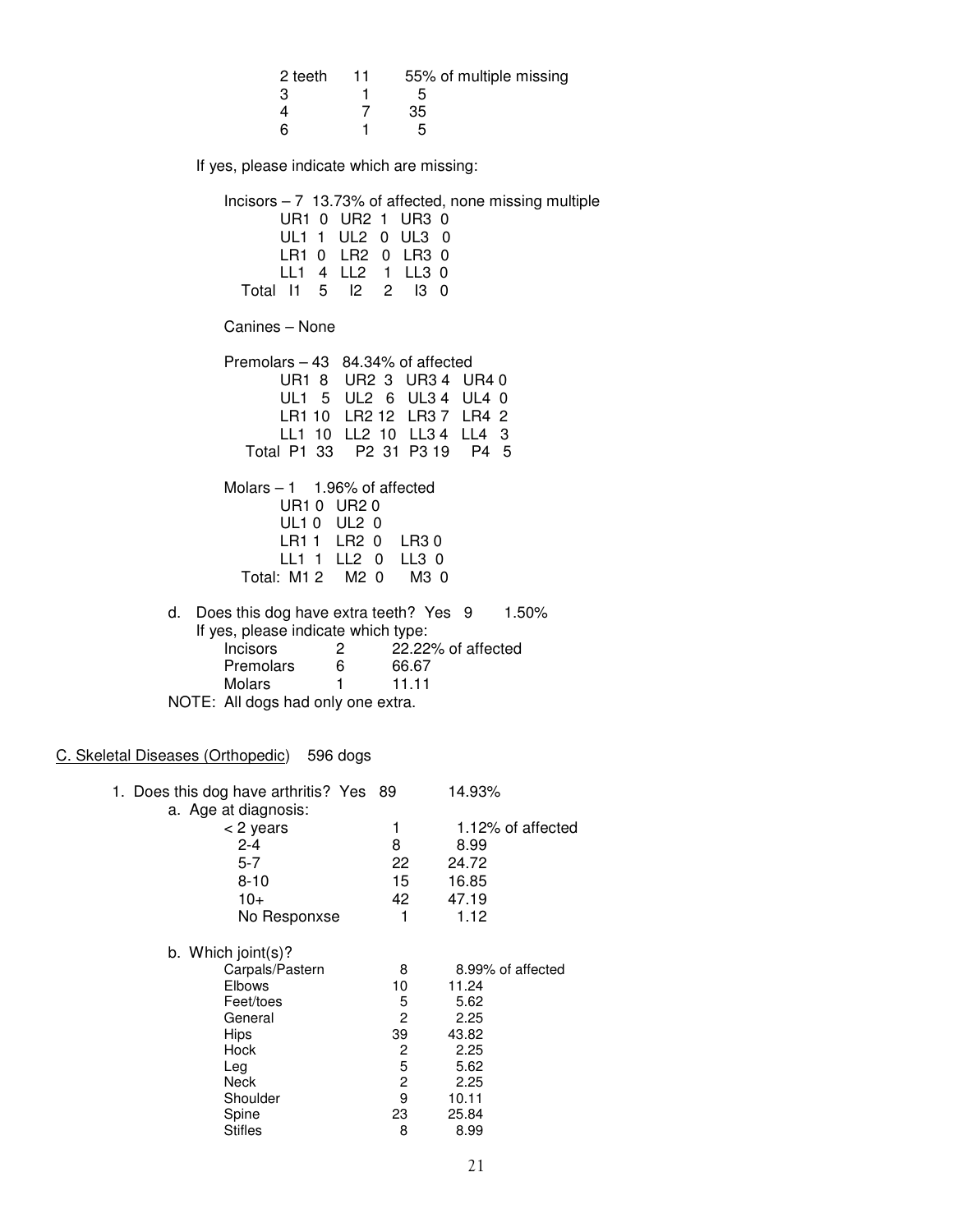| c. Diagnosed by veterinarian? Yes 71 79.78% of affected                                                             |  |
|---------------------------------------------------------------------------------------------------------------------|--|
| d. Lab/x-ray done to confirm? Yes 46<br>64.79% of vet diagnosed<br>If yes, type of test(s)                          |  |
| 34<br>73.91% of tested<br>X-ray                                                                                     |  |
| <b>MRI</b><br>$\mathbf 1$<br>2.17<br>27.91<br>12<br>No response                                                     |  |
| e. Cause(s) of arthritis, if known                                                                                  |  |
| 24.72% of affected<br>Age<br>22<br>11<br>Hip dysplasia<br>12.36                                                     |  |
| 11.24<br>Injury<br>10<br>Past activity<br>4.49<br>4                                                                 |  |
| Spinal disease<br>2<br>2.25<br>8<br>8.99<br>Sports injury                                                           |  |
| Unknown<br>3<br>3.37<br>Other<br>6.74<br>6                                                                          |  |
| 2. Does this dog have cruciate ligament problems? Yes 15<br>2.52%                                                   |  |
| a. Age at diagnosis                                                                                                 |  |
| 6.67% of affected<br>$<$ 2 years<br>1<br>$\overline{2}$<br>$2 - 4$<br>13.33                                         |  |
| $5 - 7$<br>8<br>53.33<br>3<br>$8 - 10$<br>20.00                                                                     |  |
| $10+$<br>1<br>6.67                                                                                                  |  |
| b. Stifle joint(s) affected<br>Left<br>5<br>33.33%                                                                  |  |
| Right<br>9<br>60.00<br><b>Both</b><br>1<br>6.67                                                                     |  |
| c. Diagnosed by veterinarian? Yes 15 100%                                                                           |  |
| d. Lab/x-ray done to confirm? Yes 7 46.67%                                                                          |  |
| If yes, type of test(s)<br>Joint manipulation<br>2<br>28.57% of tested<br>1                                         |  |
| 14.29<br>X-rays<br>Don't know<br>1<br>14.29<br>1                                                                    |  |
| No response<br>14.29<br>26.67%                                                                                      |  |
| e. Did the condition require surgery? Yes 4<br>3. Does this dog have osteochondritis desicans (OCD)? Yes 4<br>0.67% |  |
| a. Age at diagnosis<br>$<$ 1 year<br>75%<br>3                                                                       |  |
| 1<br>>10 years<br>25%                                                                                               |  |
| b. Joint(s) affected<br>Shoulder<br>3<br>75.00%                                                                     |  |
| 2 66.67%<br>Left<br>$\mathbf{1}$<br>33.33<br>Right                                                                  |  |
| No response<br>25.00<br>1                                                                                           |  |
| c. Diagnosed by veterinarian? Yes 3<br>75%                                                                          |  |
| d. Lab/x-ray done to confirm? Yes 3<br>100% of vet diagnosed                                                        |  |

If yes, type of test: X-rays 100%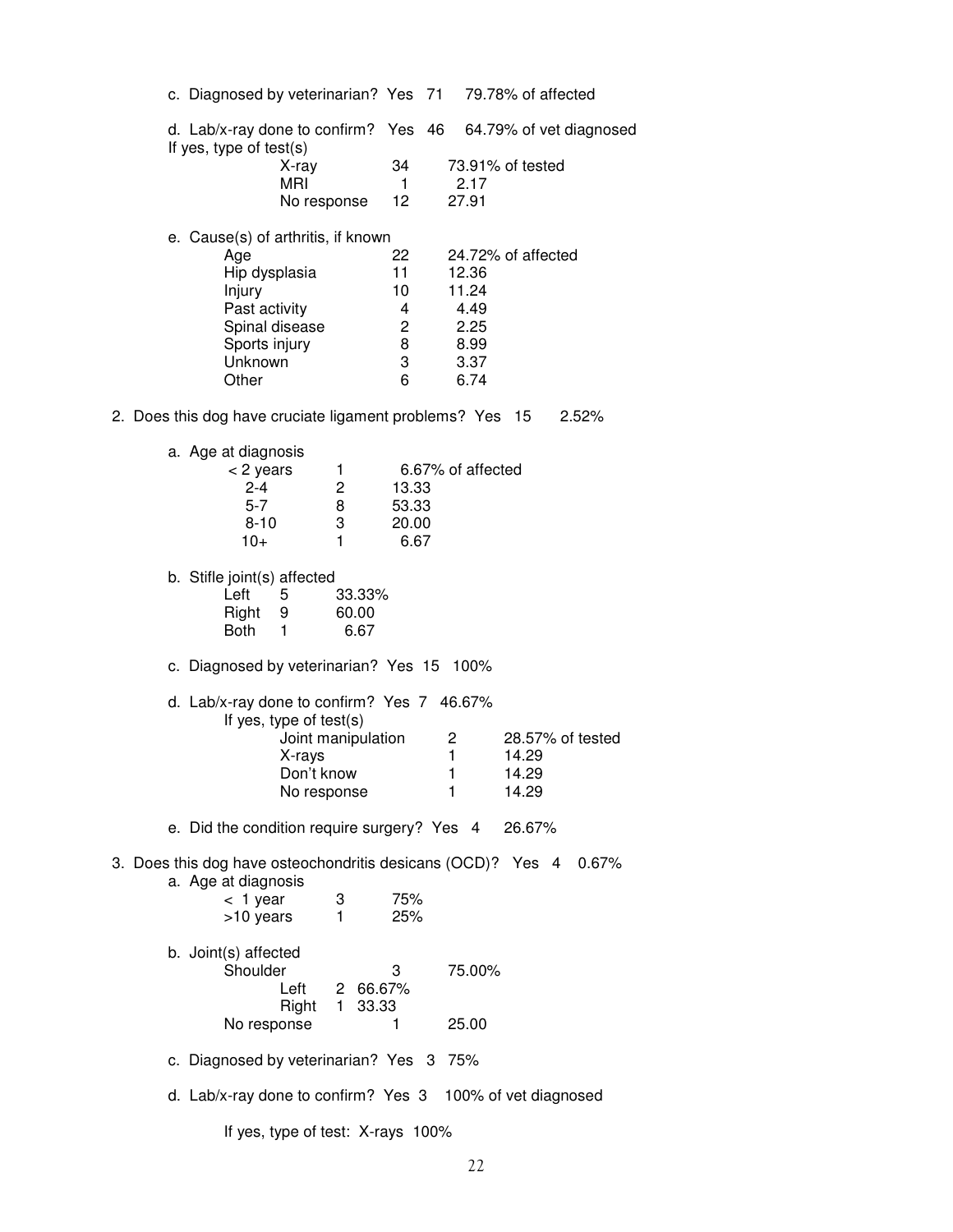| 4. Does this dog have patellar luxation (slipped patellas)? Yes 2 0.34%<br>a. Age at diagnosis<br>50% of affected<br>1 year $1$<br>$\overline{2}$<br>$\mathbf 1$<br>50<br>b. Joint(s) affected: 100% both<br>c. Diagnosed by veterinarian? Yes 100%<br>d. Lab/x-ray done to confirm? Yes 1 50% of affected<br>If yes, type of test: X-ray<br>e. Did the condition require surgery? Yes 1 50% of affected<br>5. Does this dog have spondylosis? Yes 21 3.51%<br>a. Age at diagnosis<br>$<$ 1 year<br>4.76% of affected<br>$\mathbf{1}$<br>$2 - 4$<br>4<br>19.05<br>$5-7$<br>$11 -$<br>52.38<br>$8 - 10$<br>4.76<br>$\blacksquare$ 1<br>19.05<br>$10+$<br>4<br>b. Diagnosed by veterinarian? Yes 17 80.85% of affected<br>c. Lab/x-ray done to confirm? Yes 100% of vet examined dogs<br>If yes, type of test(s):<br>82.35% of vet examined<br>X-ray<br>14<br>MRI<br>$\mathbf{1}$<br>5.88<br>23.53<br>4<br>No response<br>6. Does the dog have any other skeletal diseases? Yes 23 3.84%<br>Type of disease:<br>Intervertebral disc disease<br>10<br>43.48% of affected<br>Age at diagnosis:<br>3 -5 years<br>3<br>3<br>$7-9$<br>$10+$<br>4<br>2<br>Cancer<br>8.70<br>3<br>Leg joints<br>13.04<br>17.39<br>Other spinal<br>4<br>2<br>Other<br>8.70<br>$\overline{c}$<br>No response<br>8.70<br>b. Diagnosed by veterinarian? Yes 19 82.61% of affected<br>c. Lab/x-ray done to confirm? Yes 17 89.47%<br>Type of $test(s)$ | e. Did the condition require surgery? Yes 2 50% of affected |
|--------------------------------------------------------------------------------------------------------------------------------------------------------------------------------------------------------------------------------------------------------------------------------------------------------------------------------------------------------------------------------------------------------------------------------------------------------------------------------------------------------------------------------------------------------------------------------------------------------------------------------------------------------------------------------------------------------------------------------------------------------------------------------------------------------------------------------------------------------------------------------------------------------------------------------------------------------------------------------------------------------------------------------------------------------------------------------------------------------------------------------------------------------------------------------------------------------------------------------------------------------------------------------------------------------------------------------------------------------------------------------------------------------------------------|-------------------------------------------------------------|
|                                                                                                                                                                                                                                                                                                                                                                                                                                                                                                                                                                                                                                                                                                                                                                                                                                                                                                                                                                                                                                                                                                                                                                                                                                                                                                                                                                                                                          |                                                             |
|                                                                                                                                                                                                                                                                                                                                                                                                                                                                                                                                                                                                                                                                                                                                                                                                                                                                                                                                                                                                                                                                                                                                                                                                                                                                                                                                                                                                                          |                                                             |
|                                                                                                                                                                                                                                                                                                                                                                                                                                                                                                                                                                                                                                                                                                                                                                                                                                                                                                                                                                                                                                                                                                                                                                                                                                                                                                                                                                                                                          |                                                             |
|                                                                                                                                                                                                                                                                                                                                                                                                                                                                                                                                                                                                                                                                                                                                                                                                                                                                                                                                                                                                                                                                                                                                                                                                                                                                                                                                                                                                                          |                                                             |
|                                                                                                                                                                                                                                                                                                                                                                                                                                                                                                                                                                                                                                                                                                                                                                                                                                                                                                                                                                                                                                                                                                                                                                                                                                                                                                                                                                                                                          |                                                             |
|                                                                                                                                                                                                                                                                                                                                                                                                                                                                                                                                                                                                                                                                                                                                                                                                                                                                                                                                                                                                                                                                                                                                                                                                                                                                                                                                                                                                                          |                                                             |
|                                                                                                                                                                                                                                                                                                                                                                                                                                                                                                                                                                                                                                                                                                                                                                                                                                                                                                                                                                                                                                                                                                                                                                                                                                                                                                                                                                                                                          |                                                             |
|                                                                                                                                                                                                                                                                                                                                                                                                                                                                                                                                                                                                                                                                                                                                                                                                                                                                                                                                                                                                                                                                                                                                                                                                                                                                                                                                                                                                                          |                                                             |
|                                                                                                                                                                                                                                                                                                                                                                                                                                                                                                                                                                                                                                                                                                                                                                                                                                                                                                                                                                                                                                                                                                                                                                                                                                                                                                                                                                                                                          |                                                             |
|                                                                                                                                                                                                                                                                                                                                                                                                                                                                                                                                                                                                                                                                                                                                                                                                                                                                                                                                                                                                                                                                                                                                                                                                                                                                                                                                                                                                                          |                                                             |
|                                                                                                                                                                                                                                                                                                                                                                                                                                                                                                                                                                                                                                                                                                                                                                                                                                                                                                                                                                                                                                                                                                                                                                                                                                                                                                                                                                                                                          |                                                             |
| MRI<br>29.41% of vet diagnosed<br>5<br>12<br>X-ray<br>70.59                                                                                                                                                                                                                                                                                                                                                                                                                                                                                                                                                                                                                                                                                                                                                                                                                                                                                                                                                                                                                                                                                                                                                                                                                                                                                                                                                              |                                                             |

**Other 1** 5.88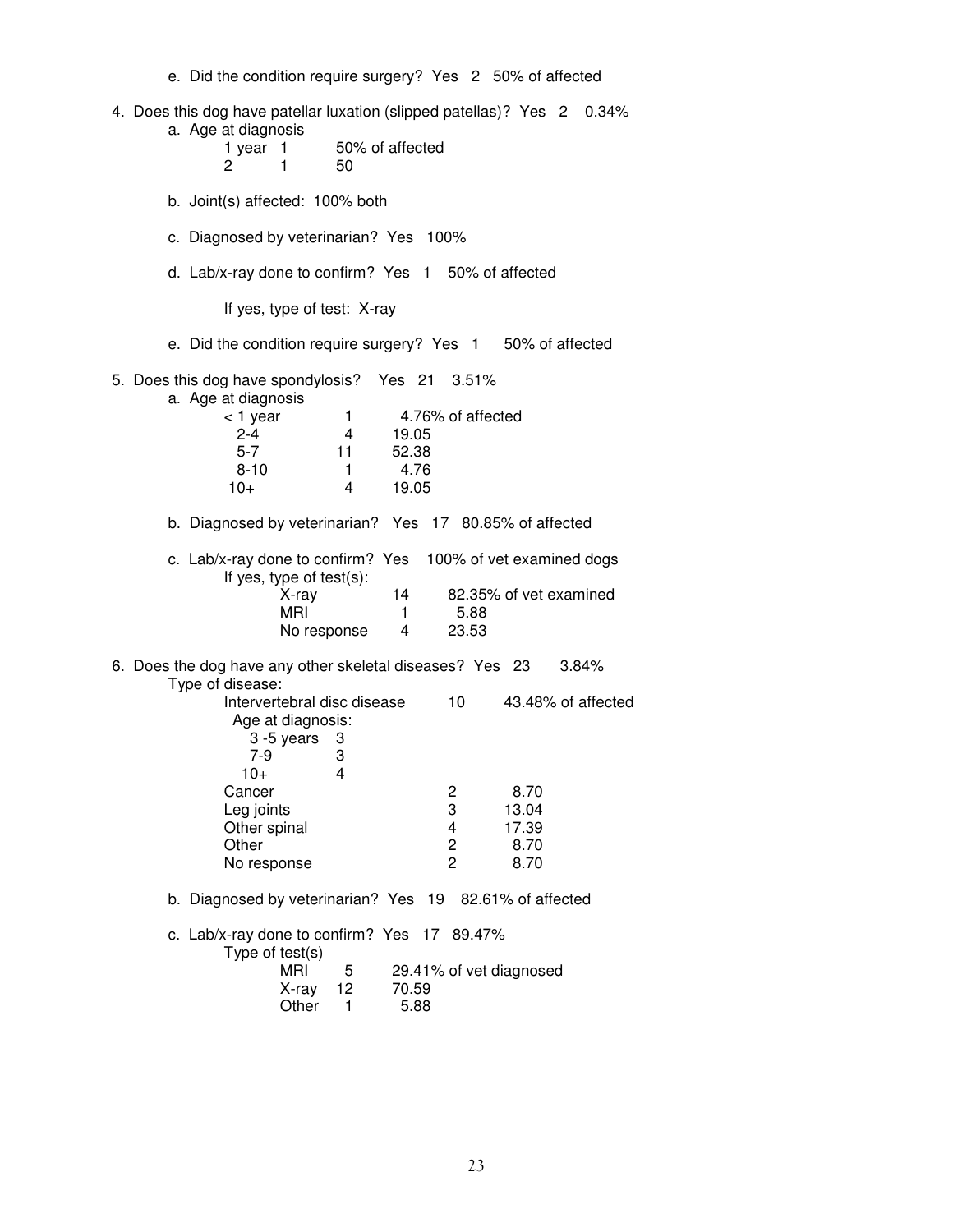# D. Ear Function and Health 596 dogs

|                 | 1. Is dog deaf? Yes 23<br>3.86%<br>a. Age at diagnosis<br>$<$ 1 year<br>1<br>1-5 years<br>1<br>$5 - 10$<br>4<br>$10+$<br>13<br>No response<br>4 | 4.35<br>17.39<br>56.52<br>17.39        | 4.35% of affected                                                                                       |
|-----------------|-------------------------------------------------------------------------------------------------------------------------------------------------|----------------------------------------|---------------------------------------------------------------------------------------------------------|
|                 | b. Which ear?<br>2<br>Left<br>Right<br>$\mathbf{1}$<br>19<br>Both<br>1<br>No response                                                           | 4.35<br>82.61<br>4.35                  | 8.70% of affected                                                                                       |
|                 |                                                                                                                                                 |                                        | c. Has a BAER test been done to confirm? Yes 22 95.65% of affected                                      |
|                 | d. What is the cause of deafness?<br>Homozygous (double) merle<br>Injury<br>Chronic infection<br>Old age<br>Unknown                             |                                        | 8.70% of affected<br>2<br>2<br>8.70<br>$\overline{c}$<br>8.70<br>43.48<br>10<br>$\overline{7}$<br>30.43 |
|                 |                                                                                                                                                 |                                        | e. Was the cause of deafness diagnosed by a veterinarian? Yes 10 43.48% of affected                     |
|                 | 2. Does this dog have chronic ear infections? Yes 15 2.52%                                                                                      |                                        | Of these number also reported as deaf: 3 20% of those with chronic ear infections                       |
|                 | b. Age at diagnosis<br>< 1 year<br>3<br>6<br>1-3 years<br>$>12$<br>4<br>$\overline{2}$<br>No response                                           | 40.00<br>26.67<br>13.33                | 20.00% of affected<br>Note: The deaf dogs fell in this category.                                        |
| c.              | Due to:<br>Allergies<br>5<br>Yeast infection<br>$\overline{2}$<br>Unknown<br>7<br>1<br>Other:                                                   | 13.33<br>46.67<br>6.67                 | 33.33% of affected                                                                                      |
|                 | c. Diagnosed by veterinarian? Yes 13 86.67% of affected                                                                                         |                                        |                                                                                                         |
| E. Eye Diseases | 593 dogs                                                                                                                                        |                                        |                                                                                                         |
|                 | a. Age at diagnosis<br>$<$ 1 year<br>2<br>7<br>1<br>$\overline{c}$<br>1<br>3<br>1<br>8<br>1<br>3<br>No response<br>b. Diagnosed by              | 46.67<br>6.67<br>6.67<br>6.67<br>20.00 | 1. Has this dog ever had distichiasis (abnormal eyelashes)? Yes 15 2.53%<br>13.33% of affected          |
|                 | Veterinary ophthalmologist<br>Small Animal Clinician                                                                                            |                                        | 13<br>86.67% of affected<br>$\overline{2}$<br>13.33                                                     |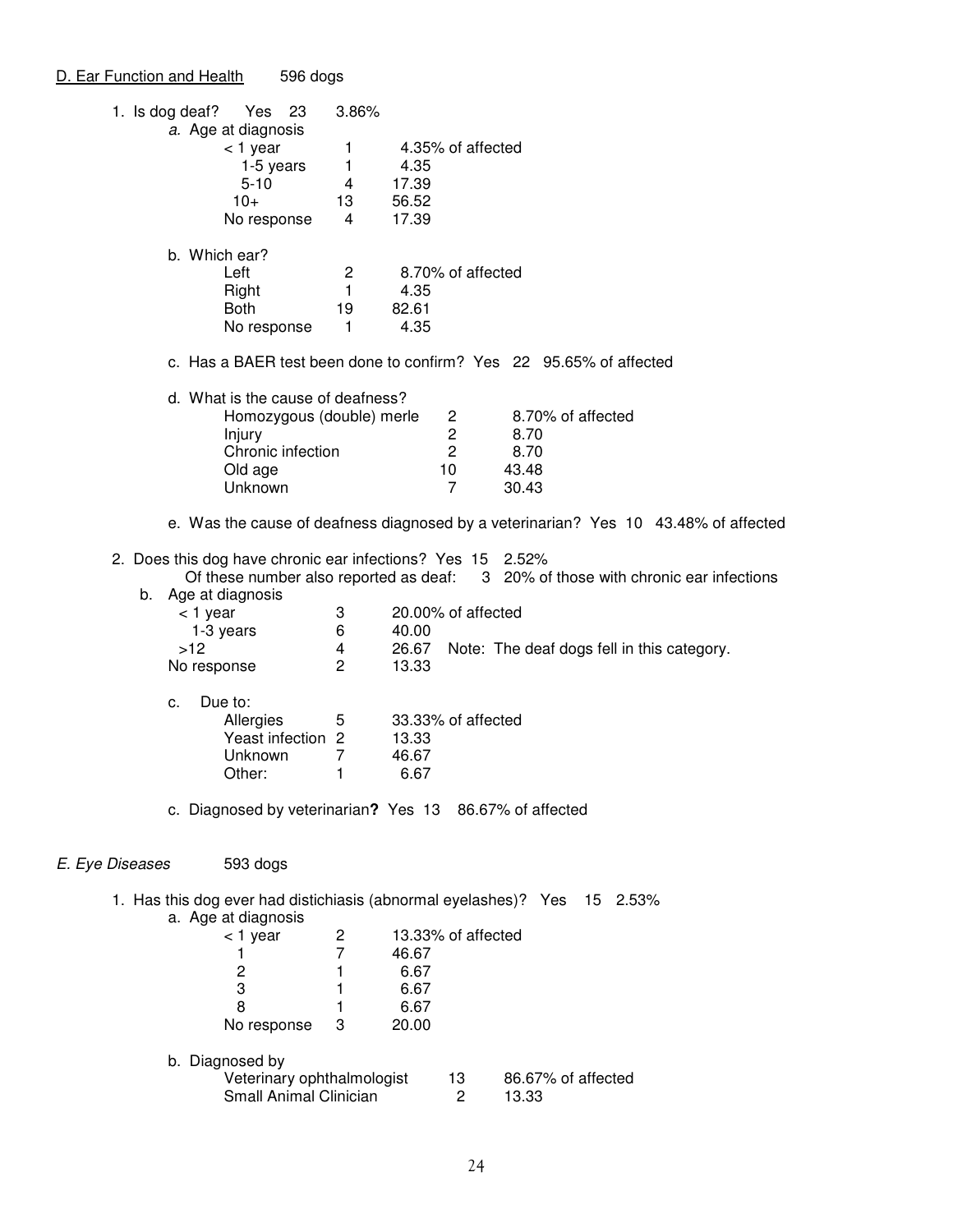c. Eye(s) affected:

| $Left$ 3 | 20.00% of affected |
|----------|--------------------|
| Right 6  | 60.00              |
| Both 3   | 20.00              |

d. Number of lashes involved?

| 1 lash        | 6 | 40.00% of affected |
|---------------|---|--------------------|
| 2+            | з | 20.00              |
| Unknown       | 4 | 26.67              |
| No response 2 |   | 13.33              |

- e. Did corneal injury result (the cornea is the clear outer surface of the eye)? Yes 3 20.00% of aff Damage was temporary in all cases.
- f. Has the dog had abnormal lashes removes surgically? Yes 2 13.33% of affected
- g. Has the dog had multiple incidents of distichiasis? Yes 1 6.67% If yes, age(s) at other occurrences: 5yr and 6yr
- 2. Collie Eye Anomaly (CEA)

| a. Has this dog had the DNA test for CEA/CH? Yes 47 |      |        |                        | 7.93% |
|-----------------------------------------------------|------|--------|------------------------|-------|
| If yes, what was the result:                        |      |        |                        |       |
| Normal/Normal                                       | -39. |        | 82.98% of those tested |       |
| Normal/Mutant                                       |      | 14 89. |                        |       |
| Mutant/Mutant                                       |      | 2.13   |                        |       |

- b. Has this dog been diagnosed with CEA via an eye exam? Yes 5 0.84%
- c. Age at diagnosis:

| <4 month | 2 | 40% of affected |
|----------|---|-----------------|
| 1 year   | ヮ | 40              |
|          |   | 10              |
|          |   | 10              |

- d. Diagnosed by veterinary ophthalmologist 100%
- e. Type of lesion(s) (defects) found by examiner:

| Choroidal hypoplasia |   | 10% |
|----------------------|---|-----|
| Don't know           | 2 | 40  |
| No response          | 2 | 40  |

f. Eye(s) affected:

| Left        |   | 10% |
|-------------|---|-----|
| <b>Both</b> |   | 10  |
| No response | З | 30  |

- g. Is the dog blind due to CEA? No 100%
- 3. Progressive Retinal Atrophy (PRA)
	- a. Has this dog had the DNA test for prcd/PRA? Yes 23 3.88%

| If yes, what was the result: |                    |
|------------------------------|--------------------|
| Normal/Normal 22             | 95.65% of affected |
| Mutant/Mutant                | 4.35               |

b. Has this dog been diagnosed with PRA via an eye exam Yes 5 0.84%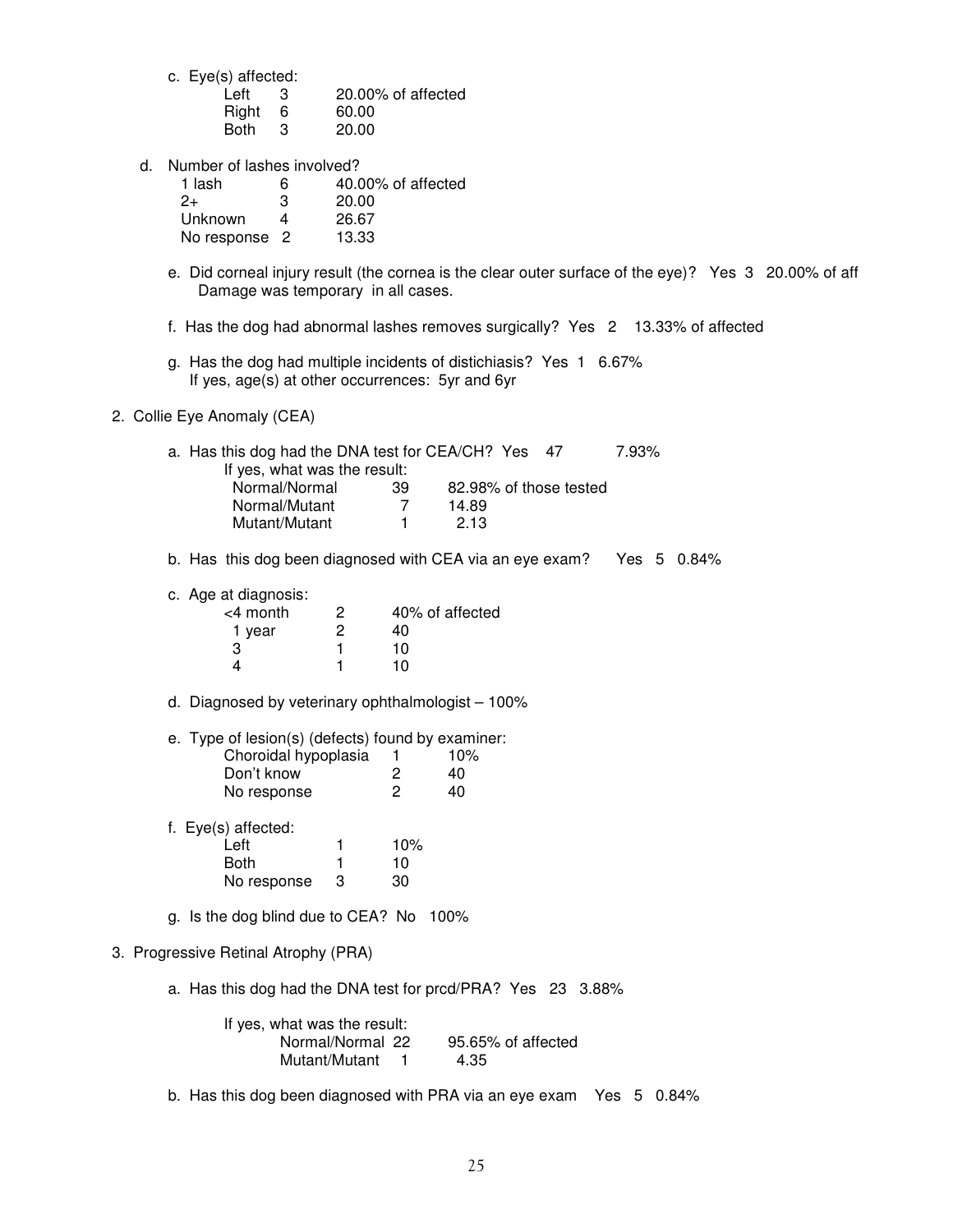c. Age at diagnosis:

| 20% of examined affected<br>40. |
|---------------------------------|
|                                 |
| 20                              |
| 20                              |
|                                 |

d. Diagnosed by veterinary ophthalmologist – 100% of exaimined affected

e. Is the dog blind due to PRA?

| Yes         | З | 60% |
|-------------|---|-----|
| N٥          |   | 20  |
| No response |   | 20  |

If so, which  $eye(s)?$ <br>Left  $1$  33.3 Left 1 33.33% of blind<br>Both 2 66.67 66.67

## 4. Cataracts

a. Has this dog had the DNA test for the HSF4 cataract? Yes 111 18.72%

| If yes, what was the result: |    |                  |
|------------------------------|----|------------------|
| Normal/Normal                | 94 | 84.68% of tested |
| Normal/Mutant                |    | 0.90             |
| No response                  | 16 | 14.41            |

b. Has this dog been diagnosed with cataract by exam? Yes 54 9.11%

|  | c. Age at diagnosis: |  |
|--|----------------------|--|
|  |                      |  |
|  |                      |  |

| <2 years    | 3  | 5.56% of affected |
|-------------|----|-------------------|
| $2 - 4$     | 12 | 22.22             |
| $5 - 7$     | 8  | 14.81             |
| $8 - 10$    | 13 | 24.07             |
| $11+$       | 11 | 20.37             |
| No response |    | 12.96             |

d. Diagnosed by

| Veterinary ophthalmologist | 40 | 74.07% of affected |
|----------------------------|----|--------------------|
| Small Animal Clinician     |    | 20.37              |
| No response                |    | 5.56               |

f. Type of cataract(s) found by examiner: (bilateral unless noted otherwise)

|           | Anterior cortex: 11 20.37% of affected                        |              |        |                                                 |
|-----------|---------------------------------------------------------------|--------------|--------|-------------------------------------------------|
|           |                                                               |              |        | Punctate, bilateral 3 27.27% of anterior cortex |
|           |                                                               | unilateral 4 | 36.36  |                                                 |
|           | Intermediate                                                  |              | 9.09   |                                                 |
|           | <b>Diffuse</b>                                                |              | 9.09   |                                                 |
|           | Other                                                         | 2            |        | 18.18 (non-certified examiner)                  |
| Capsular: | $\overline{\mathbf{2}}$<br>Punctate<br>Not sure, unilateral 1 | 3.70%        |        |                                                 |
|           | Equatorial cortex:                                            | 7            | 12.96% |                                                 |
|           | Punctate - Bilateral                                          |              |        | 14.29% of eq cortex                             |
|           |                                                               | Unilateral   | 3      | 42.86                                           |
|           | Intermediate - Unilateral 2                                   |              |        | 28.57                                           |
|           | Other                                                         |              |        | 14.29                                           |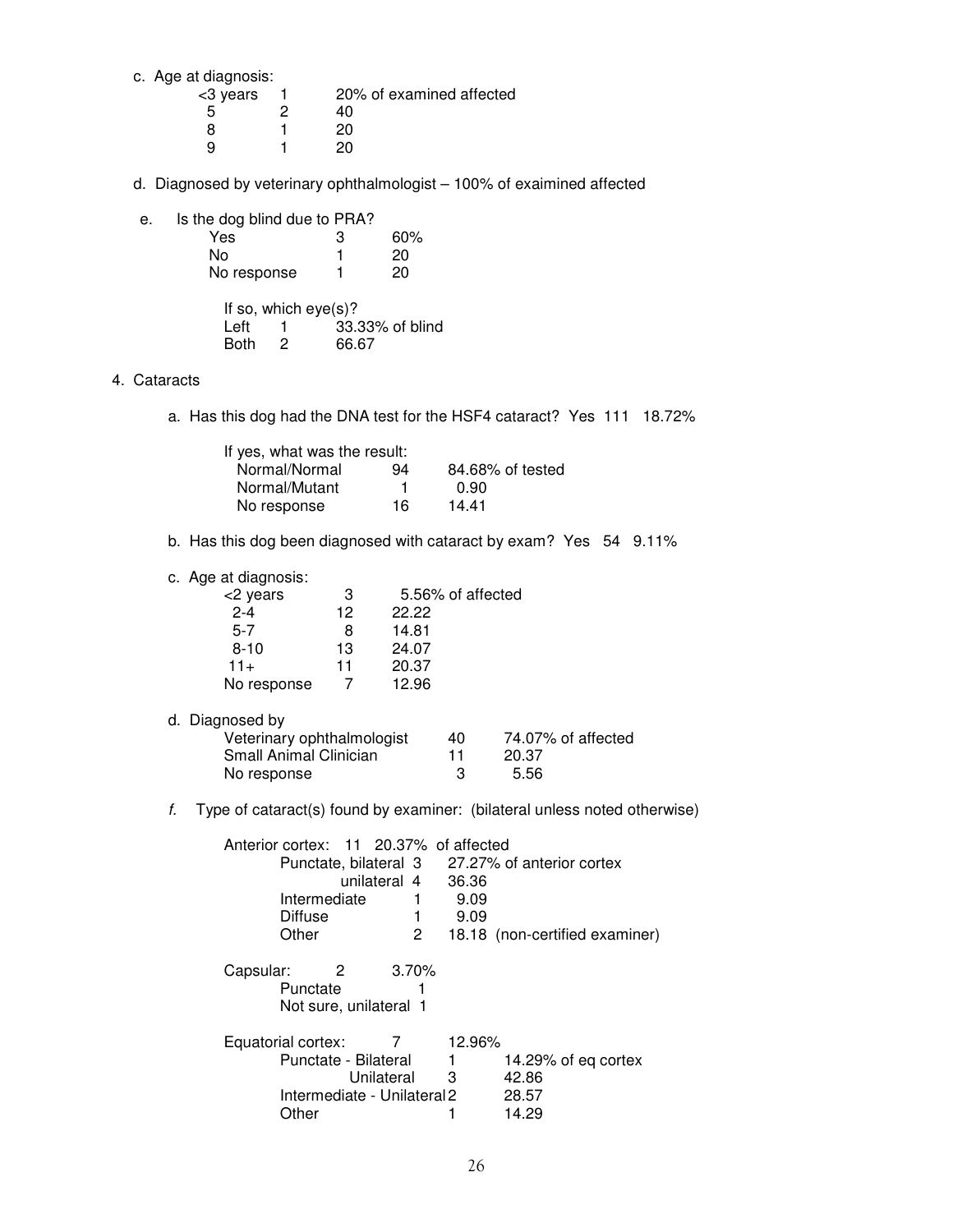Generalized (entire lens involved) 7 12.96% Nuclear: 8 14.81% Punctate, unilateral 1 12.50% of neuclear Diffuse 2 25.00 Sclerosis 5 62.50 Posterior cortex: 8 15.09% Punctate - Unilateral 1 Bilateral 1 Intermediate - Unilateral 1 Bilaeral 4 Intermediate R/diffuse L 1 Posterior sutures: 5 9.43% Punctate 2 Intermediate 1 Diffuse 1 Other, unilateral 1 f. Is the dog blind due to cataracts? Yes 13 24.53% of affected If yes, which eye(s): Left 1 7.69%<br>Right 2 15.38 Right 2 15.38 Both 10 76.92 g. What is the presumed cause of the cataracts? Hereditary 23 43.40% Old age 15 28.30 Trauma 4 7.55 Unknown 10 18.87 **Other** 1 1.89 h. Has the dog had corrective surgery for its cataracts? Yes 3 5.66% If yes: Age at surgery  $4 \text{ years}$  1<br> $10+$  2  $10^{+}$  2 Do you consider the surgery to have been successful? Yes 2 No 1 5. Iris Coloboma Yes 2 0.34% . a. Age at diagnosis: 2 months for both b. Both diagnosed by veterinary ophthalmologist c. Which eye(s)? Right 1 No response 1 6. Persistent Pupillary Membrane (PPM or MPP) Yes 15 2.53% a. Age at diagnosis: 8 53.33% of affected<br>2 13.33 3-5 months 2 13.33 1 year  $\begin{array}{ccc} 2 & 13.33 \\ 2 \text{ years} & 3 & 20.00 \end{array}$ 2 years 3 20.00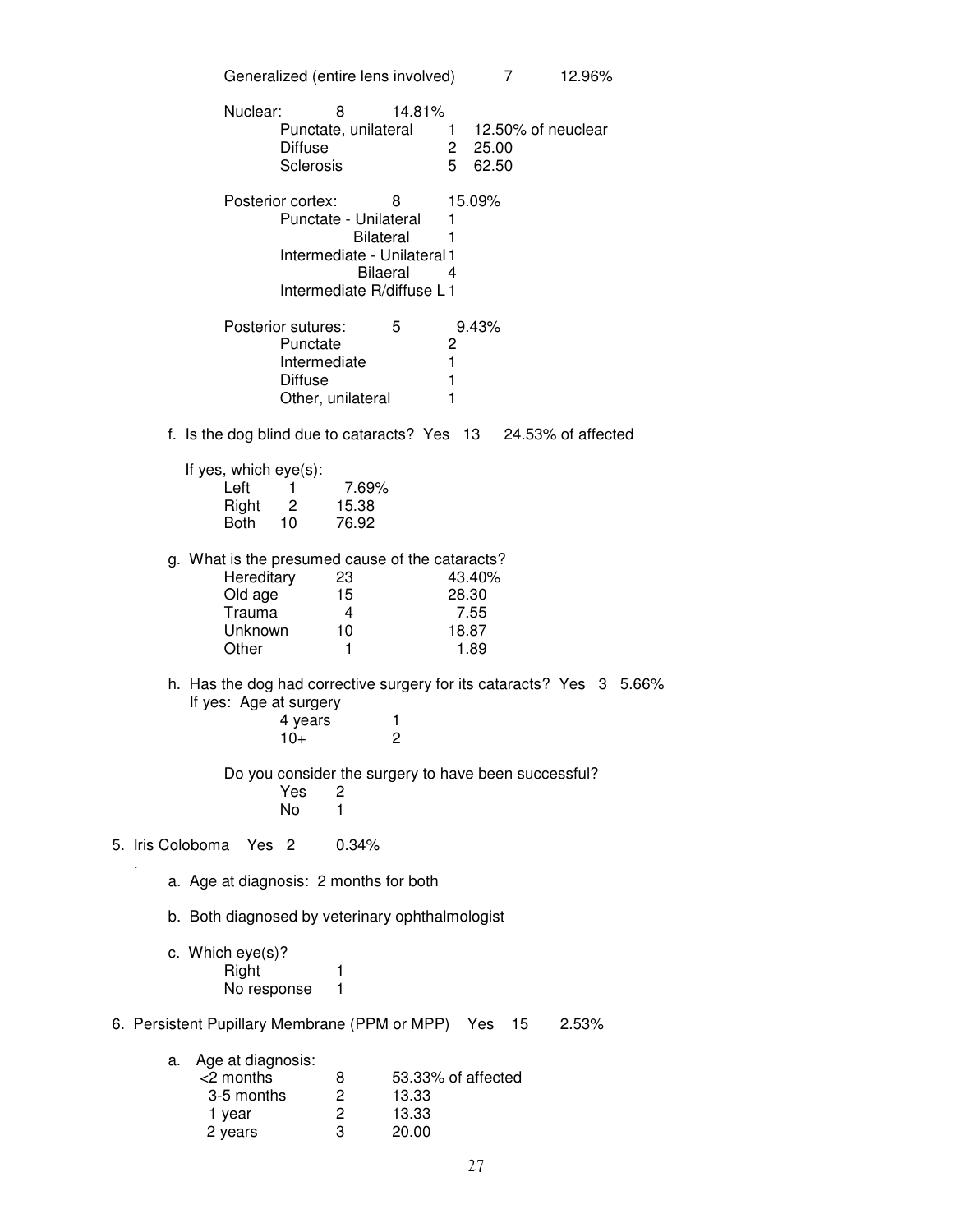| b. Diagnosed by            |    |       |
|----------------------------|----|-------|
| Veterinary ophthalmologist | 14 | 93.33 |
| No response                |    | 6.67  |

c. What type(s) of PPM/MPP did the dog have?

| Iris-to-iris<br><b>Unknown</b> | 8  | 53.33%<br>46.67 |
|--------------------------------|----|-----------------|
| <b>Bilateral</b>               | 10 | 66.67%          |
| Unilateral                     | 5  | 33.33           |

- d. Did the PPM/MPP cause opacities (white areas) of the cornea or lens? No 100%
- 7. Has this dog ever had hyaloid arteries (fetal arteries that remain in the eyes)? Yes 5 0.84%

| a. Age at diagnosis:<br><6 months<br>$6 - 12$<br>1 year<br>$\overline{c}$                                                  | 1<br>1<br>1<br>$\overline{2}$                | 20% of affected<br>20<br>20<br>40                                   |                              |                                                                            |
|----------------------------------------------------------------------------------------------------------------------------|----------------------------------------------|---------------------------------------------------------------------|------------------------------|----------------------------------------------------------------------------|
| b. Diagnosed by<br>Veterinary ophthalmologist<br>Small Animal Clinician                                                    |                                              |                                                                     | 4<br>1                       | 80% of affected<br>20                                                      |
| c. Eye(s) affected:<br>Left<br>3<br>2<br><b>Both</b>                                                                       | 40                                           | 60% of affected                                                     |                              |                                                                            |
| lens? Yes 1 20% of affected                                                                                                |                                              |                                                                     |                              | d. Did the hyaloid artery cause a plaque, cataract or other opacity on the |
| e. Is the dog blind in one or both eyes due to hyaloid artery? No                                                          |                                              |                                                                     |                              |                                                                            |
| 8. Has this dog had any other eye disease or defect?                                                                       |                                              |                                                                     |                              | Yes<br>30 5.06%                                                            |
| a. What disease or defect did the dog have? 28 different conditions                                                        |                                              |                                                                     |                              |                                                                            |
| b. Age at diagnosis?<br><3 months<br>3-6<br>1-3 years<br>4-7<br>$8 - 10$<br>$10+$<br>No response                           | 4<br>2<br>$\overline{7}$<br>8<br>2<br>3<br>4 | 13.33% of other<br>6.67<br>23.33<br>26.67<br>6.67<br>10.00<br>13.33 |                              |                                                                            |
| c. Diagnosed by<br>Veterinary ophthalmologist<br>Small Animal Clinician<br>Yourself, breeder or prior owner<br>No response |                                              |                                                                     | 18<br>6<br>$\mathbf{1}$<br>5 | 60.00% of other<br>20.00<br>3.33<br>16.67                                  |
| c. Eye(s) affected:<br>Left<br>Right<br>Both<br>Unspecified uni<br>No response                                             | 6<br>5<br>14<br>$\mathbf{1}$<br>4            | 20.00% of other<br>16.67<br>46.67<br>3.33<br>13.33                  | 28                           |                                                                            |
|                                                                                                                            |                                              |                                                                     |                              |                                                                            |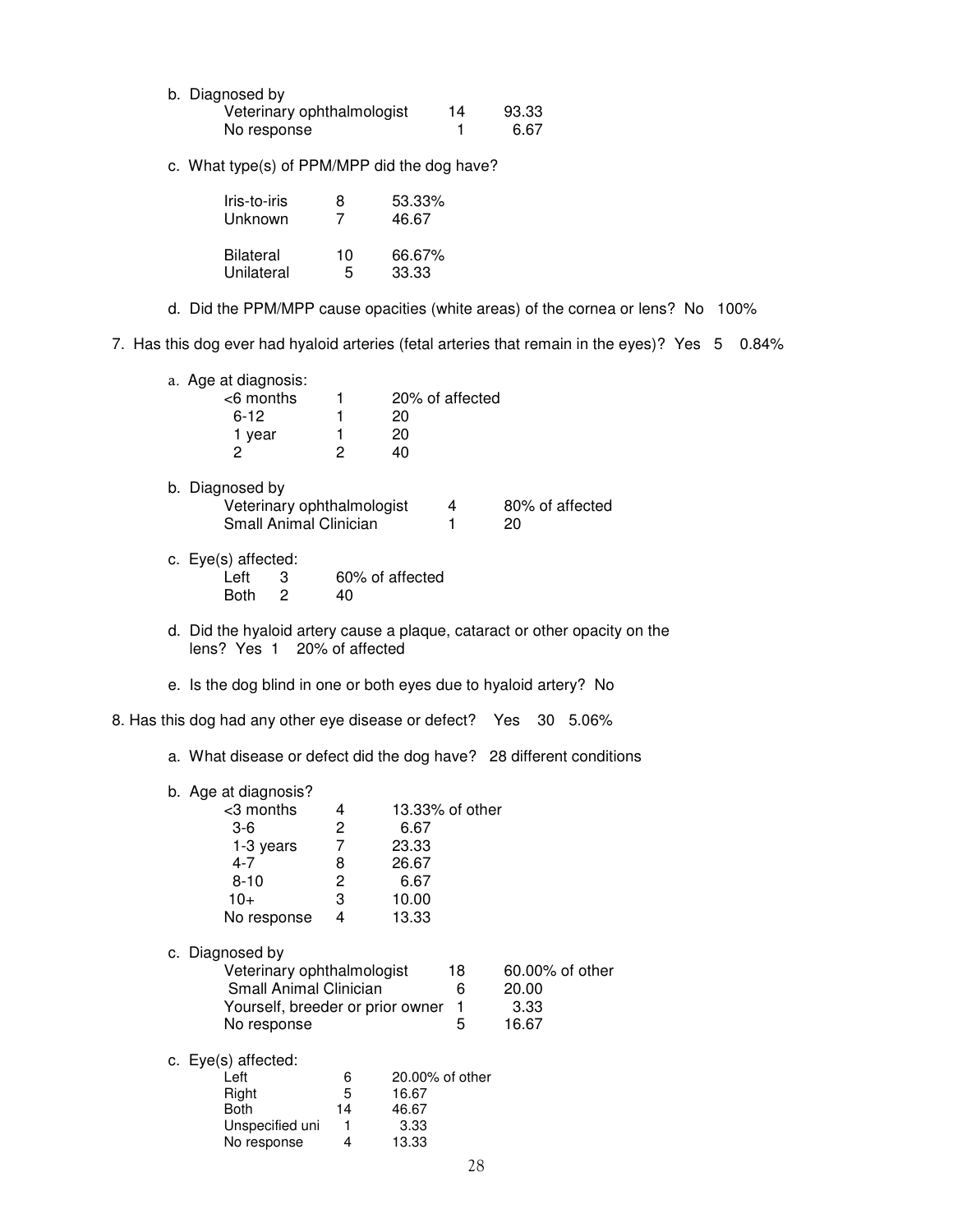d. Is the dog blind due to this condition? Yes 3 10%

#### **F. Endocrine Diseases 589 dogs**

1. Does this dog have thyroid disease Yes 57 9.68% a. Age at diagnosis: < 2 8 14.04% of affected 2-3 11 19.30 14.04<br>45.61 6-9 26 >10 4 7.02 b. Diagnosed by a veterinarian? Yes 57 100% c. What was the specific diagnosis? Autoimmune thyroiditis 14 24.56% of affected Hypothyroid 36 63.16<br>
Hyperthyroid 7 12.28 Hyperthyroid 7 12.28 d. Were lab tests done to confirm the diagnosis? Yes 57 100% If yes, what test(s) 25 responses Panel 12 48% of those responding T4 only 3 12<br>T3 & T4 1 4 T3 & T4 1 4 Unknown 9 36 2. Does this dog have Addison's Disease? Yes 3 0.51% a. Age at diagnosis: 4 yrs 1 33.33% of affected<br>9+ 2 66.67 66.67 b. Diagnosed by a veterinarian? Yes 2 66.67% of affected c. Were lab tests done to confirm the diagnosis? Yes 2 66.67% of affected If yes, what test(s) ATCH stim test, repeated electrolytes 1 No response and the set of the set of the set of the set of the set of the set of the set of the set of the set of the set of the set of the set of the set of the set of the set of the set of the set of the set of the set 3. Does this dog have Cushing's Disease? Yes 2 0.34% a. Age at diagnosis: both 12 or over b. Diagnosed by a veterinarian? Yes 100% c. Were lab tests done to confirm the diagnosis? Yes 100% If yes, what test(s) Cortisol levels 2 100%<br>Chem 25 & urinalysis 1 50 Chem 25 & urinalysis 4. Does this dog have diabetes? No 100% 5. Other Endocrine Disease Yes 3 0.51% a. Name of disease: hypoparathyroid 1 Sheehan's Syndrome 1 No response 1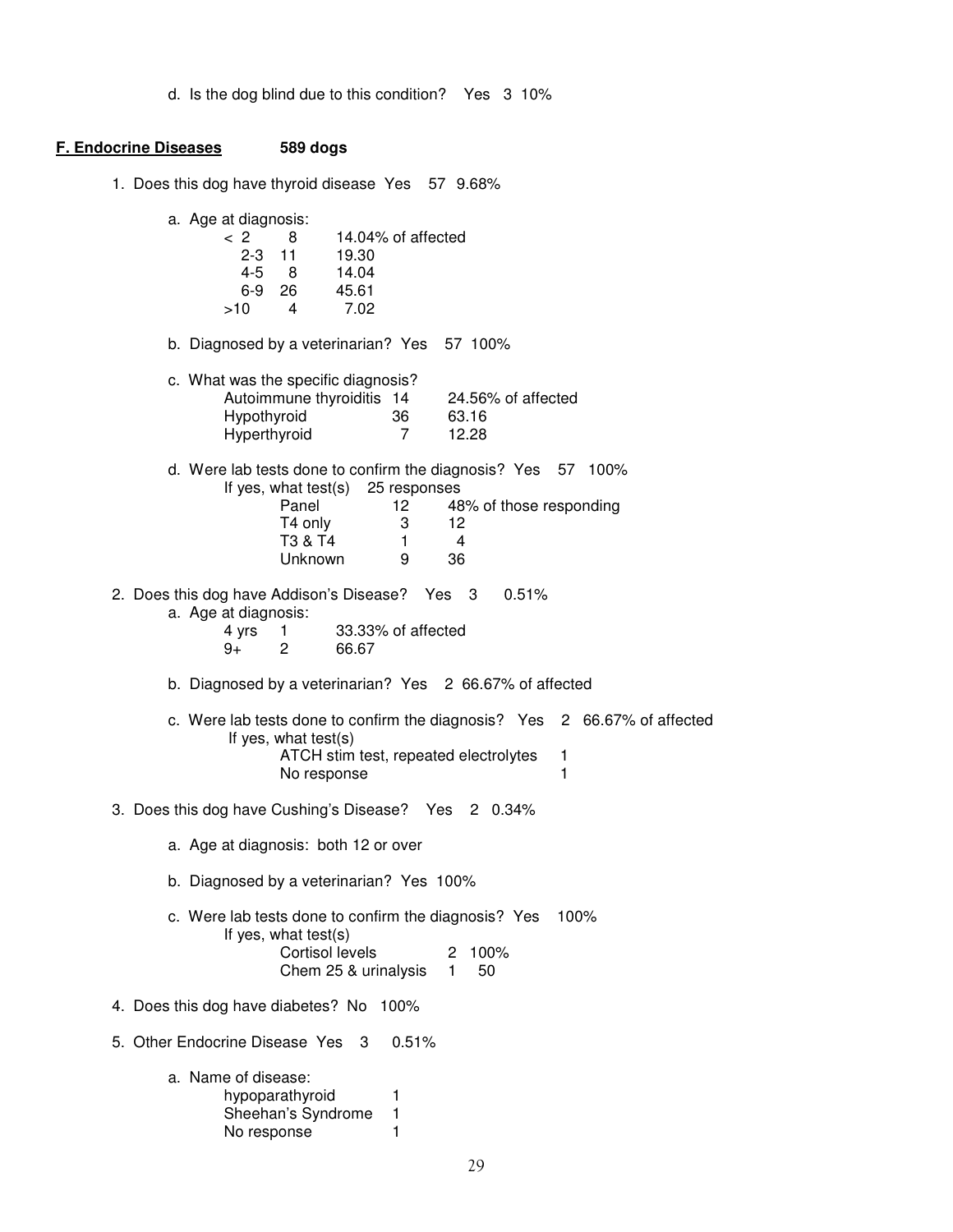- b. Age at diagnosis: all between 5 and 9 years
- b. Diagnosed by a veterinarian? Yes 100%

c. Were lab tests done to confirm the diagnosis? Yes 2 66.67% If yes, what test(s) Blood tests 1<br>PTH 1 **PTH** 1

## G. Gastro-intestinal Disorders 589 dogs

1. Does or did this dog have a hernia? Yes 33 5.60%

|    | Age at diagnosis:<br>At birth<br><2 months<br>2-4 months<br>5-6 months<br>1.5 years<br>8 years<br>No response               | 5<br>7<br>12<br>$\mathbf{1}$<br>2<br>1<br>5 | 21.21<br>36.36<br>3.03<br>6.06<br>3.03<br>15.15 | 15.15% of affected  |                       |                    |  |
|----|-----------------------------------------------------------------------------------------------------------------------------|---------------------------------------------|-------------------------------------------------|---------------------|-----------------------|--------------------|--|
|    | b. Diagnosed by a veterinarian? Yes                                                                                         |                                             |                                                 | 22                  | 66.67%                |                    |  |
|    | c. Was the hernia<br>Umbilical (belly button)<br>Perianal (near the anus)<br>No response                                    |                                             |                                                 | 31<br>1<br>1        | 3.03<br>3.03          | 93.93% of affected |  |
| d. | What was the cause of the hernia?<br>Congenital (present at birth)<br>Trauma<br><b>Unknown</b><br>Other (enlarged prostate) |                                             |                                                 | 19<br>1.<br>12<br>1 | 3.03<br>36.36<br>3.03 | 57.58% of affected |  |
| е. | Did this hernia resolve (go away)?                                                                                          |                                             |                                                 | Yes 5               |                       | 15.15% of affected |  |
| f. | Did this hernia require surgical correction? Yes 14 42.42%                                                                  |                                             |                                                 |                     |                       |                    |  |
|    | 2. Does the dog have Inflammatory Bowel Disease? Yes 3 0.51%                                                                |                                             |                                                 |                     |                       |                    |  |
|    | a. Age at diagnosis:<br>2 years 1<br>4<br>1<br>8<br>1                                                                       |                                             |                                                 |                     |                       |                    |  |
|    | b. Diagnosed by a veterinarian? Yes                                                                                         |                                             |                                                 | 100%                |                       |                    |  |
|    | c. Were tests done to confirm the diagnosis? Yes 1 33.33%<br>If yes, what test(s): Biopsy, MRI                              |                                             |                                                 |                     |                       |                    |  |
|    | 3. Does the dog have megaesophagus? Yes 1                                                                                   |                                             |                                                 |                     | 0.17%                 |                    |  |
|    | a. Age at diagnosis: 12 weeks                                                                                               |                                             |                                                 |                     |                       |                    |  |
|    | b. Diagnosed by a veterinarian? Yes                                                                                         |                                             |                                                 |                     |                       |                    |  |
|    | c. Were lab tests done to confirm the diagnosis? No                                                                         |                                             |                                                 |                     |                       |                    |  |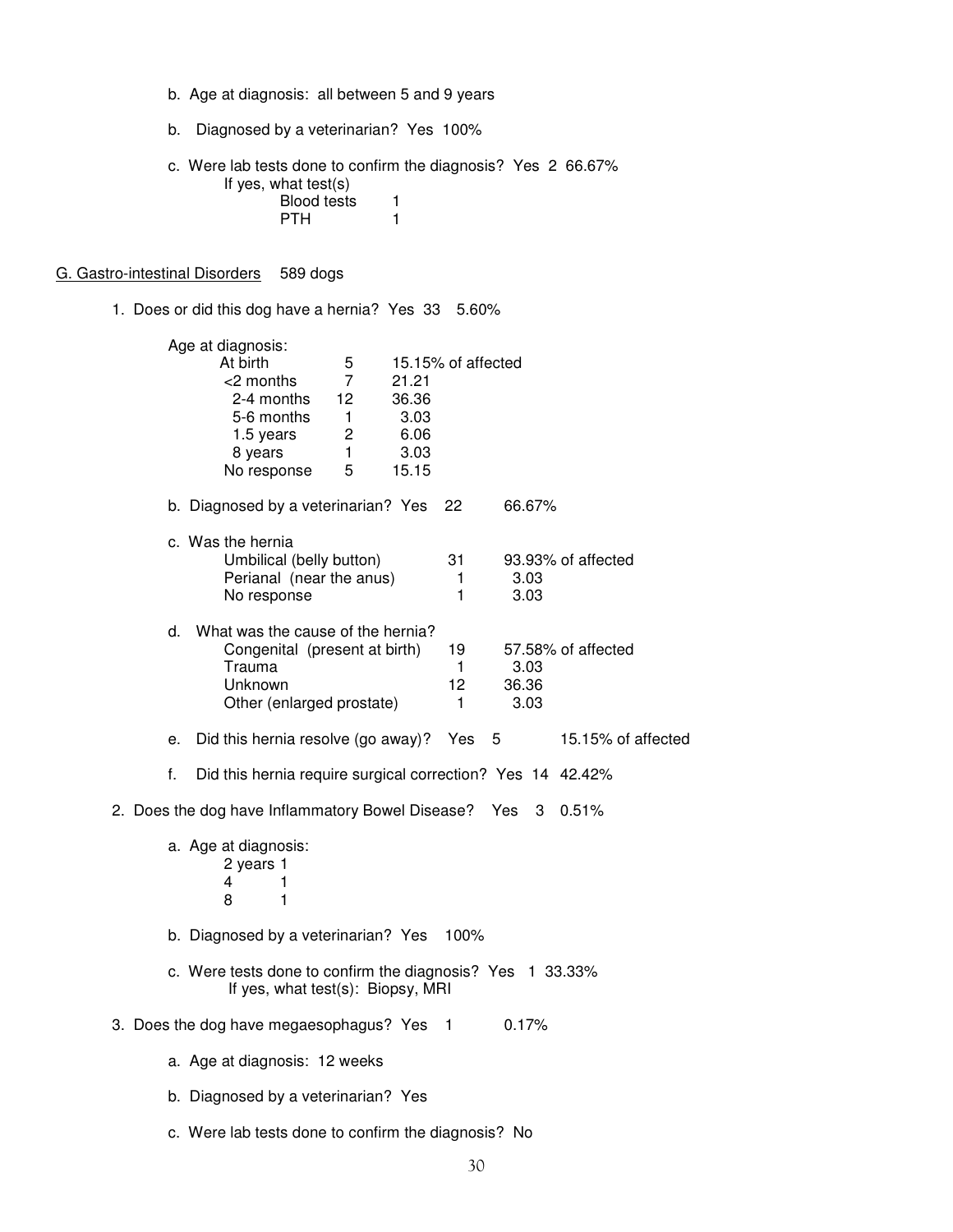- d. What was the cause? Birth defect
- 4. Does the dog have food intolerance? Yes 37 6.28%

| a. Age at diagnosis: |    |                    |
|----------------------|----|--------------------|
| <6 months            |    | 10.81% of affected |
| $6 - 12$             | 3  | 8.11               |
| 1 year               | 6  | 16.22              |
| $2 - 4$              | 15 | 40.54              |
| $7-9$                | 3  | 8.11               |
| $10+$                | 1  | 2.70               |
| Unknown              |    | 2.70               |
| No response          |    | 10.81              |
|                      |    |                    |

- b. Diagnosed by a veterinarian? Yes 19 51.35% of affected
- c. Were lab tests done to confirm the diagnosis? Yes 7 36.84% of those seen by vet If yes, what test(s)

|       | Allergy testing 2 | 28.57% of those tested |  |
|-------|-------------------|------------------------|--|
|       | Blood work        | 42.86                  |  |
| Other |                   | 14.29                  |  |
|       | No response 5     | 14.29                  |  |

- d. Is intolerance due to an allergy, per veterinary diagnosis? Yes 16 84.21% of those seen by vet
- e. What food items did the dog react to? (check all that apply)

| <b>Beef</b>    | 5  | 13.51% of affected            |
|----------------|----|-------------------------------|
| Dairy products | 3  |                               |
| Chicken        |    | 18.92                         |
| Wheat          | 10 | 27.03                         |
| Eggs           | 2  | 5.41                          |
| Corn           | 14 | 37.84                         |
| Soy            | 5  | 13.51                         |
| No response    | 24 |                               |
| Other(s)       |    | 12                            |
| Fish/shellfish |    | 2 16.67% of other             |
| Kibble         |    | 3 25.00                       |
| Lamb           |    | 25.00<br>3                    |
| Other poultry  |    | $\mathbf{2}^{\circ}$<br>16.67 |
| Misc.          |    | 33.33<br>4                    |
|                |    |                               |

f. How did the dog react? (check all that apply)

| Vomiting             | 10 |       | 27.03% of affected |
|----------------------|----|-------|--------------------|
| Diarrhea             | 19 | 51.35 |                    |
| Itching              | 18 | 48.65 |                    |
| Hair loss            | 6  | 16.22 |                    |
| Hot spots            | 10 | 27.03 |                    |
| Other                | 5  | 13.51 |                    |
| Foot licking/chewing |    | 2     | 40% of other       |
| Misc.                |    | 3     | 60                 |
|                      |    |       |                    |

- 5. Does the dog have cobalamin (Vitamin  $B<sup>12</sup>$ ) malabsorbtion? No 100%
- 6. Does this dog have chronic diarrhea due to causes other than any of the above? Yes 7 1.19%

| a. Age at diagnosis: |   |                    |
|----------------------|---|--------------------|
| $<$ 6 months         |   | 14.29% of affected |
| 2-4 years            | З | 42.86              |
| ิค                   | 2 | 28.57              |
| 10                   |   | 14.29              |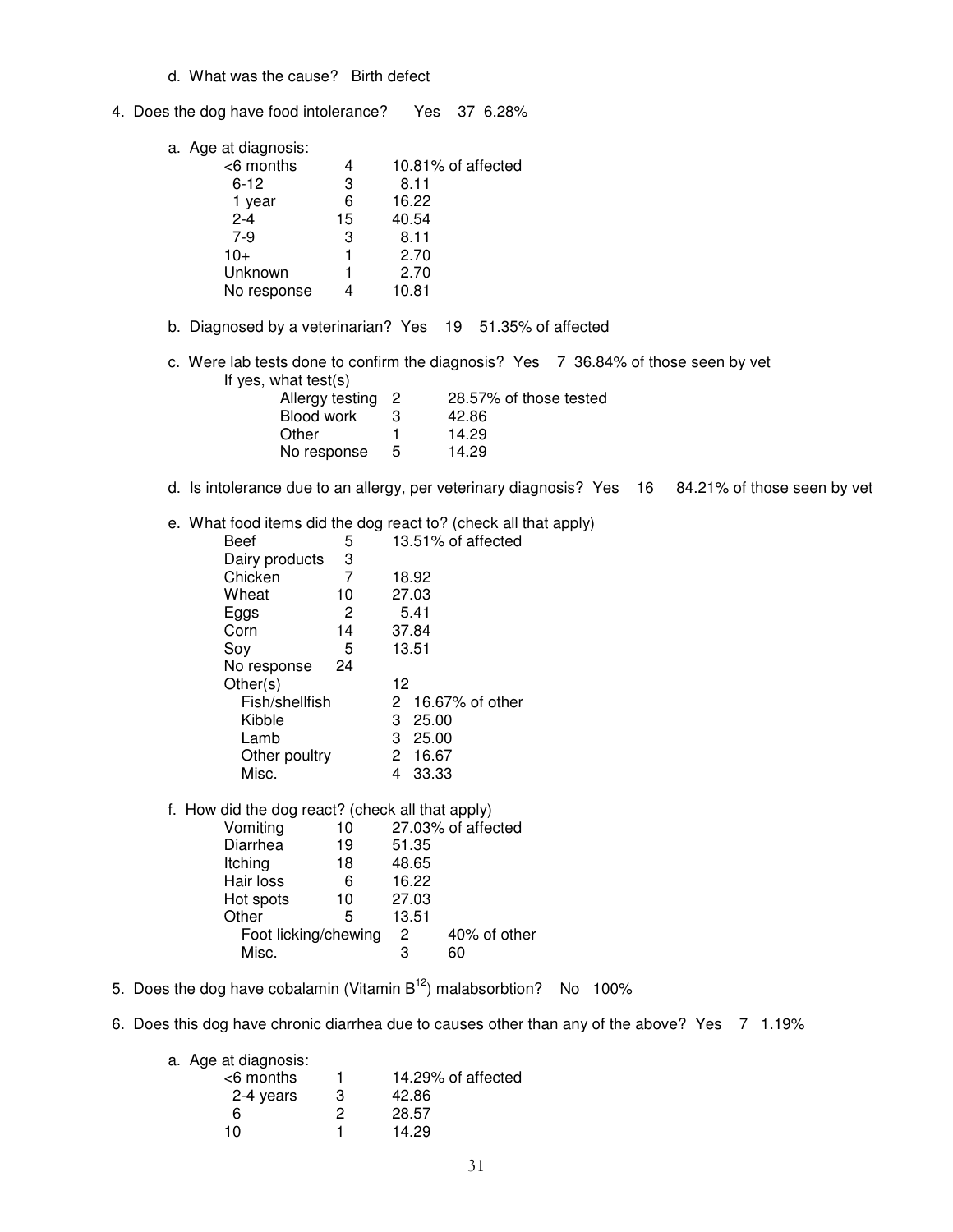b. Specific cause

| <b>Stress</b> |   | 28.57% of affected |
|---------------|---|--------------------|
| Unknown       |   | 14.29              |
| Other         | 4 | 57 14              |

- c. Was this diagnosed by a veterinarian? Yes 5 71.43% of affected
- d. Were lab tests done to confirm the diagnosis? Yes 4 80% of seen by vet

If yes, what test(s): various

- 7. Does this dog have recurrent vomiting due to causes other than any of the above? Yes 11 1.87%
	- a. Age at diagnosis:

| $<$ 2 vr 6 | 54.55% of affected |
|------------|--------------------|
| 6-9 3      | - 27 27            |
| $10+2$     | 18.18              |

b. Specific cause

| Liver cancer, vet diag., 7 & 12 yo       | 18.18% of affected |
|------------------------------------------|--------------------|
| Empty stomach, 1 vet diag., 2 <6mo & 6yr | 27.27              |
| Infection, vet diag., 3 & 12 mo          | 18.18              |
| Other, vet diag., 3 & 4 mo               | 18.18              |
| <b>Unknown</b>                           | 18.18              |

- c. Was this diagnosed by a veterinarian? Yes 8 72.73% of affected
- d. Were lab tests done to confirm the diagnosis? Yes 3 37.50% of vet examined

If yes, what test(s): various, 1 no response

- 8. Does this dog have any other gastrointestinal disease? Yes 5 0.85%
	- a. Name of disease: various
	- b. Age at diagnosis:
		- $18$  months  $1$ <br>6-8 vears  $3$ 6-8 years 3<br>10 years 1 10 years

c. Diagnosed by a veterinarian? Yes 100%

d. Were lab tests done to confirm the diagnosis? Yes 4 80%

If yes, what test(s): various, 1 no response

H. Blood & Lymph System Diseases (other than cancer) 589 dogs

- 1. Does this dog have hemophilia? No 100%
- 2. von Willebrand's Disease No 100%
- 3. Pelger- Huët Anomaly Positive Yes 7 1.19% a. Age at testing:  $\frac{1}{2}$  years  $\frac{1}{5}$  14.29% of affected  $\frac{3-6}{5}$  71.43 71.43 No response 1 14.29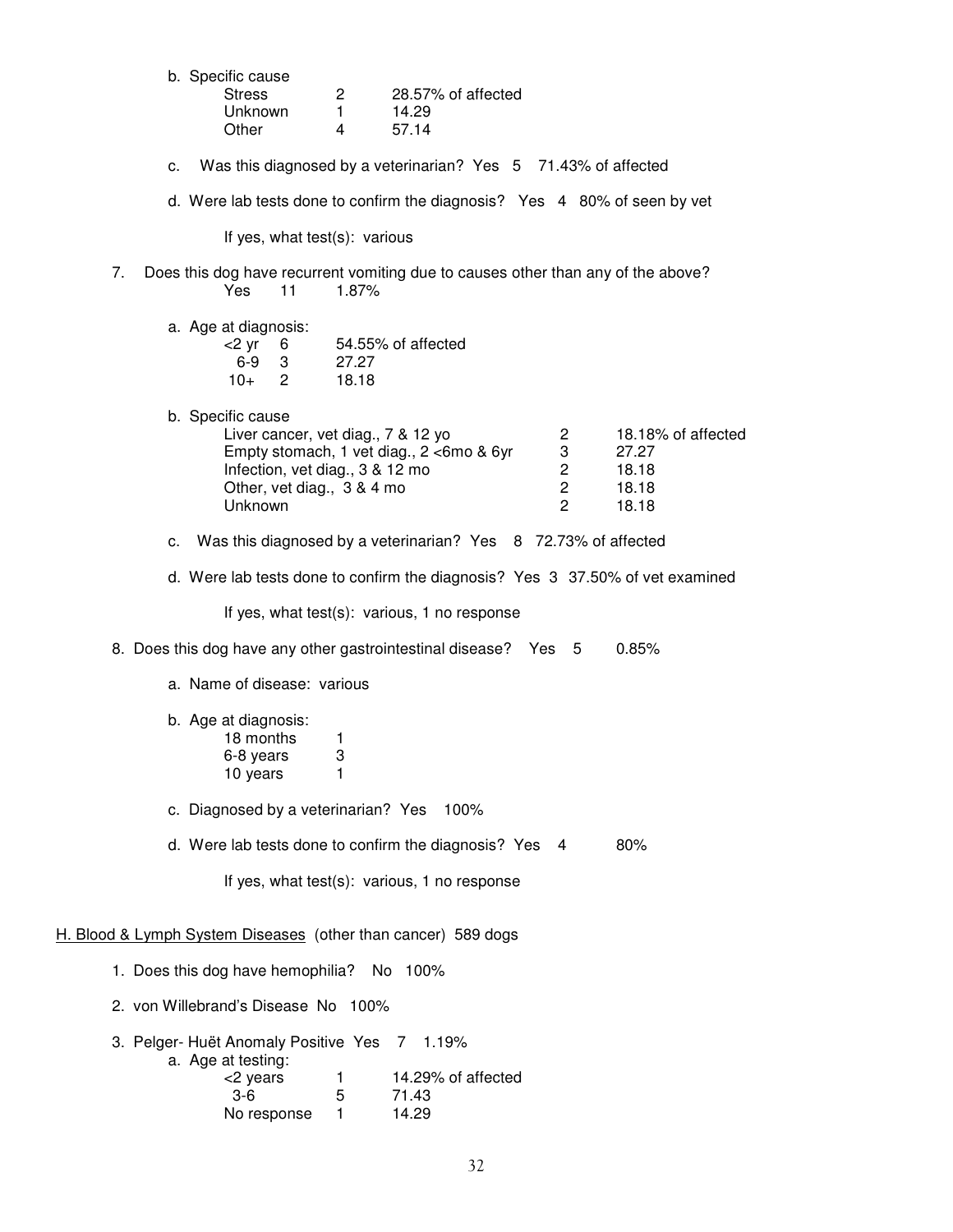| b. Who screened the sample? |   |                    |
|-----------------------------|---|--------------------|
| Small animal veterinarian   | 2 | 28.57% of affected |
| Pathology laboratory        | Δ | 57.14              |
| Not tested                  |   | 14.29              |
|                             |   |                    |

- 4. Immune-mediated Hemolytic Anemia No 100%
- . 5. Idiopathic Thrombocytopenic Purpura (ITP)/Thrombocytopenia No 100%
- 6. Other Blood or Lymph System Disease Yes 2 0.34%
	- a. Age at diagnosis: 5 & 9 yo
	- b. Diagnosed by a veterinarian? Yes 2 100% of affected
	- c. Were lab tests done to confirm the diagnosis? Yes 2 100% of vet checked

If yes, what test(s): 1 biopsy, 1 "don't know"

#### I. Heart Defects and Vascular Diseases 589 dogs

.

- 1. Did this dog have any congenital (present at birth) heart vessel defects No 100%
- 2. Mitral Valve Disease Yes 3 0.51%
	- a. Age at diagnosis: 9, 11 & 12 yrs.
	- b. Was this diagnosed by a veterinarian? Yes 100%

| c. Were tests done to confirm the diagnosis? Yes 100% |   |         |
|-------------------------------------------------------|---|---------|
| If yes, what test(s)                                  |   |         |
| Echo cardiogram                                       | 3 | 100.00% |
| Electro cardiogram                                    |   | 33.33   |
| X-ray                                                 |   | 33.33   |

- 3. Sub-aortic Stenosis No 100%
- 4. Heart Murmur (due to causes other than any of the above) Yes 16 2.72%

| 6 mo or less | 2                    | 12.50% of affected |
|--------------|----------------------|--------------------|
| 2-3 years    | 2                    | 12.50              |
| $5 - 7$      | 5                    | 31.25              |
| $8 - 10$     | З                    | 18.75              |
| >10          |                      | 25.00              |
|              | a. Age at diagnosis: |                    |

- b. Was this diagnosed by a veterinarian? Yes 100% of affected
- c. Was the cause of the murmur determined? Yes 3 18.75% of affected If yes, what was it? Mitral valve problem 2

| Endocardioisis |  |
|----------------|--|
| "Old age"      |  |

d. Were tests done to confirm the diagnosis? Yes 5 31.25% of affected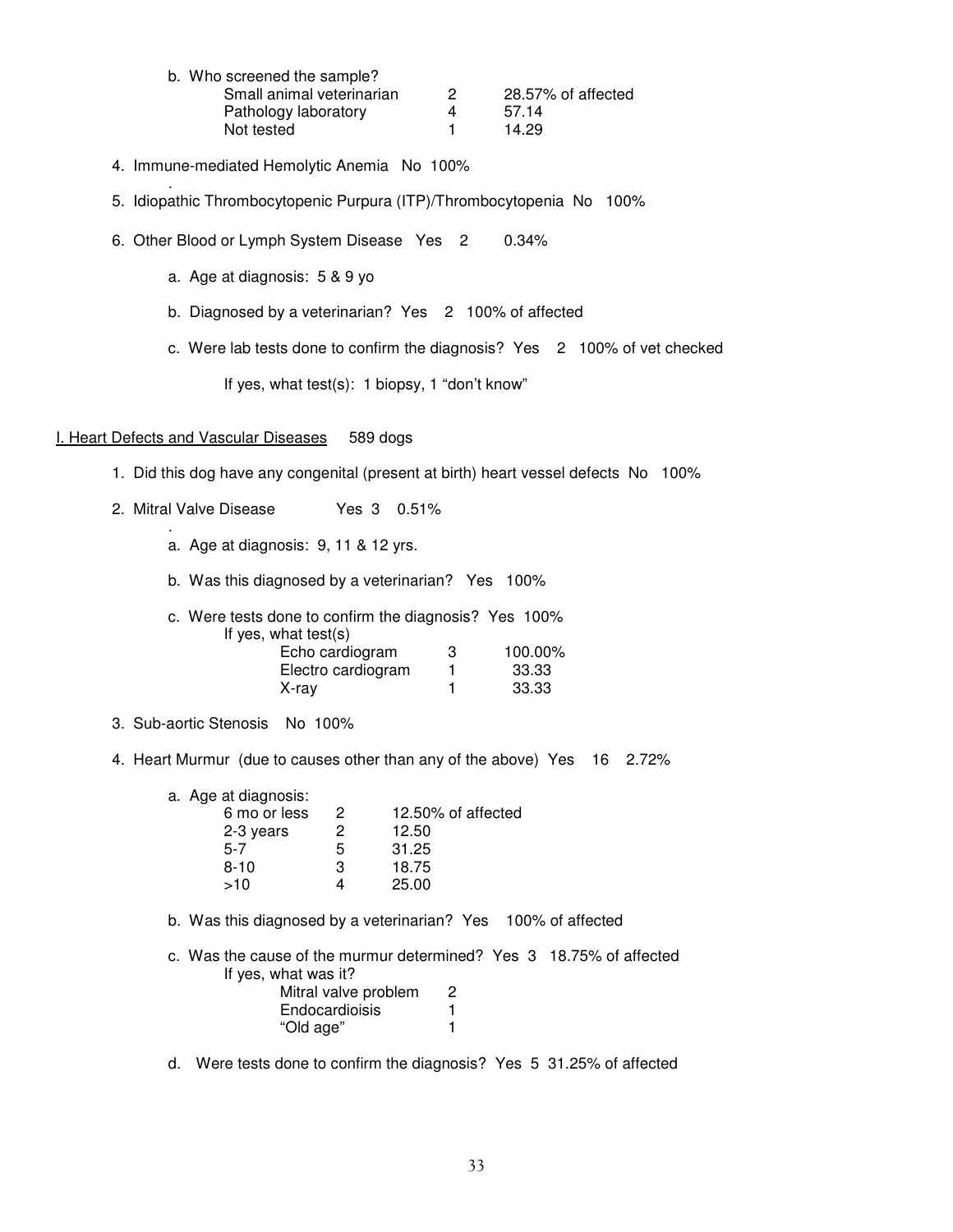If yes, what test(s) Echo cardiogram 3 Electrocardiogram 1 Don't know 1

- 5. Other Heart or Vascular Disease Yes 7 1.19%
	- a. Name of disease:

| Congestive heart failure, 12 yr   |   |
|-----------------------------------|---|
| Dilated cardiomyopathy, 9 & 12 yr |   |
| Heartworm, 2 & 5 yr               | 2 |
| Tumor, 16.5 yr                    |   |
| <b>Unknown</b>                    |   |

- b. Diagnosed by a veterinarian? Yes 100% of other
- c. Were tests done to confirm the diagnosis? Yes 100% of other

| If yes, what test(s)       |   |
|----------------------------|---|
| FNA/smear of heart fluid   |   |
| Heartworm test             |   |
| Necropsy                   |   |
| Radio and heart echography | 2 |
| Ultrasound                 |   |
| X-ray                      |   |
| Don't remember             |   |

### J. Liver-Pancreas Diseases 589 dogs

.

- 1. Porto-systemic (liver) Shunt No 100%
- 2. Has your dog had any other type of liver disease? Yes 5 0.85%
	- a. What was the disease? Cancer; 7, 10 & 12 yr 3 Cirrhosis, 9 yr 1 Elevated transaminases, 11 yr 1
	- b. Diagnosed by a veterinarian? Yes 100% of other

c. Were lab tests done to confirm the diagnosis? Yes 100% of other If yes, what test(s) Biopsy 2<br>Ultrasound 2 Ultrasound 2<br>Other 5 **Other** 

- 3. Has your dog had any other type of pancreatic disease? Yes 3 0.51%
	- a. What was the disease? 100% Pancreatitis
	- b. Age at diagnosis: 4 yr 2 66.67% of affected<br>7 1 33.33 33.33
	- c. Diagnosed by a veterinarian? Yes 100%
	- d. Were lab tests done to confirm the diagnosis? Yes 1 33.33% of affected
- 4. If yes, what test(s): bloodwork 100%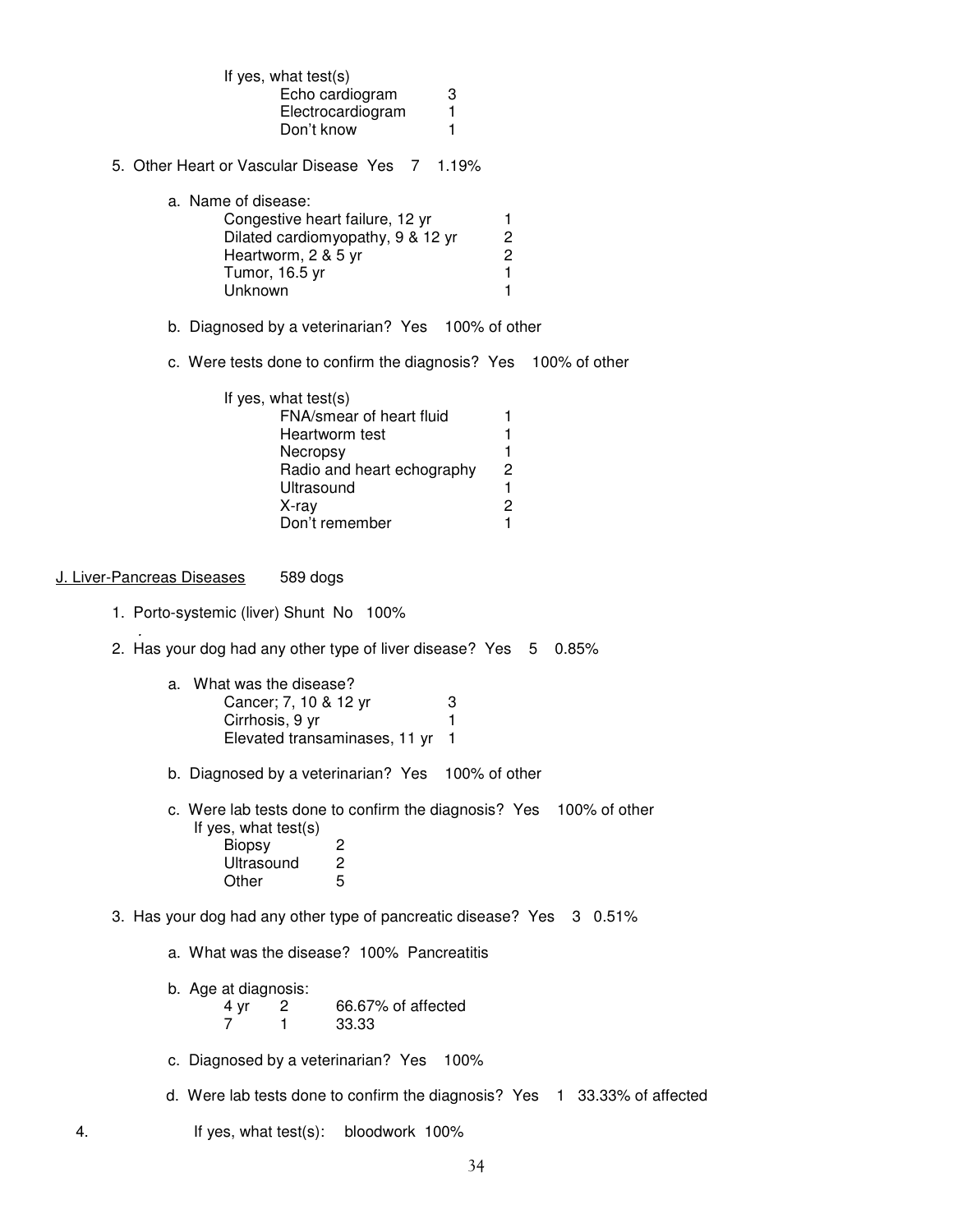## K. Urinary and Kidney Diseases 589 dogs

- 1. Has your Aussie ever had a urinary or kidney disease? Yes 37 6.28%
- 2. What was the diagnosis?

| Bladder, structural | 2  | 5.41% of urinary tract disease |
|---------------------|----|--------------------------------|
| Crystals            | 8  | 21.62                          |
| Incontinence        | 3  | 8.11                           |
| Infection           | 13 | 35.14                          |
| Kidney disease      | 5  | 13.51                          |
| Kidney failure      | 3  | 8.11                           |
| Other               | 2  | 5.41                           |
| No response         |    | 2.70                           |

3. Dog's age at diagnosis?

| $<$ 2 $\vee$ r |    |       | 18.95% of UT disease mostly infections or crystals |
|----------------|----|-------|----------------------------------------------------|
| $2 - 3$        | 6  | 16.22 | mostly crystals                                    |
| 4-5            | 5  | 13.51 | various                                            |
| $6-9$          | 10 | 27.03 | mostly infections or kidney disease                |
| $10+$          |    | 18.95 | mostly kidney disease                              |
| No response    |    | 5.41  |                                                    |

- 4. Was the diagnosis made by a veterinarian? Yes 36 100% of responding
- 5. Were lab tests done to confirm the diagnosis? Yes 31 83.78% of affected

| If yes, what $test(s)$ : |    |                  |
|--------------------------|----|------------------|
| <b>Bloodwork</b>         | q  | 29.03% of tested |
| Urine tests              | 19 | 61.29            |
| Other                    | 5  | 16.13            |

#### L. Immune Mediated Diseases 590 dogs

NOTE: Diseases in this section are either clearly immune mediated or can affect multiple body systems. Diseases specific to particular body systems will be listed under those headings. Examples: Inflammatory Bowel Disease under Gastrointestinal Disorders and Demodectic Mange under Skin Diseases.

1. Does this dog have allergies? Yes 78 13.22%

| a. | Age at diagnosis: |    |                    |
|----|-------------------|----|--------------------|
|    | <2 years          | 11 | 14.10% of affected |
|    | $2 - 4$           | 37 | 47.44              |
|    | $5 - 7$           | 8  | 10.26              |
|    | $8 - 10$          | 6  | 7.69               |
|    | $10+$             |    | 1.28               |
|    | No response       | 15 | 19.23              |
|    |                   |    |                    |

- b. Diagnosed by a veterinarian? Yes 56 71.79% of affected
- c. Were lab tests done to confirm the diagnosis? Yes 12 21.43% of vet examined

| If yes, what test(s)      |   |        |
|---------------------------|---|--------|
| Allergy testing           | 3 | 25.00% |
| Blood work, unspecified 6 |   | 50.00  |
| Other                     | З | 25.00  |
| Unknown                   |   | 8.33   |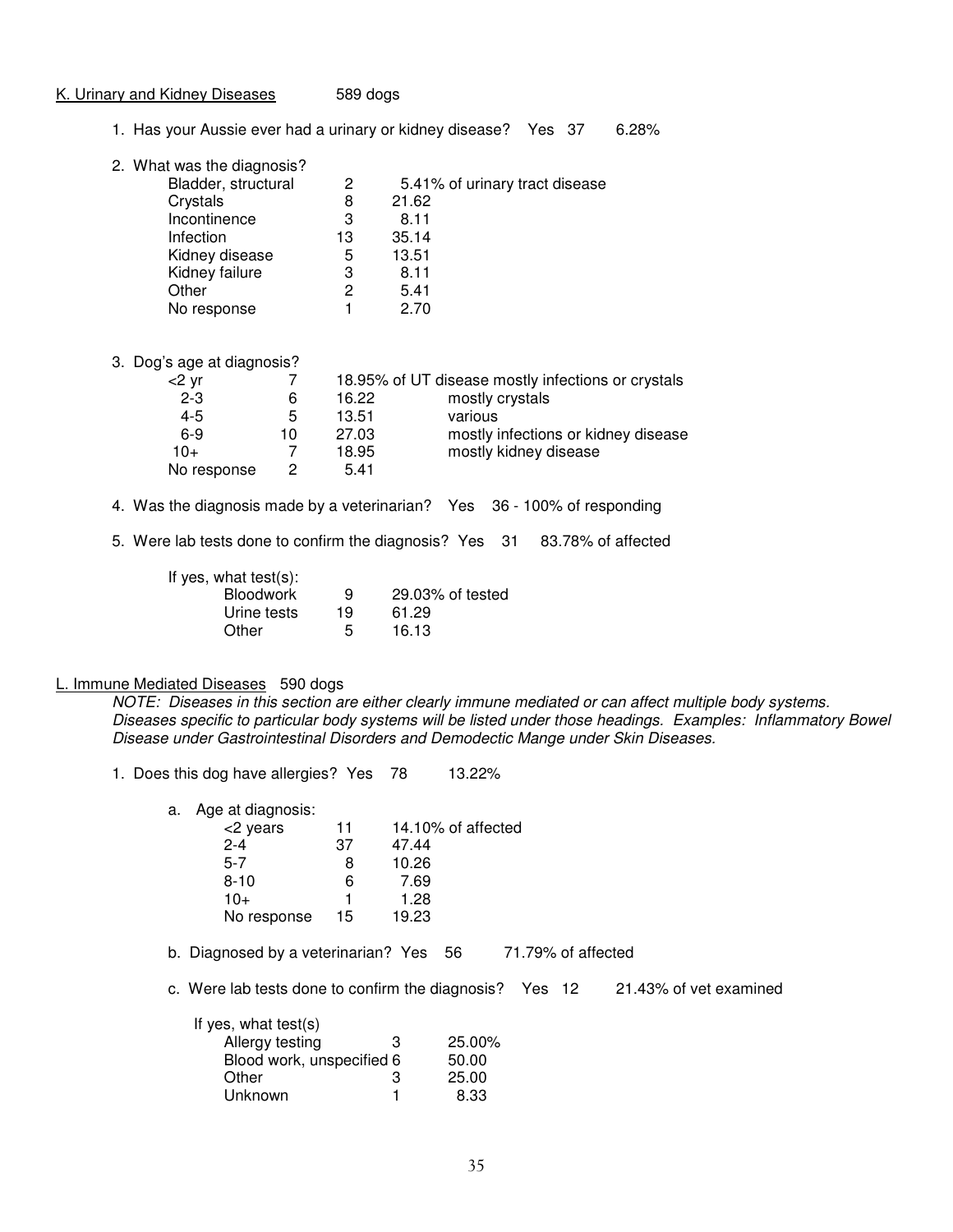d. Do you know what specific things your dog is allergic to? Yes 45 57.69% of affected

| Item(s)            |    |       | Vet diagnosed?                           |
|--------------------|----|-------|------------------------------------------|
| Dairy              | 2  | 4.44% | No resp 1<br>Yes                         |
| Insect/mites/fleas | 23 | 51.11 | No resp. 1<br>Yes 19<br>3<br>No.         |
| Medications        | 3  | 6.67  | 2<br>No<br>Yes                           |
| Grains (food)      | 10 | 22.22 | 3<br>No<br>Yes.<br>6<br>No resp 1        |
| Plants             | 23 | 51.11 | Yes 10 No 12 No resp. 1                  |
| Meats (food)       | 3  | 6.67  | $\mathbf{2}$<br>No resp 1<br>No.<br>Yes: |
| Poultry (food)     | 3  | 6.67  | Yes<br>- 3                               |
| Other foods        | 5  | 11.11 | Yes<br>No resp 1<br>4                    |
| Other              |    | 15.56 | Yes<br>2                                 |

e. How would you characterize your dog's allergies?  $39$  50.00% of affected

| აყ | 30.00% ( |
|----|----------|
| 24 | 30.77    |
| 7  | 8.97     |
| 8  | 10.26    |
|    |          |

44.29% of those who noted level of severity were either moderate or severe.

f. Approximately how frequently does your dog have allergy attacks?

| Seasonally (only at particular times of year) | 48           | 61.54% of affected |
|-----------------------------------------------|--------------|--------------------|
| Occasionally                                  |              | 10.26              |
| Monthly                                       |              | 1.28               |
| Almost constantly                             | $\mathbf{b}$ | 6 41               |
| No response                                   | 16           | 20.51              |
|                                               |              |                    |

g. What type of reaction does the dog have?

|  | Diarrhea            | 2  |       | 2.56 % of affected |
|--|---------------------|----|-------|--------------------|
|  | Eye irritation      | 4  | 5.13  |                    |
|  | Foot irritation     | 3  | 3.85  |                    |
|  | Respiratory         | 8  | 10.26 |                    |
|  | Skin, no hotspots   | 26 | 33.33 |                    |
|  | Skin, with hotspots | 19 | 24.36 |                    |
|  | Swelling            | 3  | 3.85  |                    |
|  | Systemic            | 4  | 5.13  |                    |
|  | Other               |    | 4     | 16.67              |
|  | No response         | 8  | 10.26 |                    |
|  |                     |    |       |                    |

- h. Has your dog ever had an anaphylactic (sudden, severe and life-threatening) allergic reaction? Yes 10 12.82% of affected
	- 1. How many times has this happened? Once
		- No response 2
	- 2. What caused the reaction?

| Bee Sting |                                               |
|-----------|-----------------------------------------------|
| Vaccine   | 5 (1 rabies, 2 lepto, 1 durammune, 1 no resp) |
| Other     |                                               |

Note: Only two of the above were vet diagnosed.

3. How long before the reaction was the vaccine administered?

Under one hour 1<br> $1 - 6$  hours 4  $1 - 6$  hours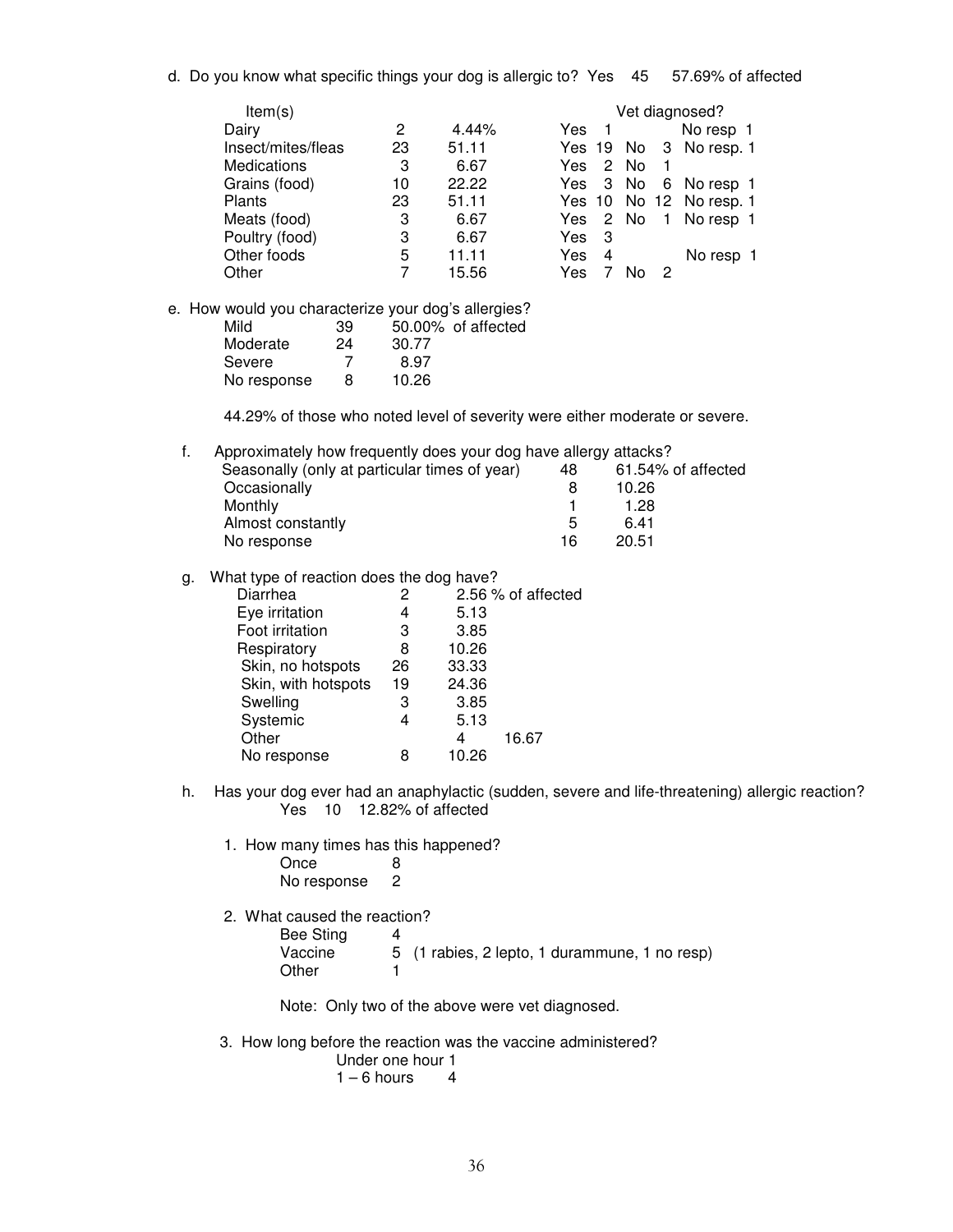## 2. Does this dog have lupus? Yes 3 0.51%

- a. Age at diagnosis: 4-5 years 100% of affected
- b. Diagnosed by a veterinarian? Yes 100% of affected
- c. Were lab tests done to confirm the diagnosis? Yes 2 66.67% of affected

If yes, what test(s): various

- d. What type of lupus was your dog diagnosed with? Discoid (skin) 2 Erythematosus (systemic) 1
- 3. Does this dog have uveodermatological (Vogt-Koyanagi-Harada-like/VKH) syndrome? No 100%
- 4. Has your dog had any other type of immune mediated disease? Yes 1 0.17%
	- a. What was the disease? Scleritis
	- b. Age at diagnosis: 8 yr
	- c. Diagnosed by a veterinarian? Yes
	- d. Were lab tests done to confirm the diagnosis? No

## M. Skin Diseases 590 dogs

- 1. Has this dog ever had an anal gland infection? Yes 10 1.69%
	- a. Age at first diagnosis:

| lyear   | . . | 10% of affected |
|---------|-----|-----------------|
| $2 - 4$ |     | 40              |
| $5-8$   |     | 50              |

 If the dog has had this multiple times, how many? 1-2 times 3 30% of affected<br>5-8 3 30 5-8 3 30 Multiple 1 10 No response 1 10

- b. Diagnosed by a veterinarian? Yes 100% of affected
- c. Were lab tests done to confirm the diagnosis? Yes 3

If yes, what test(s): Swabs 1 (only response)

- d. Did the dog develop a perianal fistula (abscess opening to the outside)? Yes 4 40% of affected
- 2. has this dog ever had dermatomyositis? Yes 2 0.34%
	- a. Age at diagnosis: 4 & 7 yrs
	- b. Diagnosed by a veterinarian? Yes 100% affected
	- c. Were lab tests done to confirm the diagnosis? No 100%
- 3. Does this dog have demodex mange? Yes 20 3.39%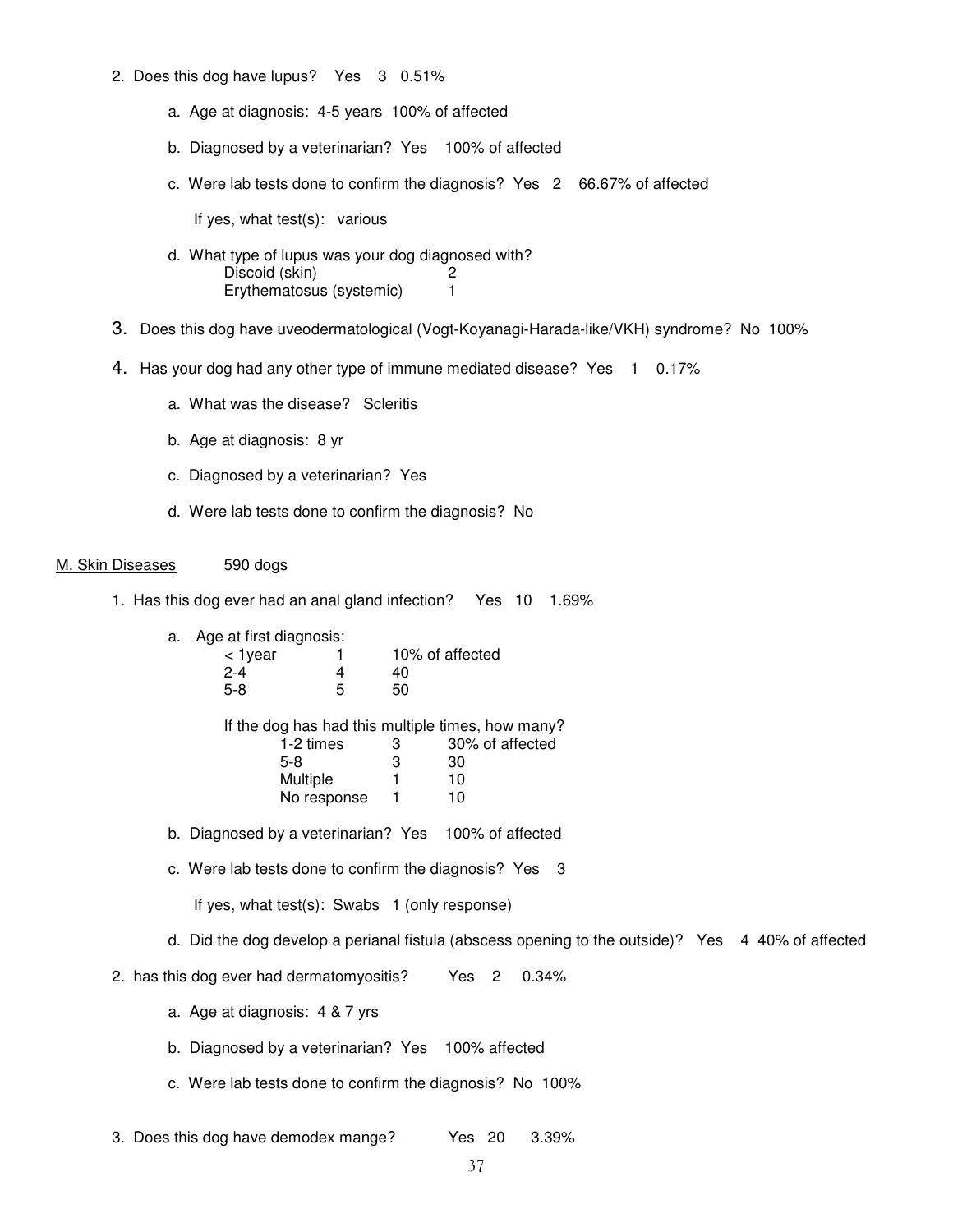a. Age at diagnosis: <6 months 7 35% of affected 6-12 months 5 25 1-2 years 3 15 5 2 10 7 2 10  $10+$  1 5 b. Diagnosed by a veterinarian? Yes 100% of affected c. Were lab tests done to confirm the diagnosis? Yes 17 65% of affected If yes, what test(s) Skin scraping 14 82.35% of tested Unknown 2 11.76<br>No response 1 5.88 No response 1 4. Pemphigus Yes 2 0.34% . a. Age at diagnosis: 2 & 6 yrs b. Diagnosed by a veterinarian? Yes 100% of affected b. Were lab tests done to confirm the diagnosis? Yes 1 If yes, what test: biopsy 5. Sebaceous tumors/cysts (small wart-like skin growths) Yes 67 11.36% a. Age at diagnosis: <2 years 2 2.99% of affected 2-4 15 22.39<br>5-7 23 34.33 5-7 23 34.33 9 28.36<br>6 8.96 10+ 6 8.96<br>No response 2 2.99 No response 2 b. Type Sebacious Hyperplasia  $5$  7.46% of affected<br>Sebaceous Epithelioma 2 2.99 Sebaceous Epithelioma 2 2.99 Sebaceous Adenoma 2 2.99 Sebaceous Carcinoma 2 2.99 Sebaceous, unspecified 2 2.99 Don't know 54 80.60 c. Diagnosed by a veterinarian? Yes 58 86.57% of affected d. Were lab tests done to confirm the diagnosis? Yes 30 51.72% of vet examined If yes, what test(s) Aspiration 5 9 30.00% of tested<br>Biopsy 5 11 36.67 **Biopsy**  Pathology/cytology 3 10.00 Slide smears 2 6.67 Unknown 3 10.00 No response 10 33.33

6. Has your dog had any other type of skin disease? Yes 16 2.71%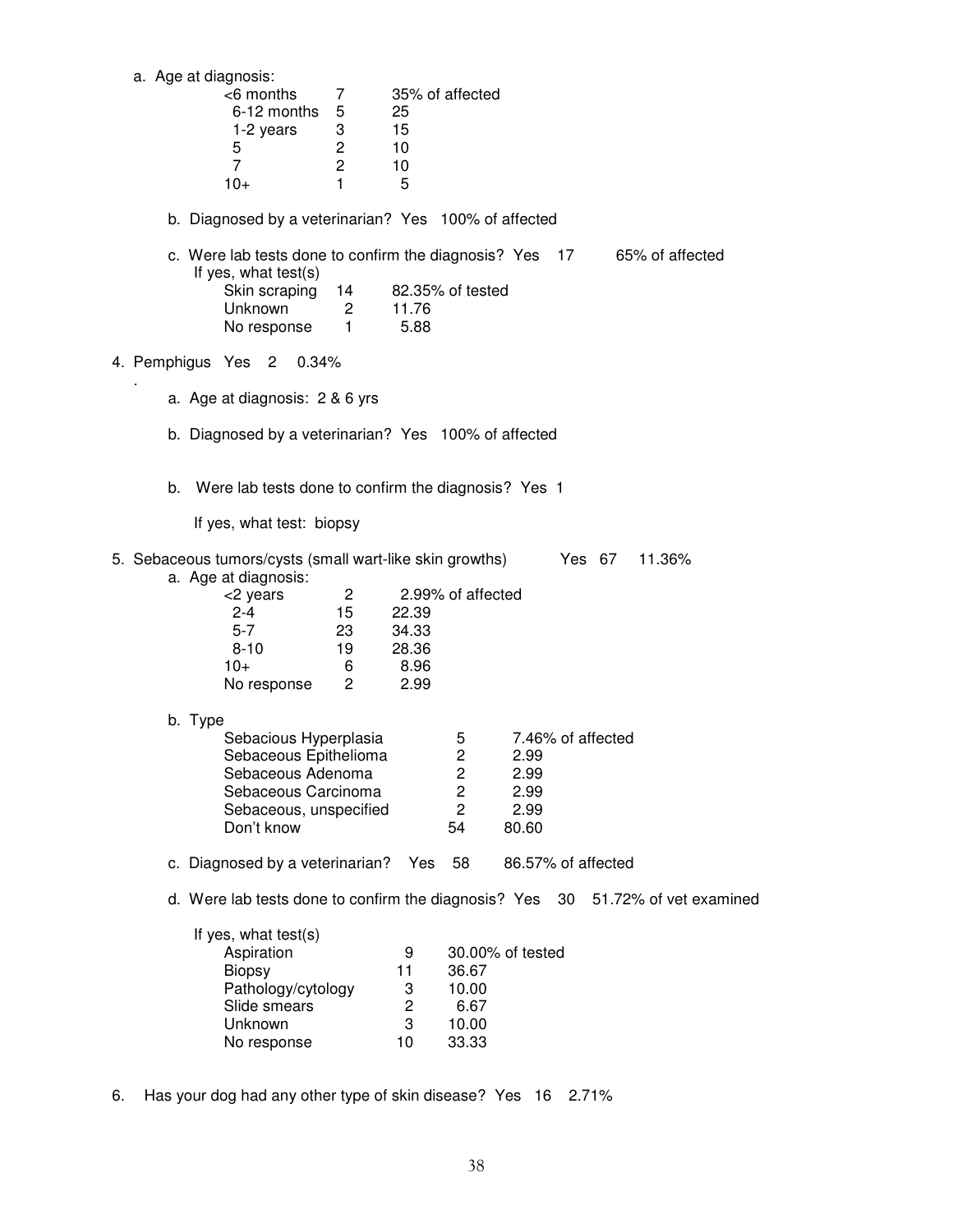| a. What was the disease?<br>Lypoma (fatty tumor); 4, 8 & 10 yr, 3 vet diag.<br>Sarcoptic mange, 9 yrs, both vet diag.<br>Other<br>No response<br>d. Were lab tests done to confirm the diagnosis? Yes<br>If yes, what test(s)<br>Lypoma, 1 biopsy, 1 aspirated<br>Sarcoptic mange, 1 dog, skin scraping |                                                                        |          | 4<br>$\overline{c}$<br>9<br>1 | 25.00% of other<br>12.50<br>56.25<br>6.25 |  |
|---------------------------------------------------------------------------------------------------------------------------------------------------------------------------------------------------------------------------------------------------------------------------------------------------------|------------------------------------------------------------------------|----------|-------------------------------|-------------------------------------------|--|
| N. Neurological Diseases<br>590 dogs                                                                                                                                                                                                                                                                    |                                                                        |          |                               |                                           |  |
| 1. Does this dog have epilepsy Yes 23<br><b>Chart?</b>                                                                                                                                                                                                                                                  | 3.90%                                                                  |          |                               |                                           |  |
| a. Age at diagnosis:                                                                                                                                                                                                                                                                                    |                                                                        |          |                               |                                           |  |
| 13.04% of affected<br>1 year 3                                                                                                                                                                                                                                                                          |                                                                        |          |                               |                                           |  |
| 2<br>3<br>13.04                                                                                                                                                                                                                                                                                         |                                                                        |          |                               |                                           |  |
| 3<br>13.04<br>3                                                                                                                                                                                                                                                                                         |                                                                        |          |                               |                                           |  |
| 2<br>4<br>8.70<br>7<br>5<br>30.43                                                                                                                                                                                                                                                                       |                                                                        |          |                               |                                           |  |
| 6<br>3<br>13.04                                                                                                                                                                                                                                                                                         |                                                                        |          |                               |                                           |  |
| $7-9$<br>1<br>4.35                                                                                                                                                                                                                                                                                      |                                                                        |          |                               |                                           |  |
| $10+$<br>1<br>4.35                                                                                                                                                                                                                                                                                      |                                                                        |          |                               |                                           |  |
| c. Epilepsy diagnosed by a veterinarian? Yes 100% of affected<br>If yes, was the veterinarian a neurologist? Yes 4 17.39% of affected                                                                                                                                                                   |                                                                        |          |                               |                                           |  |
| Were lab tests done to rule out other possible causes of the seizures? Yes 20 86.96% of affected<br>c.                                                                                                                                                                                                  |                                                                        |          |                               |                                           |  |
| If yes, what test(s)                                                                                                                                                                                                                                                                                    |                                                                        |          |                               |                                           |  |
| Blood panel                                                                                                                                                                                                                                                                                             | 14                                                                     |          | 70% of tested                 |                                           |  |
| Kidney & liver function                                                                                                                                                                                                                                                                                 | $\overline{c}$                                                         | 10       |                               |                                           |  |
| Tick-borne diseases                                                                                                                                                                                                                                                                                     | 3<br>$\ensuremath{\mathsf{3}}$                                         | 15<br>15 |                               |                                           |  |
| Urinalysis<br>Other                                                                                                                                                                                                                                                                                     | 5                                                                      | 25       |                               |                                           |  |
| Other, unspecified                                                                                                                                                                                                                                                                                      | 2                                                                      | 10       |                               |                                           |  |
| 2. Does this dog have hindquarter tremor?                                                                                                                                                                                                                                                               | Yes 45                                                                 |          | 7.63%                         |                                           |  |
| a. At what age did you first notice the tremor?<br>$\overline{7}$<br><1 year<br>$1 - 2$<br>15<br>$3-5$<br>8<br>$6-9$<br>6<br>6<br>$10+$<br>2<br>Unknown<br>$\mathbf{1}$<br>No response                                                                                                                  | 15.56% of affected<br>33.33<br>17.78<br>13.33<br>13.33<br>4.44<br>2.22 |          |                               |                                           |  |
| b. Does the dog also exhibit tremors in the forequarters? Yes 8                                                                                                                                                                                                                                         |                                                                        |          |                               | 17.78% of affected                        |  |
| c. Was the dog checked by a veterinarian to rule out possible causes for the tremors? Yes 18 40.00%                                                                                                                                                                                                     |                                                                        |          |                               |                                           |  |

| If yes, what test(s) were done? |    |
|---------------------------------|----|
| <b>Blood work</b>               | 2  |
| Neurological screening          |    |
| X-rays                          |    |
| Unspecified                     |    |
| Unknown                         |    |
| No response                     | 31 |
|                                 |    |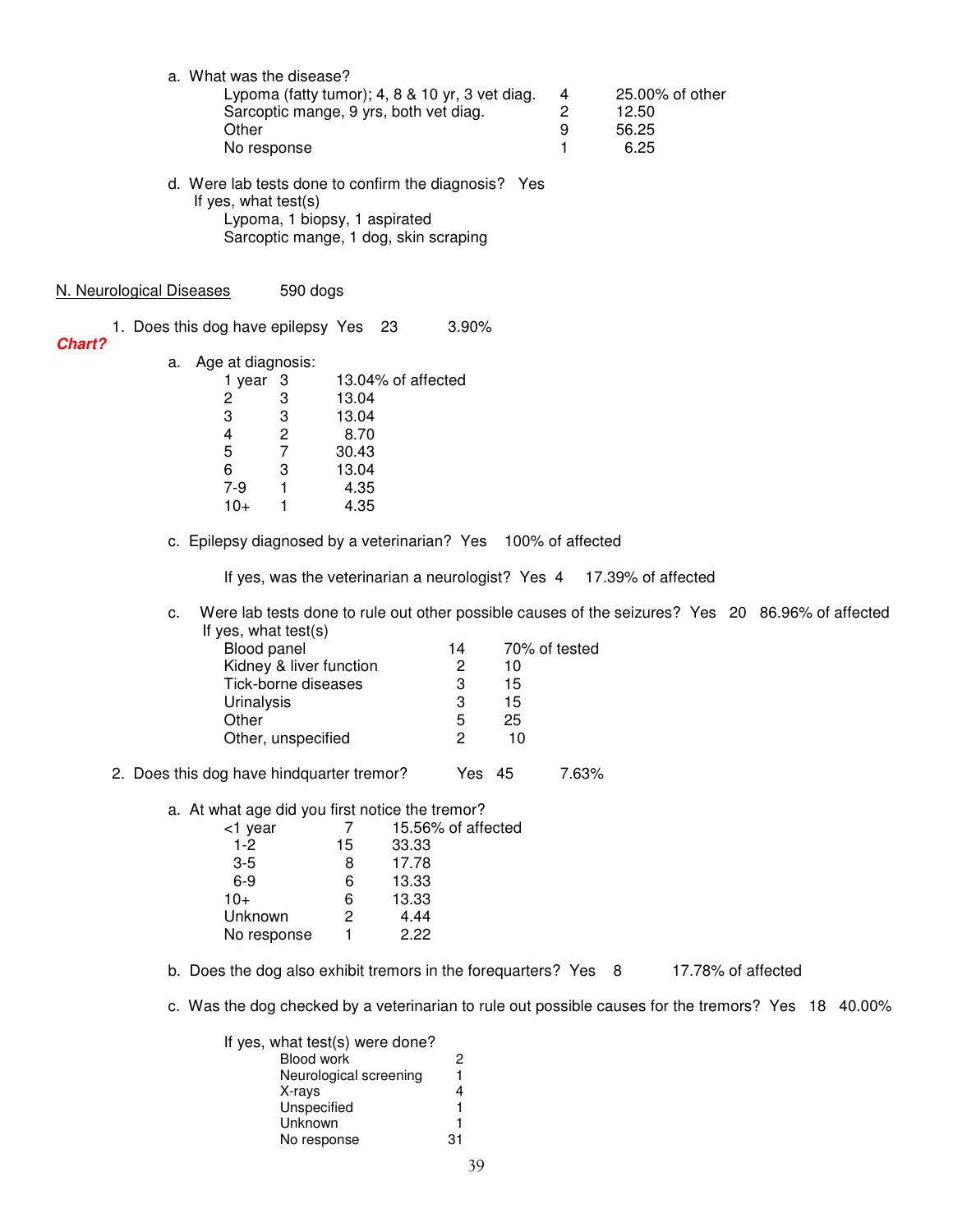| Results?                                                                           | Arthritis<br>Common and harmless<br>Excitement<br>Fatigue<br>Incomplete mylenization of nerve sheaths<br>Neurological<br>No findings |                                                           |                           |                                            |                         | $\overline{c}$<br>1<br>1<br>1<br>1<br>1<br>7                                             |
|------------------------------------------------------------------------------------|--------------------------------------------------------------------------------------------------------------------------------------|-----------------------------------------------------------|---------------------------|--------------------------------------------|-------------------------|------------------------------------------------------------------------------------------|
| 3. Does this dog have muscular dystrophy? Yes 2                                    |                                                                                                                                      |                                                           |                           | 0.34%                                      |                         |                                                                                          |
| a. Age at diagnosis: 8 & 10 yr                                                     |                                                                                                                                      |                                                           |                           |                                            |                         |                                                                                          |
| c. Diagnosed by a veterinarian? Yes 100% of affected                               |                                                                                                                                      |                                                           |                           |                                            |                         |                                                                                          |
| d. Were tests done to confirm the diagnosis? Yes 1                                 |                                                                                                                                      |                                                           |                           |                                            |                         |                                                                                          |
|                                                                                    | If yes, what test(s): Bloodwork, negative                                                                                            |                                                           |                           |                                            |                         |                                                                                          |
| 4. Does this dog have myasthenia gravis? No 100%                                   |                                                                                                                                      |                                                           |                           |                                            |                         |                                                                                          |
| 5. Neuronal (canine) ceroid lipofuscinosis (NCL/CCL) No 100%                       |                                                                                                                                      |                                                           |                           |                                            |                         |                                                                                          |
| 6. Has your dog had any other type of neurological disease? Yes 16 2.70%           |                                                                                                                                      |                                                           |                           |                                            |                         |                                                                                          |
| What was the disease?                                                              |                                                                                                                                      |                                                           |                           |                                            |                         |                                                                                          |
| a.<br>Other                                                                        | Degenerative myositis, 10 & 12 yr<br>Tumor, 10 & 13 yr<br>Vestibular disease, 6 & 13 yr                                              |                                                           |                           | $\overline{c}$<br>3<br>$\overline{c}$<br>9 | 18.75<br>12.50<br>56.25 | 12.50% of other                                                                          |
| b. Diagnosed by a veterinarian? Yes 15 93.75% of other                             |                                                                                                                                      |                                                           |                           |                                            |                         |                                                                                          |
|                                                                                    | If yes, what test(s)<br>MRI<br>X-ray<br>Other                                                                                        | $\mathbf{2}$<br>$\overline{\mathbf{4}}$<br>$\overline{2}$ | 25% of tested<br>50<br>25 |                                            |                         | c. Were lab tests done to confirm the diagnosis? Yes 8 53.33% of vet examined            |
| O. Respiratory Problems                                                            | 590 dogs                                                                                                                             |                                                           |                           |                                            |                         |                                                                                          |
| 1. Abnormal Bark Yes 13 2.20%                                                      |                                                                                                                                      |                                                           |                           |                                            |                         |                                                                                          |
| a. At what age did you first notice the abnormal bark?<br>1 yr<br>9<br>10<br>$13+$ | 1<br>7.69<br>8<br>61.54<br>3<br>23.08                                                                                                | 7.69% of affected                                         |                           |                                            |                         |                                                                                          |
|                                                                                    |                                                                                                                                      |                                                           |                           |                                            |                         | b. Was the dog checked by a veterinarian to determine a cause? Yes 11 84.62% of affected |
| c. Were lab tests done to confirm the diagnosis? Yes 3                             |                                                                                                                                      |                                                           |                           |                                            |                         | 27.27% of vet examined                                                                   |
|                                                                                    | If yes, what test(s): various                                                                                                        |                                                           |                           |                                            |                         |                                                                                          |
|                                                                                    | Results?<br>Laryngeal damage, surgical intubation<br>Other<br>No response                                                            |                                                           |                           |                                            | 2<br>4<br>5             | 18.18% of affected<br>36.36<br>45.45                                                     |
|                                                                                    |                                                                                                                                      |                                                           | 40                        |                                            |                         |                                                                                          |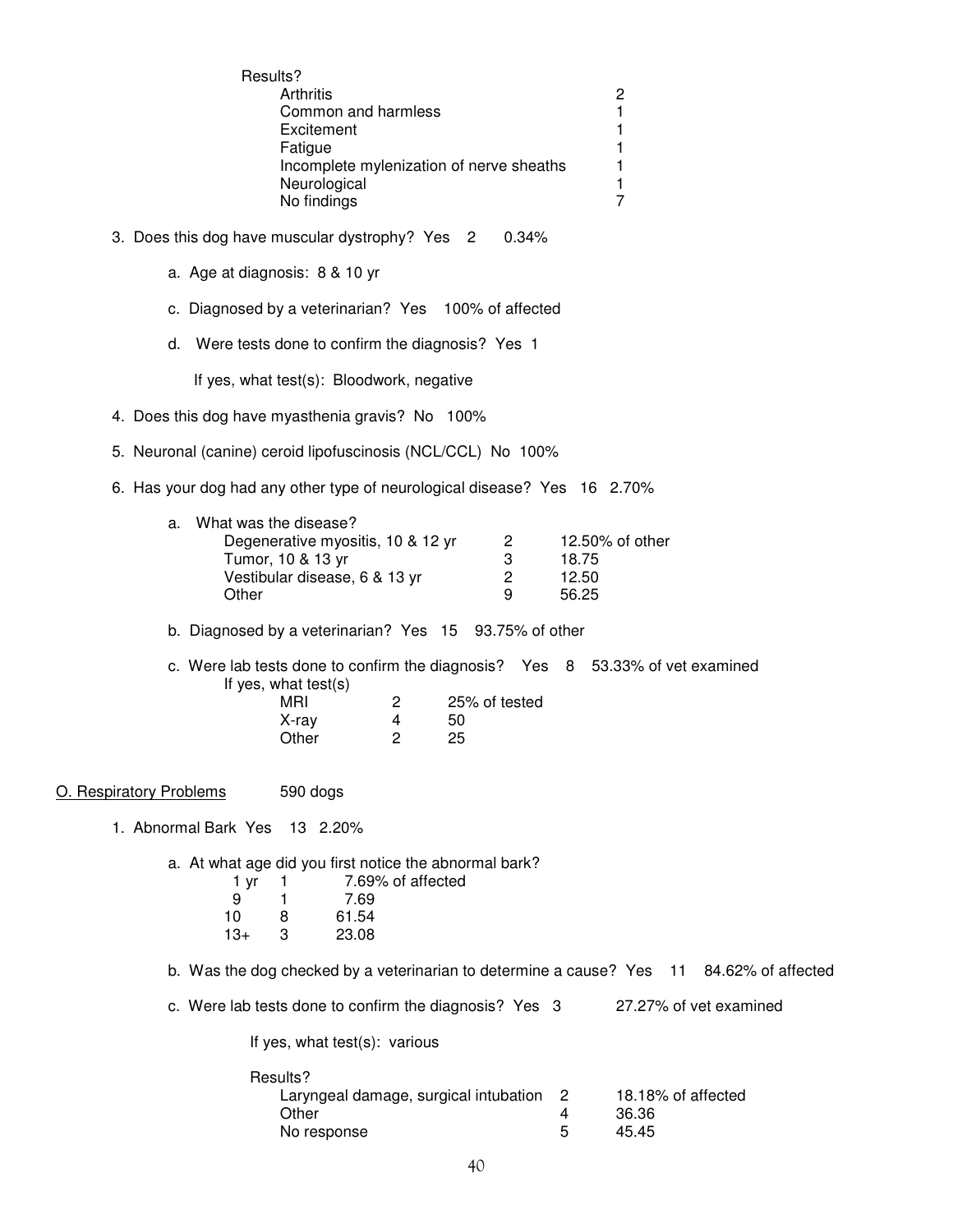2. Laryngeal Paralysis Yes 9 1.53% a.. Age at diagnosis: 10 yr 1 11.11% of affected 11 1 11.11 12 6 66.67 13 1 11.11 b. Diagnosed by a veterinarian? Yes 9 100% of affected d. Were tests done to confirm the diagnosis? Yes 3 33.33% If yes, what test(s) Endoscopy 3 100.00% of tested X-ray 1 33.33 e. Has your dog had tie-back surgery? Yes 2 22.22% of vet examined f. If yes, was it successful? Yes 2 100% of surgeries 3. Has your dog had any other type of respiratory disease? Yes 20 3.39% a. What was the disease? Collapsed trachea; 9 & 14 yr; all vet examined 2 10% of affected Cough, 3, 8 & 9 yr; all but one vet examined 3 15<br>
Infectious disease: 4, 5 & 7 yr: all vet examined 3 15 Infectious disease;  $4, 5, 8, 7$  yr; all vet examined Kennel cough; 6 mo  $\& 1, 4, 5, 8, \& 9$  yr; all vet exam'd 6 30 Other 6 30 d. Were lab tests done to confirm the diagnosis? Yes 7 38.89% of vet examined If yes, what test(s) 3 42.86% of tested<br>2 28.57 X-ray 2<br>Other 2 Other 2 28.57<br>No response 1 14.29 No response 1 P. Reproductive Problems 588 dogs 1. Males Only - 287 total a. Sterility Problems: 36 12.54% b. Cause Unknown 33 91.67% Other 3 8.33 c. Testicles 1. Were both testicles palpable when a young puppy? Yes 278 96.86% If yes, by whom: 166 57.44% Veterinarian 72 24.91 Dog's breeder  $46$  15.92<br>Don't know  $4$  1.38 Don't know  $\begin{array}{cc} 4 & 1.38 \\ \text{Other} & 1 & 0.35 \end{array}$ Other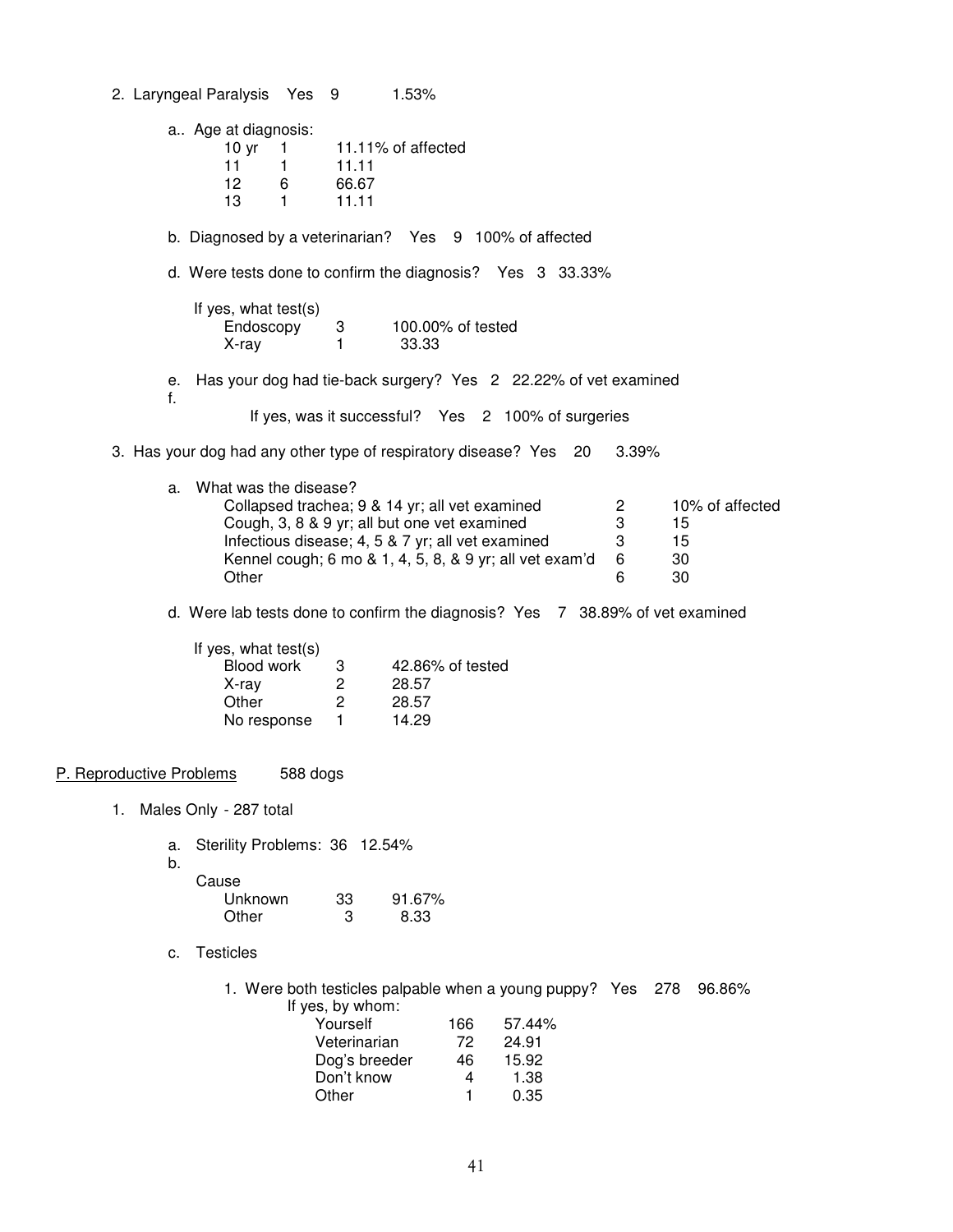| If not, when was the missing testicle noticed for the last time?                            |                          |                   |                |                      |        |
|---------------------------------------------------------------------------------------------|--------------------------|-------------------|----------------|----------------------|--------|
| Under 12 weeks old                                                                          |                          | Right<br>6        | Left<br>4      | # Dogs<br>6          | 42.86% |
|                                                                                             | 12 weeks to 4 months     |                   | 1              | 1                    | 7.14   |
| $4 - 6$ months                                                                              |                          | 1                 |                | 1                    | 7.14   |
| Older than 6 months                                                                         |                          | 3                 | $\overline{c}$ | 5                    | 35.71  |
|                                                                                             |                          |                   |                |                      |        |
| 3. If testicles were not palpable as a young puppy (12 dogs,) when did they descend?<br>Age | Right                    | Left              |                | # Dogs               |        |
| Less then 10 weeks                                                                          | 3                        | 0                 |                | $0^*$                |        |
| 10 weeks to 6 months<br>Older than 6 months                                                 | $\overline{c}$<br>0      | $\overline{c}$    |                | 3<br>0               | 25%    |
| Never descended                                                                             | 2                        | 0<br>8            |                | 9                    | 75%    |
|                                                                                             |                          |                   |                | * by last to descend |        |
| NOTE: Total cryptorchid: 12 4.18% of males                                                  |                          |                   |                |                      |        |
| 4. Were retained testicles removed surgically? Yes 10 83.33% of cryptorchid                 |                          |                   |                |                      |        |
| If yes, where were they found?                                                              |                          |                   |                |                      |        |
| In the abdomen<br>6                                                                         | 60% of surgeries         |                   |                |                      |        |
| In the flank<br>$\mathbf{1}$                                                                | 10                       |                   |                |                      |        |
| Don't know<br>3                                                                             | 30                       |                   |                |                      |        |
| c. Was this dog ever bred? Yes<br>86 29.97%                                                 |                          |                   |                |                      |        |
| 1. Number of females he was bred to?                                                        |                          |                   |                |                      |        |
| Low<br>1                                                                                    |                          |                   |                |                      |        |
| High<br>8                                                                                   |                          |                   |                |                      |        |
| Mean<br>2.61                                                                                |                          |                   |                |                      |        |
| Median<br>2                                                                                 |                          |                   |                |                      |        |
| 2. How many litters did he sire?                                                            |                          |                   |                |                      |        |
| Low<br>0                                                                                    |                          |                   |                |                      |        |
| High<br>10                                                                                  |                          |                   |                |                      |        |
| Mean<br>2.83                                                                                |                          |                   |                |                      |        |
| Median<br>$\overline{c}$                                                                    |                          |                   |                |                      |        |
|                                                                                             |                          |                   |                |                      |        |
| 3. How many puppies, total?                                                                 |                          |                   |                |                      |        |
| 0<br>Low                                                                                    |                          |                   |                |                      |        |
| High<br>99                                                                                  |                          |                   |                |                      |        |
| 18.96<br>Mean                                                                               |                          |                   |                |                      |        |
| 32<br>Median                                                                                |                          |                   |                |                      |        |
| 4. Did this dog ever exhibit any abnormal breeding behaviors? Yes 13 15.12% of breeders     |                          |                   |                |                      |        |
| Type of behavior:<br>i.                                                                     |                          |                   |                |                      |        |
| Impotence (no interest)                                                                     | $\overline{\phantom{a}}$ | 7.69% of affected |                |                      |        |
| Unwilling to breed                                                                          | 11<br>84.62              |                   |                |                      |        |
| Unable to breed                                                                             | $\mathbf{1}$<br>7.69     |                   |                |                      |        |
|                                                                                             |                          |                   |                |                      |        |
| Once the behavior began, was it<br>ii.                                                      |                          |                   |                |                      |        |
| Once only<br>10                                                                             | 76.92% of affected       |                   |                |                      |        |
| No response<br>3                                                                            | 23.08                    |                   |                |                      |        |

2. Did both testicles stay descended? No 14 4.84% of previously palpable

d. Does this dog have prostate disease? Yes 6 2.09%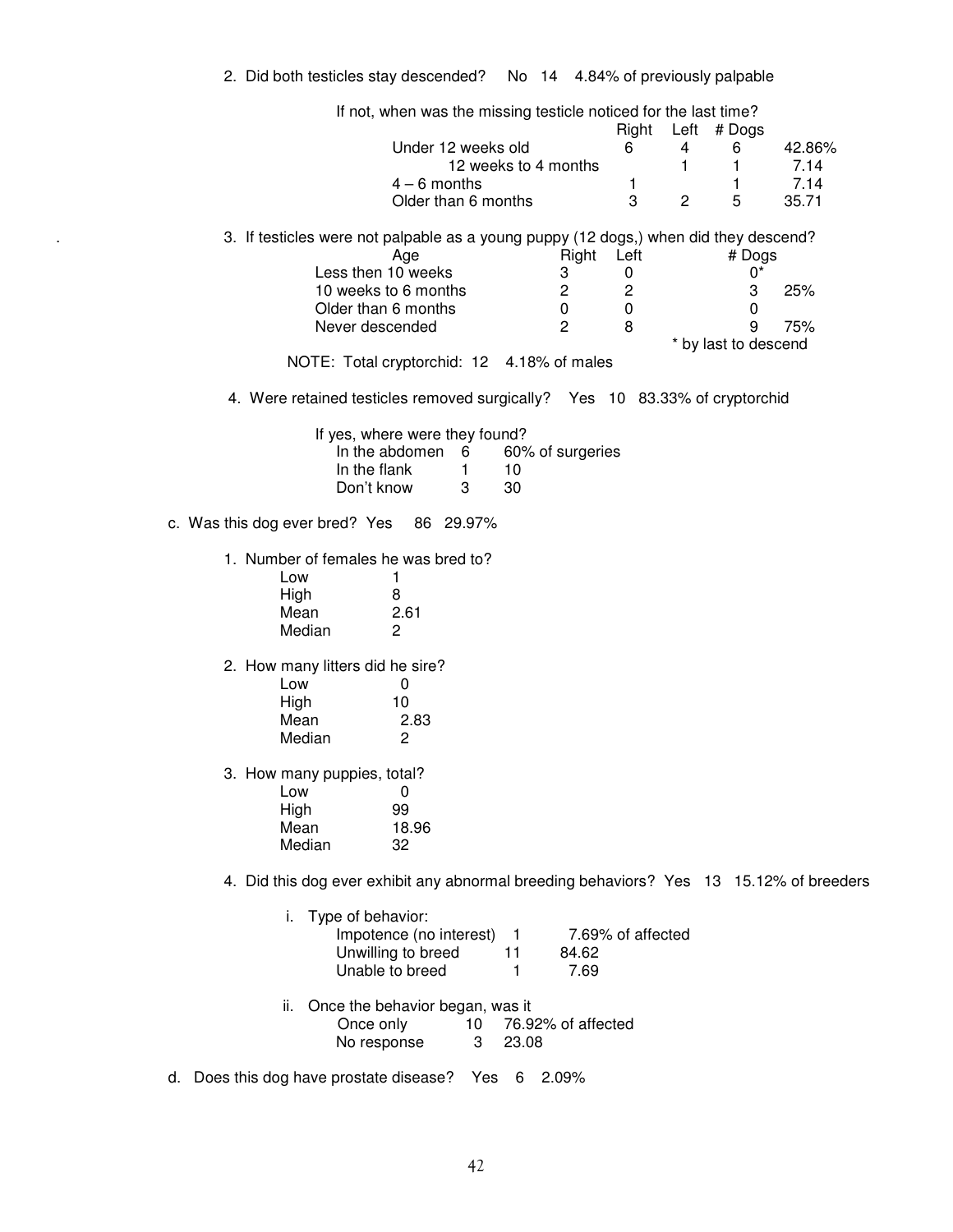1. Age at diagnosis?

| <7 years |   | 16.67% of affected |
|----------|---|--------------------|
| 7 years  | 3 | 50.00              |
| 9 years  | 2 | 33.33              |

- 2. Did it result in sterility? No 100%
- 3. Diagnosed by a veterinarian? Yes 100%

4. Were test(s) done to confirm diagnosis? Yes 3 50% of affected If yes, what test(s)? Ultrasound<sub>2</sub> Bloodwork 1

- e. Does this dog have testicular atrophy? Yes 2 0.70%
	- 1. Age at diagnosis? 11 yr (1 dog, other no response)
	- 2. Reason: 100% old age
	- 3. Diagnosed by a veterinarian? No 100%
- f. Does this dog have any other male-specific reproductive disease or genital defect? Yes 2 0.69%
	- 1. Age at diagnosis? 6 & 10 yr
	- 2. Did it result in sterility? Yes 1 50% of other
	- 3. Diagnosed by a veterinarian? Yes 2 100%
	- 4. Were test(s) done to confirm diagnosis? Yes 2 100%

If yes, what test(s)? Blood work 1 Semen analysis 2 Ultrasound 1

## 2. Females Only 301 total

a. Age at first heat?

| 6-8 months    | 40 | 13.29% | 20.20% of known initial heats |
|---------------|----|--------|-------------------------------|
| $9 - 11$      | 54 | 17.94  | 27.27                         |
| 12-17         | 76 | 25.25  | 38.38                         |
| 18-23         | 26 | 8.64   | 13.13                         |
| $24+$         | 2  | 0.66   | 1.01                          |
| Spayed prior  | 49 | 16.28  |                               |
| Unknown       | 49 | 16.28  |                               |
| No response   | 5  | 1.66   |                               |
| Earliest heat | 6  |        |                               |
| Latest        | 30 |        |                               |
| Mean          |    | 12.3   |                               |
| Median        | 13 |        |                               |
|               |    |        |                               |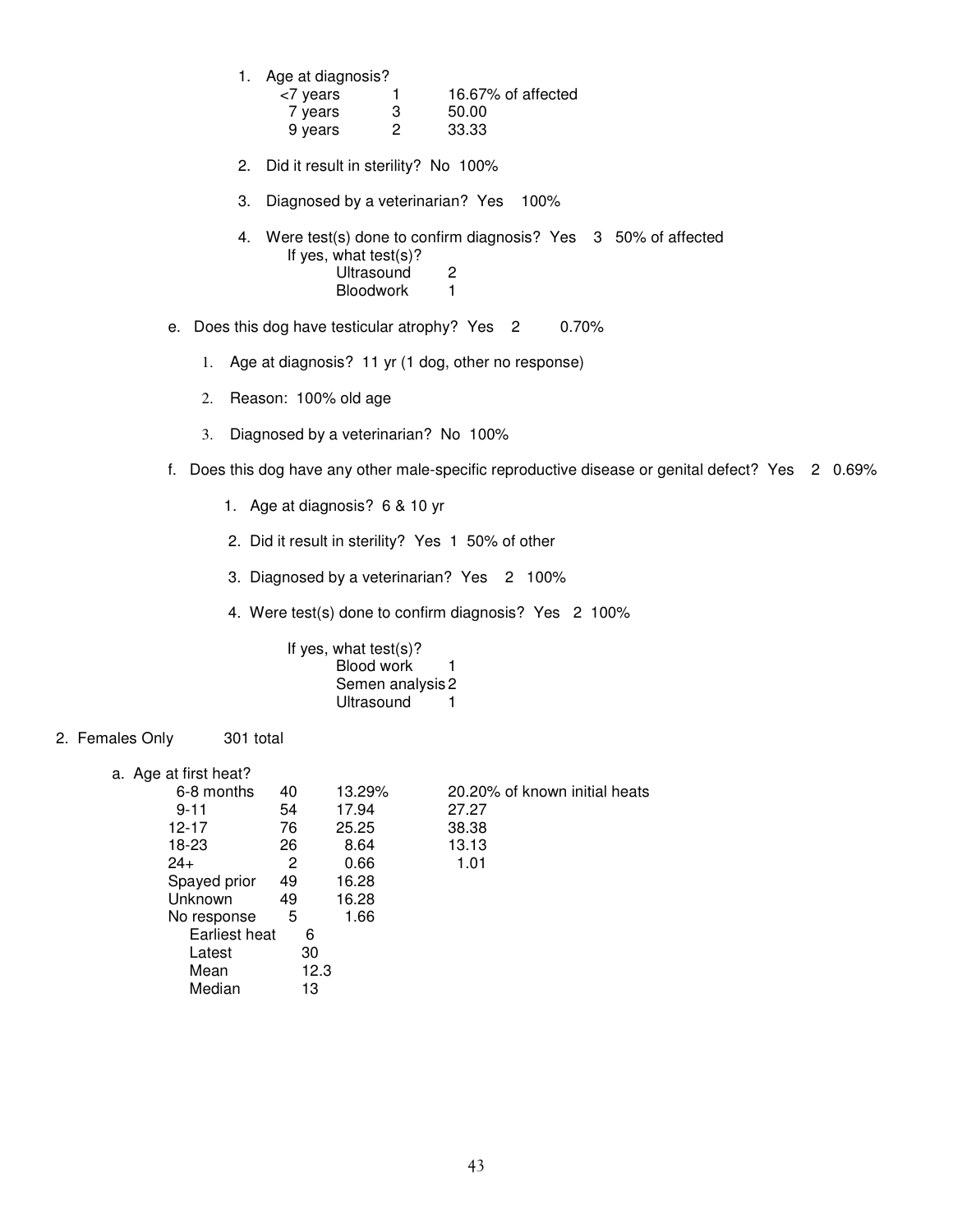#### b. Number of months between cycles?

| $<$ 6 months | 23 | 7.64% | 12.64% of known intervals |
|--------------|----|-------|---------------------------|
| 6            | 70 | 23.26 | 38.46                     |
| $7-8$        | 56 | 18.60 | 30.77                     |
| $9 - 11$     | 21 | 6.98  | 11.54                     |
| $12 - 17$    | 11 | 3.65  | 6.04                      |
| $18+$        |    | 0.33  | 0.55                      |
| Spayed       | 54 | 17.94 |                           |
| Unknown      | 49 | 16.28 |                           |
| No response  | 16 | 5.32  |                           |
|              |    |       |                           |

Note: 90.74% of spayed bitches altered before first heat

| Low interval | 4 months |
|--------------|----------|
| High         | 24       |
| Mean         | 7.16     |
| Median       | 7        |

- c. Was this female ever bred? Yes 151 49.35%
	- 1. if yes, did she fail to produce any litters? 4 2.65% of bred bitches
	- 2. If yes, now many litters?

| 1 litter    | 61   |       | 40.40% of bred 49.59% of bitches that had litters |
|-------------|------|-------|---------------------------------------------------|
| 2           | 39   | 25.83 | 31.71                                             |
| 3           | 16   | 10.60 | 13.01                                             |
| 4           | 4    | 2.65  | 3.25                                              |
| 5           | 3    | 1.99  | 2.44                                              |
| Unknown     | 2    | 1.32  |                                                   |
| None        | 4    | 2.65  |                                                   |
| No response | 22   | 14.57 |                                                   |
| Low         | 0    |       |                                                   |
| High        | 5    |       |                                                   |
| Mean        | 1.66 |       |                                                   |
| Median      |      |       |                                                   |
| ٠           |      |       |                                                   |

3. Please indicate number of puppies delivered:

| $\mathbf{0}$ |
|--------------|
| 17           |
| 6.62         |
| 8            |
|              |

Total puppies born 1483

2. How many puppies were stillborn? 79 5.33% of births

Total still born from female:

|                   | 15   | 18.99% of stillborn |
|-------------------|------|---------------------|
| $2 - 3$           | 14   | 39.24               |
| $4 - 5$           | 4    | 24.05               |
| $6+$              | 2    | 17.72               |
| Least             | 0    |                     |
| Most              | 8    |                     |
| Mean              | 0.67 |                     |
| Median            | 3    |                     |
| Total live births | 1404 | 94.67%              |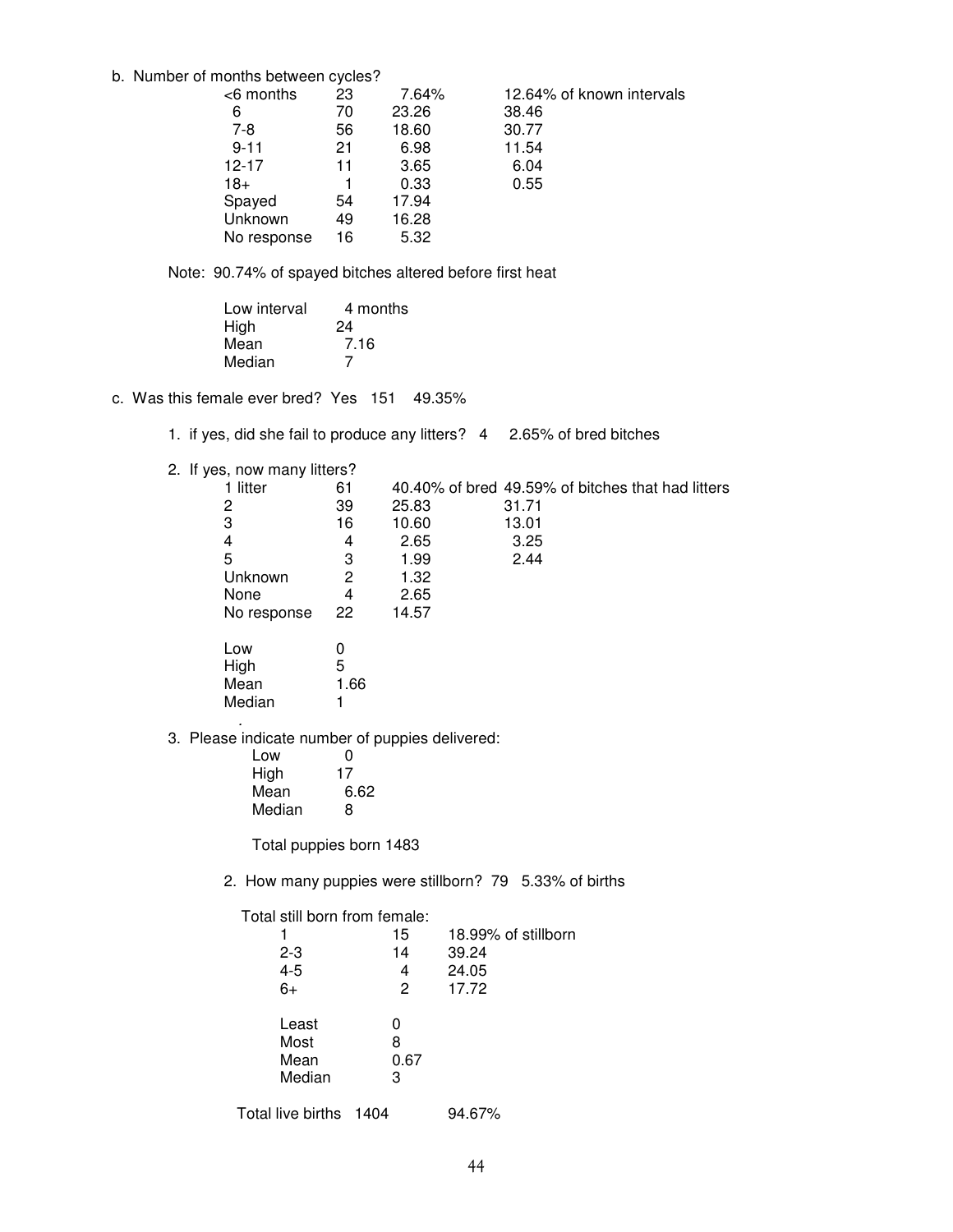3. Of all live births, how many survived to weaning? 1325 89.35% 94.37% of live births

| Least per female | 0     |
|------------------|-------|
| Most             | 42    |
| Mean             | 10.95 |
| Median           | 15    |

Of the pups alive which did not survive to weaning  $(79 - 5.33\%)$  of puppies whelped) how many were:

| <b>Runts</b>         | 5  | 6.33% of those that didn't survive |
|----------------------|----|------------------------------------|
| <b>Cleft Palate</b>  | 5  | 6.33                               |
| <b>Fading Puppy</b>  | 9  | 11.39                              |
| Damaged by dam       | 10 | 12.66                              |
| Unknown              | 41 | 51.90                              |
| Euthanized for other | 2  | 2.53                               |
| No response          |    | 8.86                               |
|                      |    |                                    |

4. Did this female ever require Caesarian Section to deliver a litter? Yes 21 16.54% of bitches that delivered litters

| If yes, reason?   |                      |
|-------------------|----------------------|
| Small birth canal | $\blacktriangleleft$ |
| No response       | 20                   |

|                     | How many litters were delivered via C-section? 27 10.93% |
|---------------------|----------------------------------------------------------|
| 1 litter 18 females | 66.67% of C-section litters                              |
|                     | 741                                                      |
|                     | 11 11                                                    |
|                     | 14.81                                                    |

5. Has this female had any reproductive defects or failures? Yes 35 11.44% of all bitches

|    | 20.00% of affected |
|----|--------------------|
| 9  | 25.71              |
|    | 2.86               |
| 2  | 5.71               |
| 13 | 37.14              |
| 3  | 8.57               |
| З  | 8.57               |
|    | 11.43              |
|    |                    |

Number of bitches with multiple defects/failures: 4 11.43% of affected

6. Has this female had any of the following reproductive/genital diseases? Yes 24 7.84% of all bitches

| Vaginal infection            | 6 | 25.00% of diseased |
|------------------------------|---|--------------------|
| Pyometria                    | 9 | 37.50              |
| Mastitis                     | 4 | 16.67              |
| Metritis (uterine infection) |   | 12.50              |
| Other                        |   | 8.33               |

- 3. General (males and females) 588 dogs
	- a. Is this dog altered? Yes 326 55.44%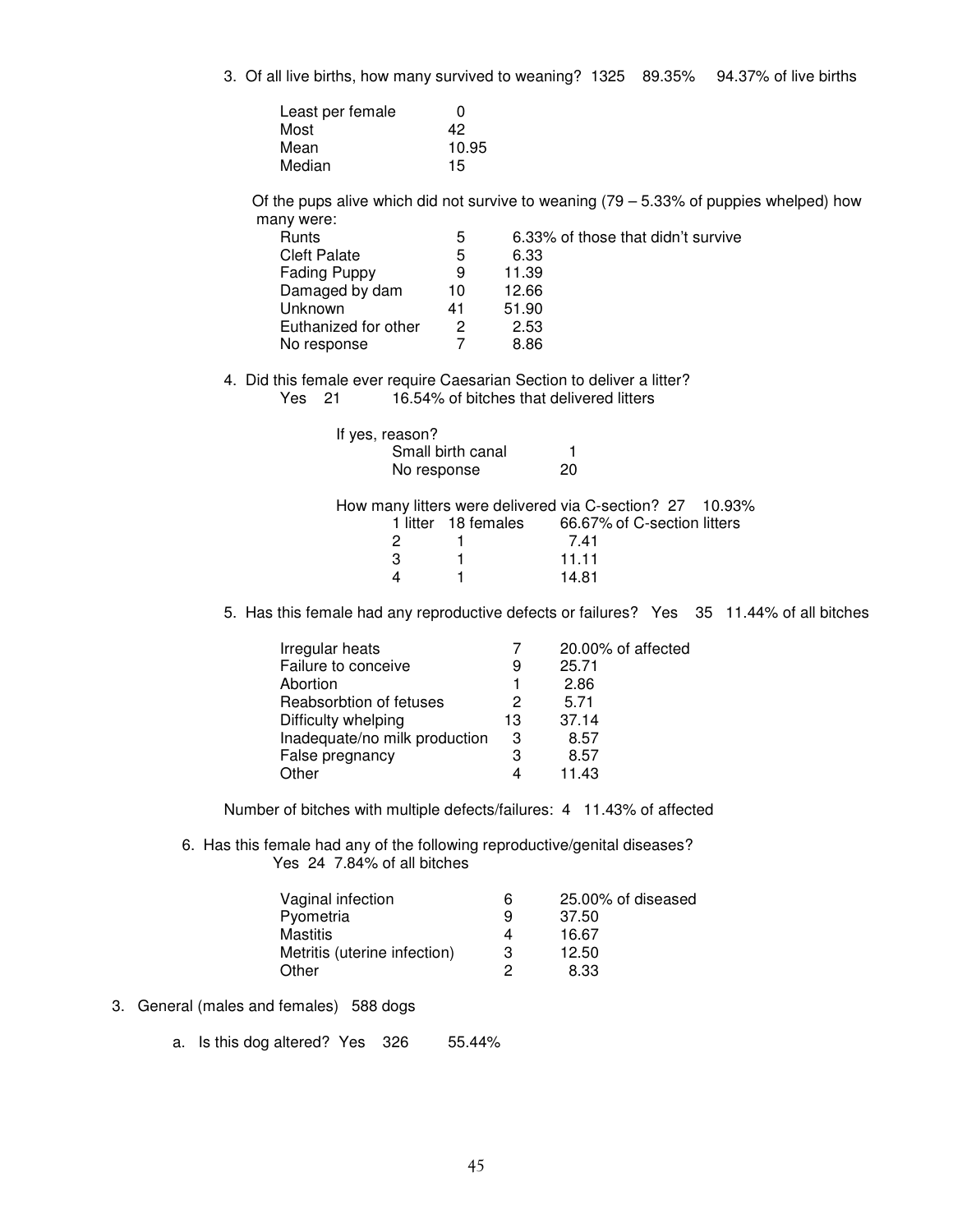| If yes, reason for altering:<br>Not breeding quality<br>Did not want an intact animal<br>Medical reason<br>Behavioral reason<br>Unknown<br>Other<br>No response                                 | 50<br>99<br>60<br>23<br>25<br>55<br>14                                             | 15.34% of altered<br>30.37<br>18.40<br>7.06<br>7.67<br>16.87<br>4.29                                                                                                           |  |
|-------------------------------------------------------------------------------------------------------------------------------------------------------------------------------------------------|------------------------------------------------------------------------------------|--------------------------------------------------------------------------------------------------------------------------------------------------------------------------------|--|
| Age<br>C-section complications<br>Cataract<br>Cryptorchid<br>Epilepsy<br>Health issues in relatives<br>Hip dysplasia<br>Perianal hernia<br>Reproductive problems<br>Other                       | 5<br>$\overline{\mathbf{c}}$<br>5<br>6<br>4<br>9<br>5<br>$\overline{c}$<br>14<br>8 | Medical/health reasons detail 60 dogs 18.40% of altered 43.48% of reasons given<br>8.33% of health<br>3.33<br>8.33<br>10.00<br>6.67<br>15.00<br>8.33<br>3.33<br>23.33<br>13.33 |  |
| Behavioral reasons detail 23 dogs 7.06% of altered<br>Aggression<br>11<br>47.83% of behaviioral<br>Hypersexuality<br>13.04<br>3<br>Other<br>$\overline{7}$<br>30.43<br>2<br>8.70<br>No response |                                                                                    | 16.67% of reasons given                                                                                                                                                        |  |
| Other reasons detail<br>55 dogs<br>Acquired altered or NFB<br>Age<br>Retired from breeding<br>Misc.<br>No response                                                                              | 15<br>5<br>26<br>6<br>3                                                            | 16.87% of altered<br>39.86% of reasons given<br>27.27% of other<br>9.09<br>47.27<br>10.91<br>5.45                                                                              |  |
| 188<br>57.67% of altered<br>No reason given                                                                                                                                                     |                                                                                    |                                                                                                                                                                                |  |
| b. Is this dog a hermaphrodite? Yes 1<br>0.35%                                                                                                                                                  |                                                                                    |                                                                                                                                                                                |  |
| 1. At what age did you notice the abnormal genitalia? No response                                                                                                                               |                                                                                    |                                                                                                                                                                                |  |
| 2. Was the condition diagnosed by a veterinarian? No                                                                                                                                            |                                                                                    |                                                                                                                                                                                |  |
| Does this dog have any other non-gender-specific reproductive abnormality or disease?                                                                                                           |                                                                                    |                                                                                                                                                                                |  |

- er-specitic reproductive abnormality or disease c. Does this dog have any other non-yencom-
	- 1. What is the name of the condition? Ovarian cyst

## Q. Cancer 588 dogs

1. Has your dog ever had cancer? Yes 95 16.16%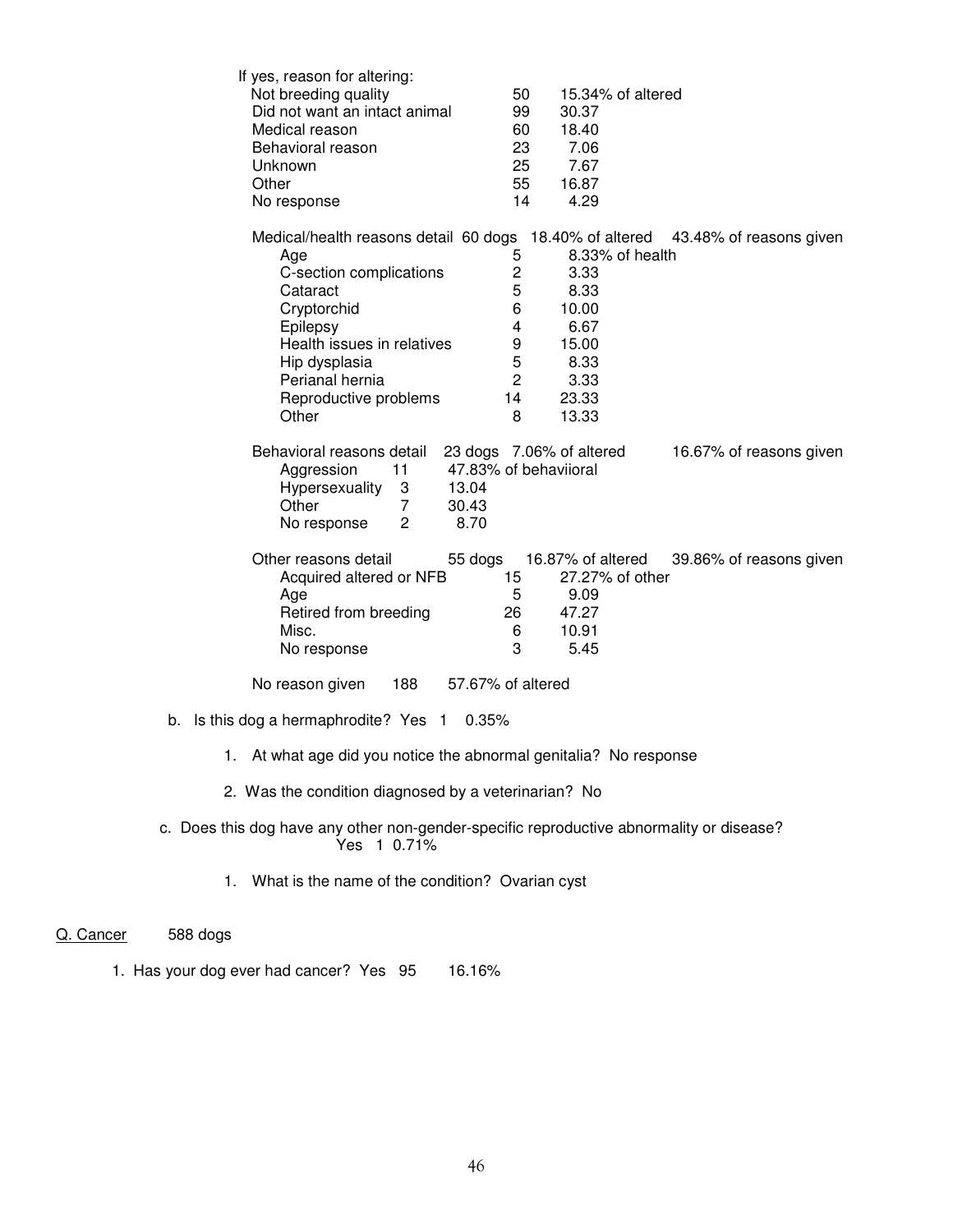| Indicate what type of cancer: |    |       |                    |
|-------------------------------|----|-------|--------------------|
| Hemangiosarcoma               | 27 |       | 28.42% of affected |
| Lymphoma                      | 11 | 11.58 |                    |
| Mammary                       | 10 | 10.53 |                    |
| Fibrosarcoma                  | 2  | 2.11  |                    |
| Osteosarcoma                  | 2  | 2.11  |                    |
| Soft Tissue Carcinoma         | 4  | 4.21  |                    |
| Adenocarcinoma                | 2  | 2.11  |                    |
| Histiocytic sarcoma           | 2  | 2.11  |                    |
| Lung, primary                 | 2  | 2.11  |                    |
| Unknown                       | 18 | 18.95 |                    |
| <b>Other</b>                  | 15 | 15.79 |                    |
|                               |    |       |                    |

- 3. Did you enter this dog in the 2006-7 ASHGI Breed Cancer Survey? Yes 18 18.95%
- 4. Was the dog's cancer diagnosed by a veterinarian? Yes 83 87.37% of affected
- 5. Tested? Yes 73 87.95% of vet examined

| a. | What test(s) were used? |    |        |
|----|-------------------------|----|--------|
|    | Biopsy                  | 41 | 56.16% |
|    | Bloodwork               | 10 | 13.70  |
|    | Echography              | 2  | 2.74   |
|    | Endoscopy               | 3  | 4.11   |
|    | FNA                     | 2  | 2.74   |
|    | MRI                     | 4  | 5.48   |
|    | Necropsy                | 6  | 8.22   |
|    | Ultrasound              | 10 | 13.70  |
|    | X-ray                   | 21 | 28.77  |
|    | Unknown                 | 3  | 4.11   |
|    | Other`                  | 4  | 5.48   |
|    |                         |    |        |

b. Did the dog receive chemotherapy? Yes 16 16.84% of affected

If yes, did the dog respond positively to chemotherapy? Yes 7 43.75% of chemo dogs

## R. Behavior and Temperament 588 dogs

Dogs with some kind of behavioral issue: 379 64.46%

| Dogs with multiple behavioral issues 187 49.34% |    |       |                                   |
|-------------------------------------------------|----|-------|-----------------------------------|
| 2 issues                                        |    |       | 127 67.91% of multiple issue dogs |
|                                                 | 40 | 21.39 |                                   |
|                                                 | 14 | 749   |                                   |
| 5                                               |    | 3.21  |                                   |

Some behavioral issue combinations were significantly more common that others

| 17.65% of multiple issue dogs |
|-------------------------------|
| 5.35                          |
| 8.02                          |
| 7.49                          |
| 11.76                         |
| 8.02                          |
|                               |

1. Has this dog bitten people or other dogs? Yes 170 45% of behavioral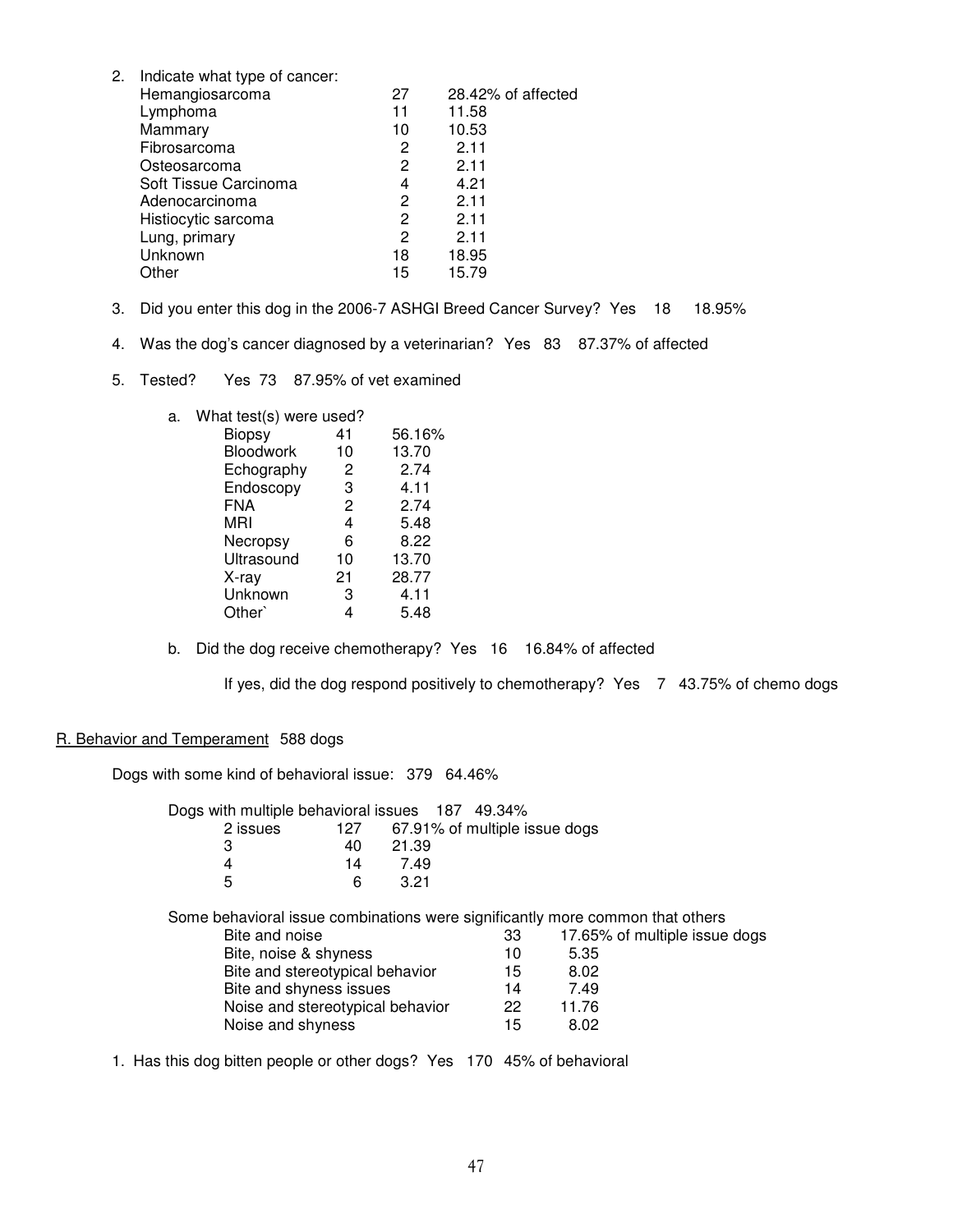If yes, how many total bites inflicted on:

| Humans:<br>81<br>1 bite<br>2<br>3<br>$\overline{\mathbf{4}}$<br>5<br>>5                 | 13.71%<br>39<br>22<br>27.16<br>11.11<br>9<br>5<br>6.17<br>1.23<br>1<br>5<br>6.17                             | 47.65% of biters<br>48.15% of human biters                 |                                                                                                                                                     |  |
|-----------------------------------------------------------------------------------------|--------------------------------------------------------------------------------------------------------------|------------------------------------------------------------|-----------------------------------------------------------------------------------------------------------------------------------------------------|--|
|                                                                                         | 42<br>0<br>1<br>26<br>$\mathbf 2$<br>9<br>3<br>3<br>4<br>1                                                   | 24.07<br>25.00<br>8.33<br>3.70                             | How many of these broke the skin: (Total bites on humans: 108)<br>38.89% of bites on humans                                                         |  |
| 1-2 bites per dog<br>$3 - 4$<br>$5+$                                                    | 4<br>11<br>5                                                                                                 | 23.40<br>14.29                                             | Comparison of bite-on-human frequency with number of broken skin bites<br>4.82% of bite incidents                                                   |  |
| Other dogs? 134<br>1 bites 36<br>$\mathbf 2$<br>3<br>$\overline{\mathbf{4}}$<br>5<br>>5 | 22.67%<br>35<br>26.12<br>15.67<br>21<br>2.24<br>6<br>5.97<br>8<br>28<br>20.90                                |                                                            | 78.82% of biting dogs<br>26.87% of dogs biting dogs                                                                                                 |  |
|                                                                                         | 0<br>31<br>1<br>47<br>$\boldsymbol{2}$<br>21<br>3<br>19<br>4<br>5<br>5<br>$\overline{\mathbf{c}}$<br>9<br>>5 | 11.88%<br>18.01<br>16.09<br>21.84<br>7.66<br>3.83<br>20.69 | How many of these broke the skin? (Total bites on dogs: $261+$ )<br>NOTE: Exact bite number can't be calculated due to entries in the <5 category.) |  |
| 1-2 bites per dog<br>$3 - 4$<br>$5+$                                                    | 4<br>11<br>27                                                                                                | 12.64<br>12.98                                             | Comparison of bite-on-dog frequency with number of broken skin bites<br>3.77% of bite incidents                                                     |  |
| Of those dogs that bit:<br>People only<br>Dogs only                                     | Both people and dogs                                                                                         | 36<br>89<br>45                                             | 21.18% of biting dogs<br>52.35<br>26.47                                                                                                             |  |
| Of dogs that bit both humans and other dogs:<br>$3-4(7)$                                | 1-2 humans bitten (34 dogs)<br>1-2 dog 18<br>$3 - 4$<br>6<br>$5+$<br>10                                      | 52.94%<br>17.65<br>29.41                                   |                                                                                                                                                     |  |
| $5+ (4)$                                                                                | 3<br>$1-2$<br>$\overline{c}$<br>$3 - 4$<br>$\overline{c}$<br>$5+$                                            | 42.86<br>28.57<br>28.57                                    |                                                                                                                                                     |  |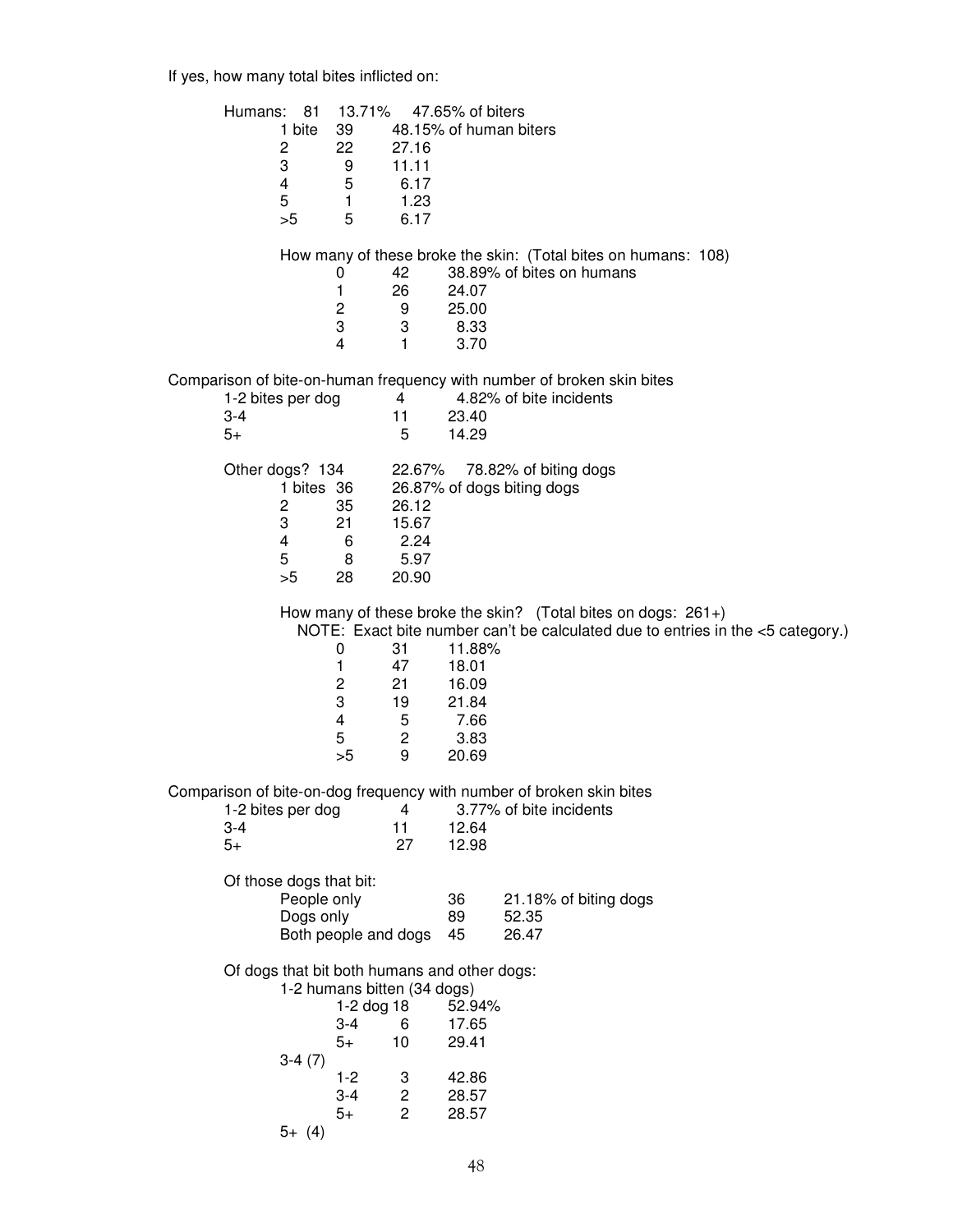|                                               | $1 - 2$                   | 1               | 25.00                   |                |        |
|-----------------------------------------------|---------------------------|-----------------|-------------------------|----------------|--------|
|                                               | $5+$                      | 3               | 75.00                   |                |        |
|                                               |                           |                 |                         |                |        |
|                                               | 1-2 dogs bitten (22 dogs) |                 |                         |                |        |
|                                               | 1-2 human                 |                 | 19                      | 86.36%         |        |
|                                               | $3 - 4$                   |                 | 2                       | 9.09           |        |
|                                               | $5+$                      |                 | $\overline{1}$          | 4.55           |        |
| 3-4 (8 dogs)                                  |                           |                 |                         |                |        |
|                                               | $1 - 2$                   |                 | 6                       | 75.00          |        |
|                                               | $3 - 4$                   |                 | $\overline{c}$          | 25.00          |        |
| $5+$ (15)                                     |                           |                 |                         |                |        |
|                                               | 1-2                       |                 | 10                      | 66.67          |        |
|                                               | $3 - 4$                   |                 | $\overline{\mathbf{c}}$ | 13.33          |        |
|                                               | $5+$                      |                 | 3                       | 20.00          |        |
| Of dogs whose bites broke the skin (122 dogs) |                           |                 |                         |                |        |
|                                               | Humans only               |                 | 19                      | 15.57%         |        |
| Dogs only                                     |                           |                 | 83                      | 68.03          |        |
|                                               | Humans and dogs           |                 | 20                      | 16.39          |        |
|                                               | Broke skin on humans      |                 |                         |                |        |
|                                               |                           | 1-2 humans (17) |                         |                |        |
|                                               |                           | $1-2$ dogs      |                         | 9              | 52.94% |
|                                               |                           | 3-4             |                         | 6              | 35.29  |
|                                               |                           | $5+$            |                         | $\overline{c}$ | 11.76  |
|                                               | $3-4(3)$                  |                 |                         |                |        |
|                                               |                           | $1 - 2$         |                         | 1              | 33.33  |
|                                               |                           | $5+$            |                         | 2              | 66.67  |
|                                               | Broke skin on dogs        |                 |                         |                |        |
|                                               | $1-2$ dogs $(9)$          |                 |                         |                |        |
|                                               |                           | 1-2 humans      |                         | 8              | 88.89% |
|                                               |                           | $3 - 4$         |                         | 1              | 11.11  |
|                                               | $3-4(6)$                  |                 | 100% on 1-2 humans      |                |        |
|                                               | $5+ (4)$                  |                 |                         |                |        |
|                                               |                           | $1 - 2$         |                         | 2              | 50.00  |
|                                               |                           | $3 - 4$         |                         | $\overline{2}$ | 50.00  |
|                                               |                           |                 |                         |                |        |

- 6. Does this dog have separation anxiety (destructive behavior or inappropriate elimination or vocalizations when owner not accessible to the dog or absent) Yes 38 6.43%
- 7. Does this dog exhibit noise phobia Yes 204 34.86%

a. Indicate the types of events to which the dog reacts (check all that apply):

| .                           |     |                  |
|-----------------------------|-----|------------------|
| Thunderstorms               | 147 | 72.06% of phobic |
| <b>Fireworks</b>            | 161 | 78.92            |
| Gunfire                     | 110 | 53.92            |
| Air compressor              | 3   | 1.47             |
| Beepers, buzzers & bells    | 13  | 6.37             |
| Caps & other popping noises | 3   | 1.47             |
| Loudspeakers & loud voices  | 4   | 1.99             |
| Toaster                     | 2   | 0.98             |
| Vacuum cleaner              | 3   | 1.47             |
| Vehicle engines             | 4   | 1.99             |
| Yard equipment              | З   | 1.47             |
| Any loud noise              | 10  | 4.90             |
| Many sounds                 | 3   | 1.47             |
| Other                       | 12  | 5.88             |
|                             |     |                  |

b. Does your dog exhibit phobic behavior to situations other than sounds? Yes 25 6.60%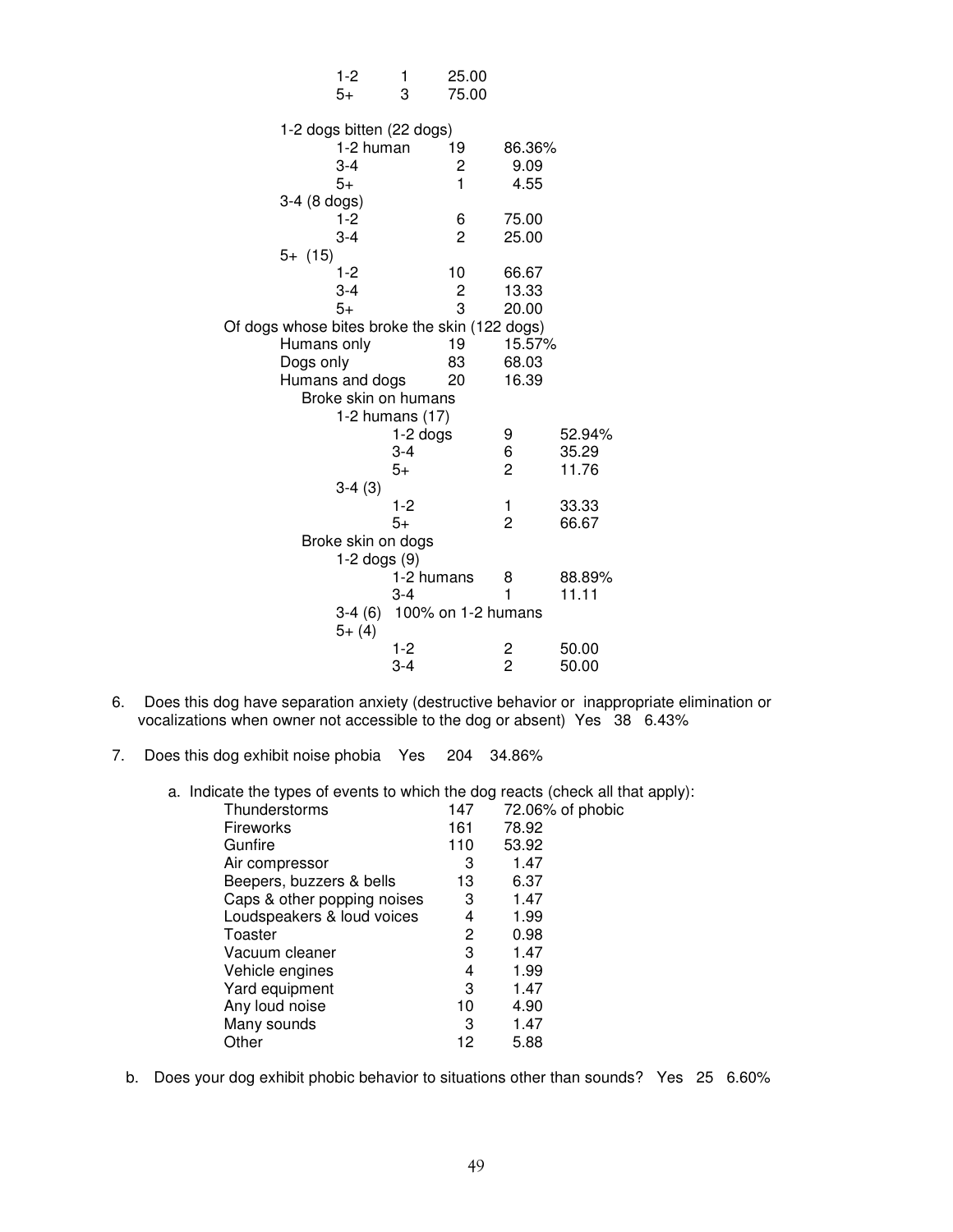What situation(s:) Confinement/restraint 8 32% of phobic other than noise Excited/active dogs 2 8 Unfamiliar dogs 3 12 Unfamiliar people 8 32<br>Other 8 32 Other 8 32

- 4. Does this dog exhibit any stereotypic or ritualistic behavior? Yes 106 27.97%
- a. Check all behaviors exhibited by this dog: Excessive grooming 51 48.11% of ritualistic incl chewing, biting, licking, plucking, barbering, sucking. Hallucinatory behavior 5 4.72 incl staring, tracking, or attacking Invisible prey Consumptive 22 20.75 incl eating rocks, dirt or other objects, chewing/sucking fabric, excessive licking or gulping air. Locomotory 9 8.49 incl circling, tail-chasing, freezing, scratching Vocalization 33 31.13 incl rhythmic/excessive barking, excessive howling, inappropriate growling Coprophagia 2 1.89 Masturbatory 3 2.83 Other 5 4.72
	- b. Can you stop these behavior by calling the dog or using physical restraint? Yes 87 82.08% of ritualistic
- 5. Does this dog exhibit shyness or fearfulness? Yes 101 26.65%

| Please indicate who the dog reacts this way too. (Mark all that apply.) |    |               |
|-------------------------------------------------------------------------|----|---------------|
| Men                                                                     | 36 | 35.64% of shy |
| Women                                                                   | 15 | 14.85         |
| Adolescents                                                             | 19 | 18.81         |
| Children                                                                | 36 | 35.64         |
| People doing specific things                                            | 4  | 3.96          |
| <b>Strangers</b>                                                        | 56 | 55.45         |
| Specific individuals                                                    | 2  | 1.98          |
| Strange dogs                                                            | 42 | 41.58         |
| Novel situations                                                        | 3  | 2.97          |
| Other                                                                   | 2  | 1.98          |
|                                                                         |    |               |

- 6. Have any of the dog's relatives exhibited the same or similar behaviors? Yes 74 19.53% of affected
- S. Other Health Issues 6 dogs

Do you want to report any additional health conditions? Yes 4 100% of "other"

1. Name of condition: various, ages 5-10 yrs, 75% vet diagnosed

#### **IV. Breeding History 241 dogs**

- **A.** Has this dog ever produced a litter? Yes 241 95.26% of total breeding dogs in survey
- **B.** Has this dog produced one or more offspring with skeletal diseases or defects?

| Yes        | 52  | 21.58% |
|------------|-----|--------|
| N٥         | 174 | 72.20  |
| Don't know | 15  | 6.22   |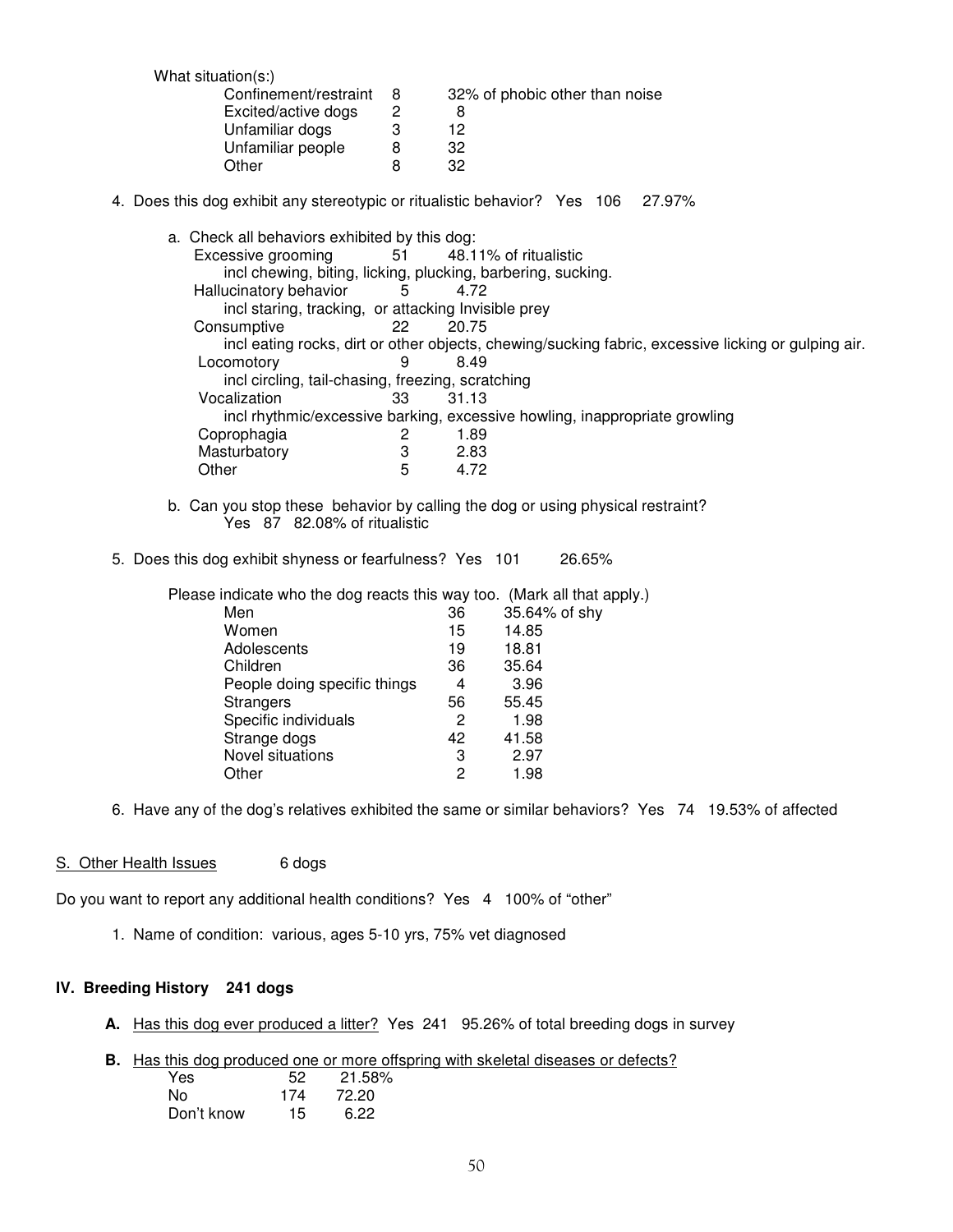If yes, click any of the conditions below which the dog has produced:

Hip dysplasia Yes 18 7.47 1. How many offspring? Total HD offspring: 35 1 9 50.00% of HD 17.31% of skeletal<br>2 5 27.78 9.62 27.78 9.62 3 2 11.11 3.85 5 2 11.11 3.85 2. From how many different mates if more than one produced? 1-1 HD 9 50.00%<br>1-mult HD 4 22.22 1-mult HD 4<br>2 5 2 5 27.78 Elbow dysplasia Yes 6 11.54% 1. How many offspring? 1 100% of ED Total ED offspsring: 6 Osteochondritis Desicans (OCD) in a joint other than the elbow Yes 6 11.54% How many offspring? 1 100% of OCDq Total OCD offspsring: 6 Transitional Vertebrae Yes 5 9.62% 1. How many offspring? Total transitional vertebrae offspring: 7 1 3 60% trans vert 5.77% of skeletal<br>2 2 40 3.85 2 2 40 3.85 2. From how many different mates? 1 100% Cruciate ligament problems Yes 1 1.92% 1. How many offspring? 1 Patellar luxation **Yes** 1 1.92% 1. How many offspring? 1 Kinked tails Yes 16 30.77% of skeletal 1. How many offspring? Total kinked tail offspring: 31 1 10 62.50% of kinked 19.23% of skeletal 2 2 12.50 3.85 4 3 18.75 5.77 5 1 6.25 1.92 2. From how many different mates? 1-1 kinked 10 62.50% 1-mult kinked 3 2 3 18.75 **C.** Has this dog produced one or more offspring with dental faults? Yes 58 24.07% No 157 65.15 Don't know 26 10.79

If yes, click any of the conditions below which the dog has produced:

Missing teeth Yes 38 65.52% of dental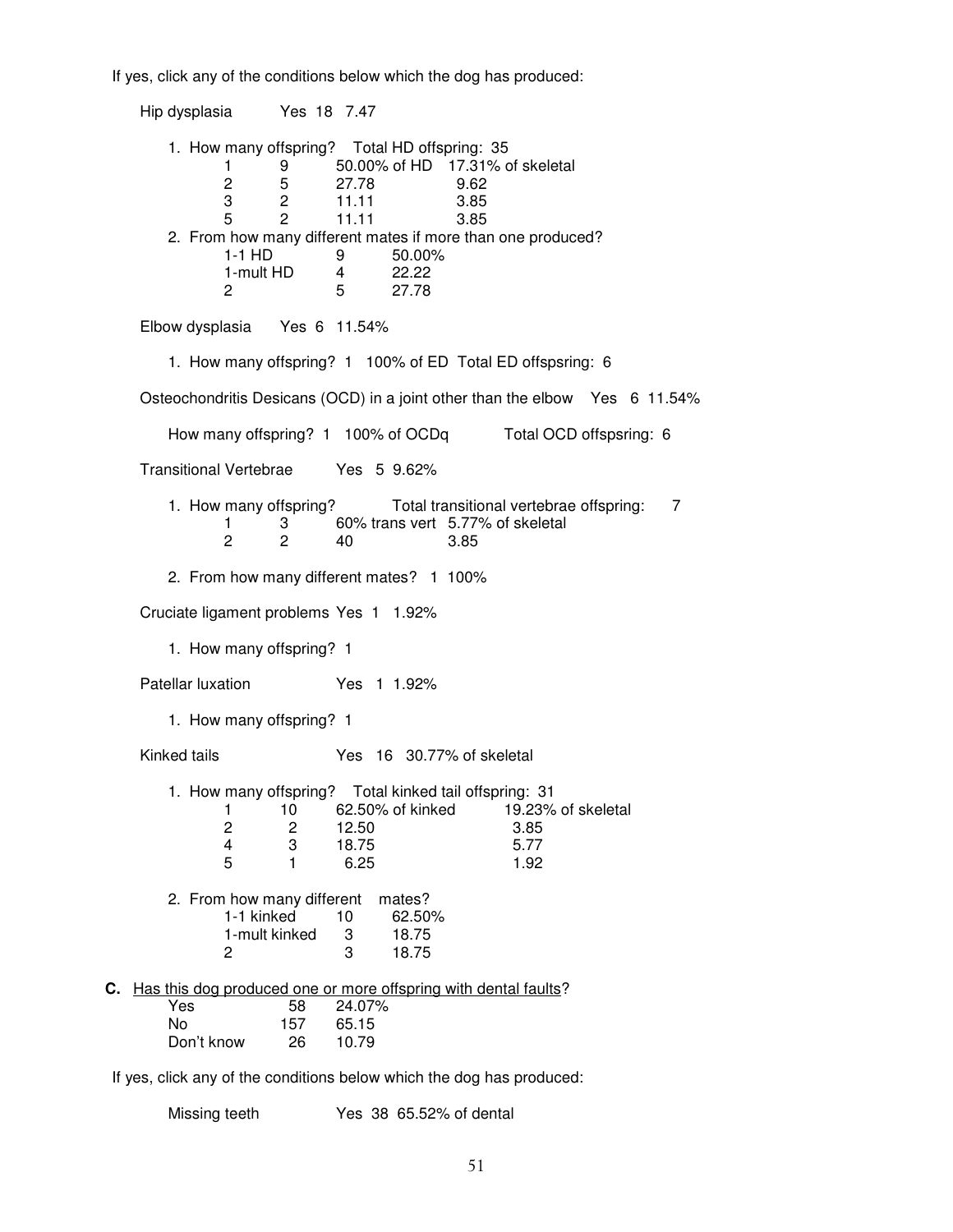1. How many offspring? Total MT offspring: at least 53 1 17 44.74% of MT 29.31% of dental<br>2 2 5.26 3.45 2 2 5.26 3.45 3 3 7.89 5.17 4 3 7.89 5.17 5 2 5.26 3.45 No response  $1$  2.63 1.72 2. From how many different mates? 1-1MT 17 44.74% of MT 1-mult MT  $\begin{array}{ccc} 9 & 23.68 \\ 2 & 5 & 13.16 \end{array}$ 5 13.16<br>2 5.26 3 2 5.26 No response 5 13.16 Extra teeth Yes 6 10.34% 1. How many offspring? 6 Overbite Yes 9 15.52% 1. How many offspring? Total overbite: 13 1 5 55.56% of overbite 8.62% of dental<br>2 4 44.44 6.90 2 4 44.44 6.90 2. From how many different mates?<br>1-1 over 5 55.56% c 55.56% overbite 1-multi over 2 22.22 2 1 11.11 No response 1 11.11 Underbite Yes 11 18.97% of dental 1. How many offspring? Total underbite: at least 11 1 10 90.91% of dental 17.24% of dental No response  $1$  9.09 1.72 Wry bite Yes 3 5.17% of dental 1. How many offspring? 3 total **D.** Has this dog produced one or more offspring that were deaf? Yes 5 2.07%<br>No 222 92.12  $92.12$ <br>5.81 Don't know 14 1. If yes, were some or all homozygous (double) merles? Yes 3 60% of deaf 2. If any were not homozygous merle, was cause of deafness determined? Yes 2 100% of non-MM deaf What was the cause? /White ear, unilateral deafness 3. How many offspring were deaf? Total deaf offspring: 6 1 4 80% of deaf producers<br>2 1 20 2 1 20 4. From how many different mates? 1 100%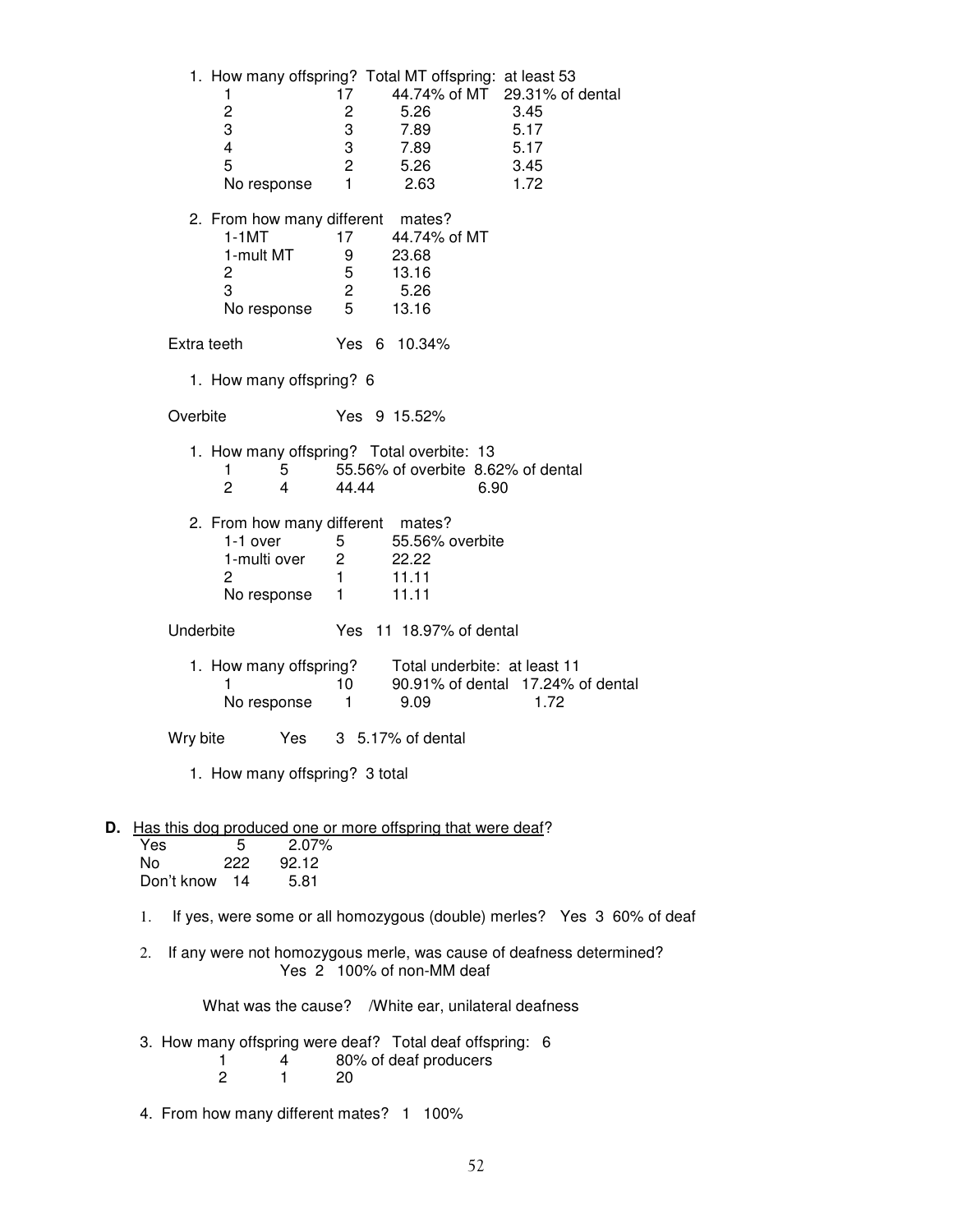**E.** Has this dog produced one or more offspring with eye problems?<br>Yes 53 21.99% 53 21.99%<br>165 68.46 No 165 68.46<br>Don't know 23 9.54 Don't know 23 Distichiasis Yes 7 13.21% of eye prob 2.9% of all 1. How many offspring? Total dist offpring: 11 1 4 57.14% of Dist<br>2 2 28.57 2 2 28.57<br>3 1 14.29 14.29 2. From how many different mates?  $\begin{array}{cccc} 1 & 4 & 57.14\% \\ 2 & 1 & 14.29 \end{array}$ 14.29 No response 2 28.57 Iris coloboma Yes 11 20.75% of eyes 1. How many offspring? Total IC offspring: at least 13 1 8 72.73% of IC 2 2 18.18 No Response 1 9.09 2. From how many different mates? 1 10 90.91%<br>No response 1 9.09 No response Persistent pupilary membrane Yes 14 26.42% of eyes 1. How many offspring? Total PPM offspring: at least 17 1 11 78.57% of PPM<br>2 1 7.14 2 1 7.14<br>3 1 7.14 3 1 7.14 No response 1 7.14 2. From how many different mates?<br>1-1 PPM 11 78.57% 11 78.57% of PPM<br>2 14.29 1-multi PPM 2 14.29<br>No response 1 7.14 No response 1 Cataract Yes 17 7.05% 29.31% of eye problems 1. How many offspring? Total cataract offspring: at least 21 1 14 82.35% of cat<br>5 1 5.88 1 5.88<br>2 11.76 No response 2 11.76 2. From how many different mates? 1 14 82.35% of cat<br>2 1 5.88 2 1 5.88 No response 2 11.76 3. Was genetic (DNA test) status determined on any offspring? Yes 10 58.82% of cat No 6 35.29<br>Don't Know 1 5.88 Don't Know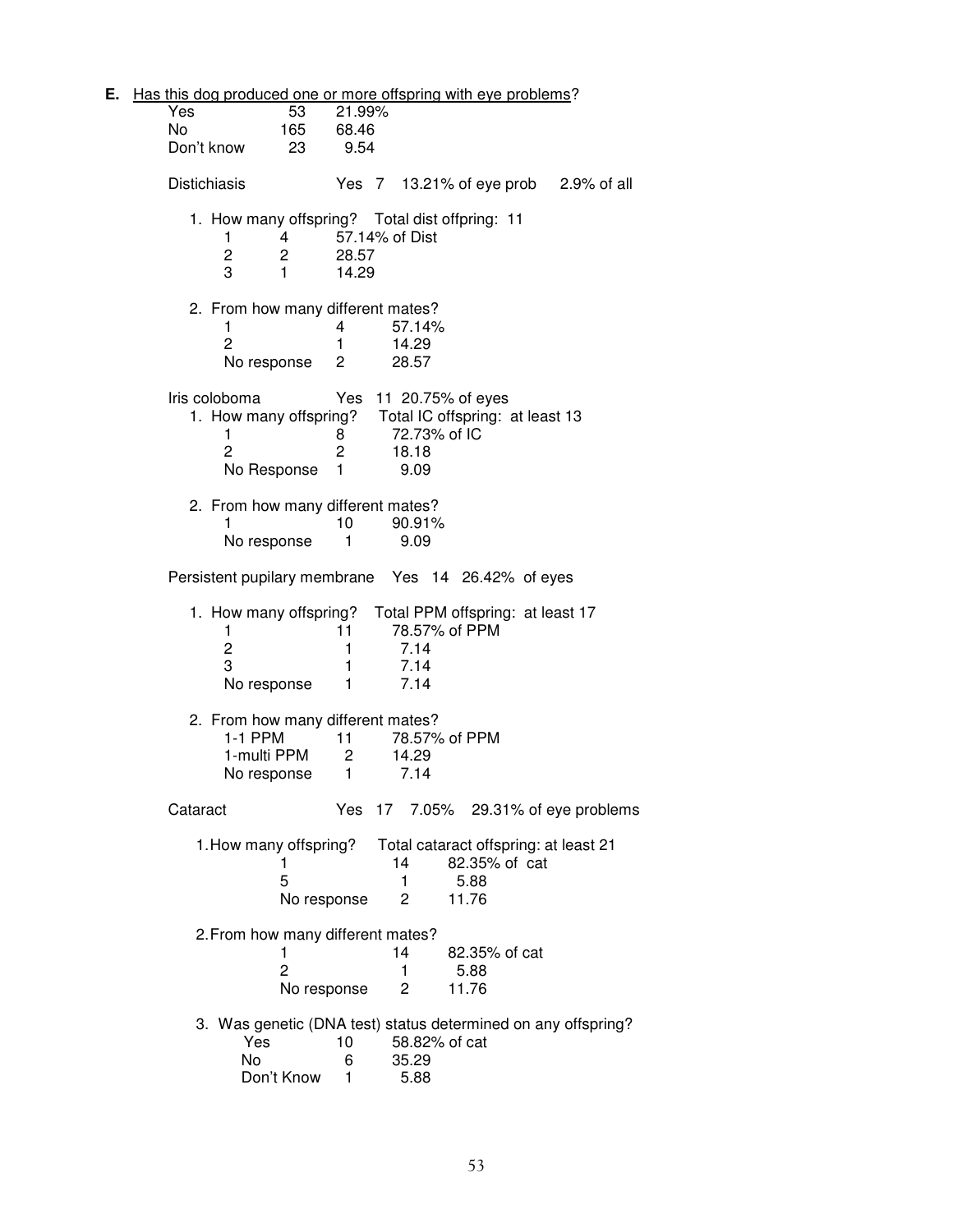|    |    | 4. If yes (10 offspring,) how many were had       |       |  |                                                                                    |  |
|----|----|---------------------------------------------------|-------|--|------------------------------------------------------------------------------------|--|
|    |    | a. one copy                                       | 4     |  |                                                                                    |  |
|    |    | b. Two copies                                     |       |  |                                                                                    |  |
|    | C. | None                                              | 6     |  |                                                                                    |  |
|    |    | Collie eye anomaly                                | Yes 4 |  | 1.66% 6.90% of eye problems                                                        |  |
| 1. |    | How many offspring?                               |       |  |                                                                                    |  |
|    |    | No response 3                                     |       |  |                                                                                    |  |
|    |    |                                                   |       |  | 3. Was genetic (DNA test) status determined on any offspring? Yes 100% of CEA prod |  |
|    |    | If yes, how many were<br>$M$ utant/ $M$ utant $2$ |       |  |                                                                                    |  |

Mutant/Mutant? 3 Mutant/Normal? Normal/Normal? 1

Progressive retinal atrophy Yes 2 0.83% 3.45% of eye producers

- 1. How many offspring? No response (at least 2)
- 3. Was genetic (DNA test) status determined on any offspring? 2 100% of PRA, all normal/normal

## **F.** Has this dog produced one or more offspring with endocrine (glandular) disease, not including diseases of the sex glands?

| Yes<br>No<br>Don't know | З     | 1.24%<br>219 90.87<br>19 7.88 |                                     |
|-------------------------|-------|-------------------------------|-------------------------------------|
| Thyroid disease         |       | Yes                           | 1                                   |
| 1.                      |       | How many offspring? 2         |                                     |
|                         |       |                               | 2. From how many different mates? 1 |
| Cushing's Disease       |       | $\overline{2}$                | 66.67% of endocrine                 |
|                         | 3     |                               | 1. How many offspring? 4 total      |
|                         | 2     |                               | 2. From how many different mates?   |
| Diabetes                | Yes 1 |                               | 0.41%                               |
|                         |       |                               | How many offspring? 1               |

**G.** Has this dog produced one or more offspring with gastrointestinal diseases or defects?

| Yes        | 25  | 10.37% |               |
|------------|-----|--------|---------------|
| No         | 197 | 81.74  |               |
| Don't Know | 19  | 7.88   |               |
| Hernia     | Yes | 15     | 60% of gastro |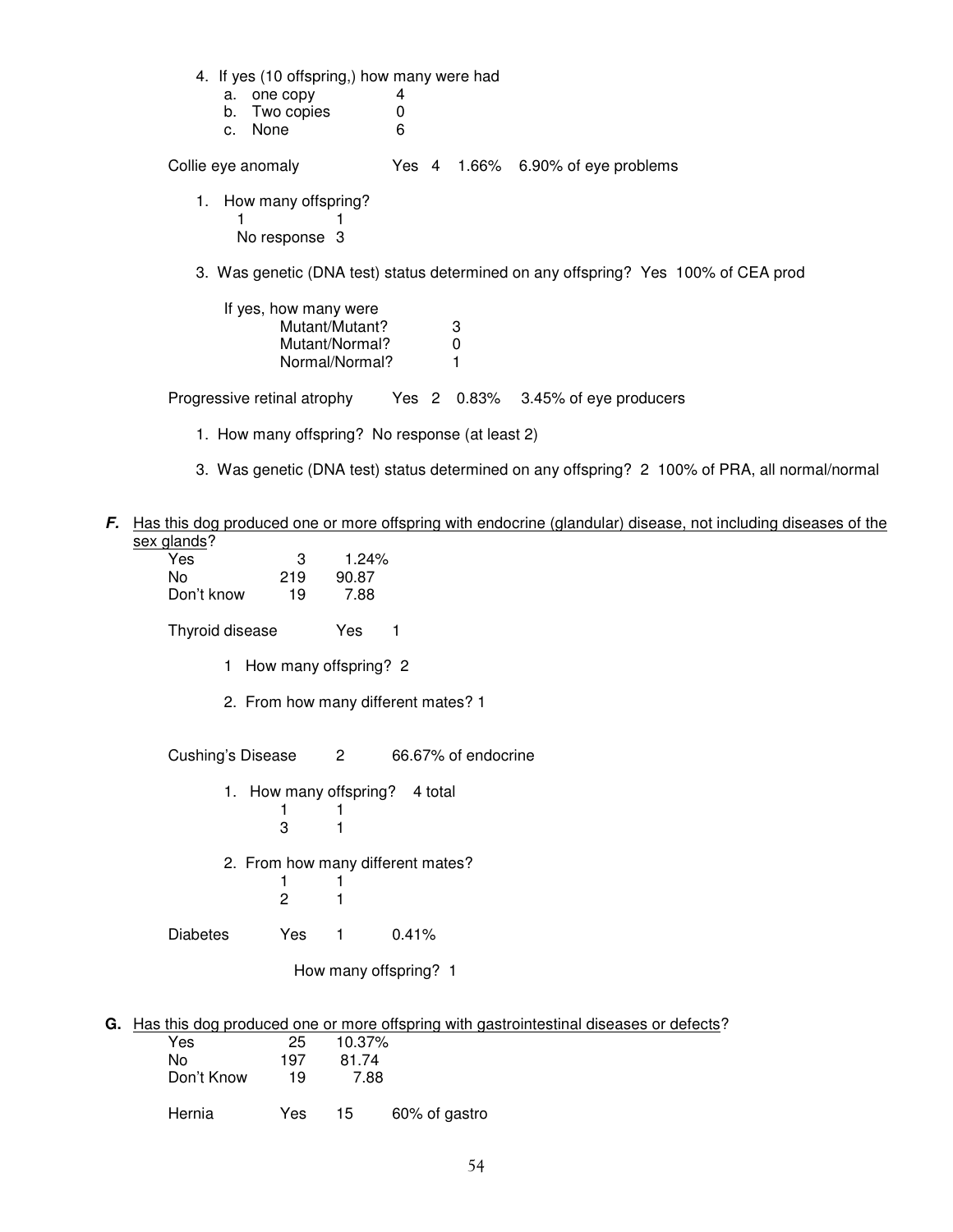|    | 1. How many offspring? At least 29                                                         |
|----|--------------------------------------------------------------------------------------------|
|    | 6<br>40.00%<br>1                                                                           |
|    | 2<br>6<br>40.00                                                                            |
|    | 4<br>6.67<br>1.                                                                            |
|    | 6<br>1<br>6.67                                                                             |
|    | No response<br>1<br>6.67                                                                   |
|    | 2. From how many different mates?                                                          |
|    | 1-1 hernia<br>6<br>40.00                                                                   |
|    | 1-multi hernia<br>7<br>46.67                                                               |
|    | $\overline{c}$<br>6.67<br>1.                                                               |
|    | No response 1<br>6.67                                                                      |
|    |                                                                                            |
|    | Inflammatory bowel disease 1<br>0.40% of gastro                                            |
|    | How many offspring? 1<br>1                                                                 |
|    | Megaesophagus<br>Yes<br>0.40% of gastro<br>$\sim$ 1 $\sim$ $\sim$                          |
|    | How many offspring? 1<br>1.                                                                |
|    | Food intolerance<br>Yes<br>24% of gastro<br>6                                              |
|    |                                                                                            |
|    | How many offspring? 7 total<br>1                                                           |
|    | 83.33% of intolerance<br>1<br>5<br>$\overline{2}$<br>1<br>16.67                            |
|    |                                                                                            |
|    | 2. From how many different mates? 1 100%                                                   |
|    | Chronic Diarrhea<br>Yes<br>3<br>12%                                                        |
|    | 1 How many offspring? 3 total                                                              |
|    | Recurrent vomiting Yes 2 8% of gastro                                                      |
|    | How many offspring? 2<br>1                                                                 |
|    | Cobalamin (Vit. B <sup>12</sup> ) malabsorbtion<br>No 100%                                 |
|    |                                                                                            |
|    | Was genetic (DNA test) status determined on any offspring?<br>1.<br>normal/normal<br>Yes 1 |
|    |                                                                                            |
| Η. | Has this dog produced one or more offspring with blood disorders?                          |
|    | Yes<br>1.<br>0                                                                             |
|    | <b>No</b><br>224<br>2.<br>92.95%                                                           |
|    | Don't Know<br>7.05<br>3.<br>17                                                             |
|    |                                                                                            |
|    |                                                                                            |
| L. | Has this dog produced one or more offspring with heart disease or defects?                 |
|    | Yes<br>4.15%<br>10                                                                         |
|    | No<br>211<br>87.55                                                                         |
|    | Don't Know<br>8.30<br>20                                                                   |
|    | Patent ductus arteriosus<br>Yes<br>10% of heart<br>1                                       |

1 How many offspring? 1 total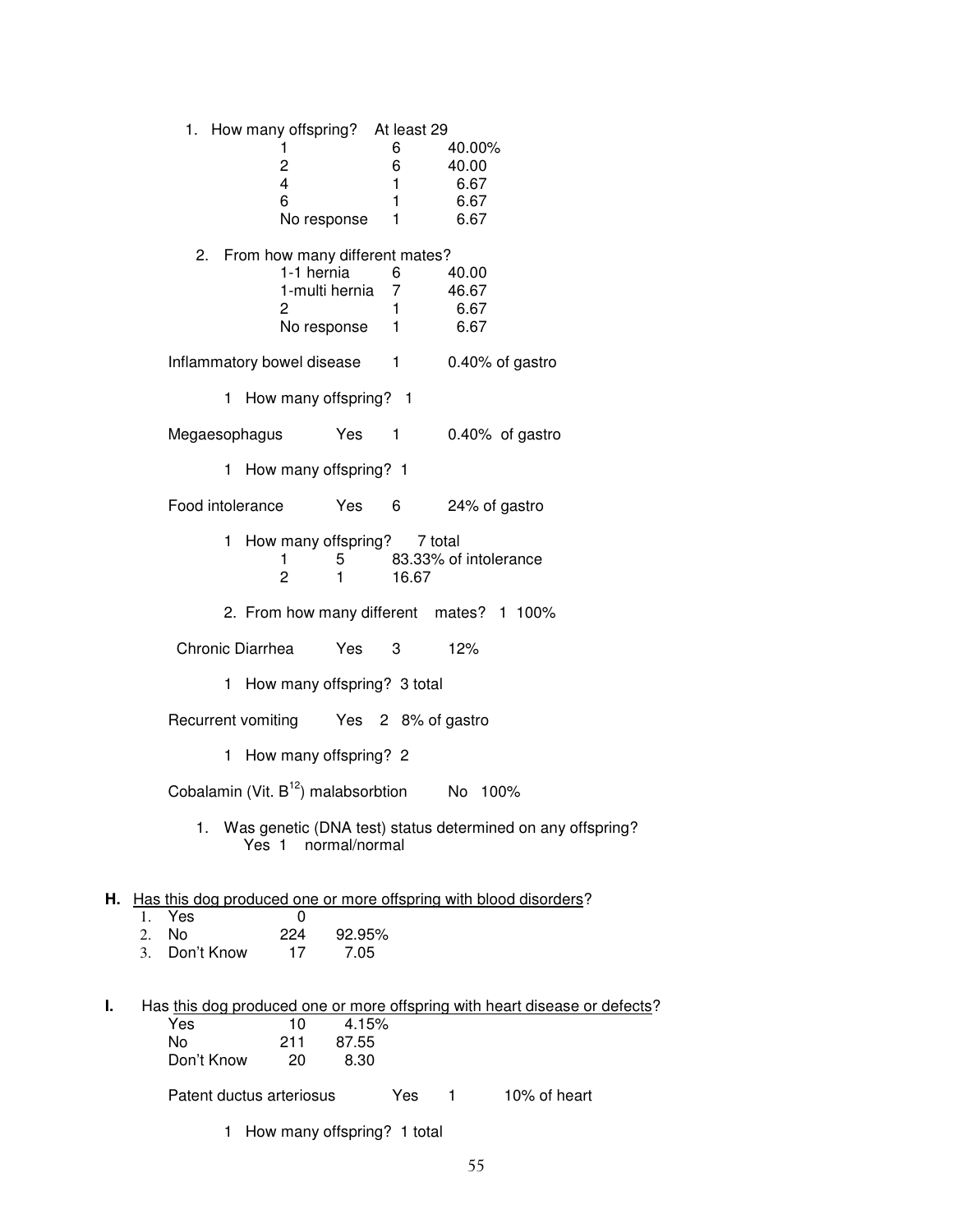Heart murmur Yes 8 80%

- 1 How many offspring? 9 total<br>1 7 87.50% c  $\begin{array}{cc} 1 & 7 & 87.50\% \text{ of } \text{murmur} \\ 2 & 1 & 12.50 \end{array}$  $12.50$
- 2. From how many different mates? 1 100%
- **J.** Has this dog produced one or more offspring with portosystemic (liver) shunt? Yes 0<br>No 224 92.95% of shunt Don't Know 17 7.05

Were any of the affected tested for cobalamin (Vitamin B12) malabsorbtion? Don't Know 3

**K.** Has this dog produced one or more offspring with skin problems?

| Yes        | 8   | 3.32% |
|------------|-----|-------|
| N٥         | 214 | 88.80 |
| Don't Know | 19  | 7.88  |

Demodex mange Yes 5 62.50% of skin

1 How many offspring? 5 total

Sebaceous tumors/cysts Yes 1 12.50% of skin

1 How many offspring? 3 total

2. From how many different mates? No response (at least 1)

**L.** Has this dog produced one or more offspring with neurological disease?

| Yes        | 18  | 7.47% |
|------------|-----|-------|
| No         | 204 | 84.65 |
| Don't Know | 19  | 7.88  |

Epilepsy Yes 13 72.22% of neuro

1 How many offspring? 15 total<br>11 84.62% of 1 11 84.62% of epilepsy<br>2 2 15.38 15.38

2. From how many different mates? 1 100%

Rear end tremor Yes 6 33.33% of neuro

|   |   | 1. How many offspring? 15 total   |
|---|---|-----------------------------------|
|   | з | 50.00% of tremor                  |
| 2 |   | 16.67                             |
| 3 |   | 16.67                             |
|   |   | 16.67                             |
|   |   | 2. From how many different mates? |
|   |   | 66.67% of tremor                  |
|   |   | 33.33                             |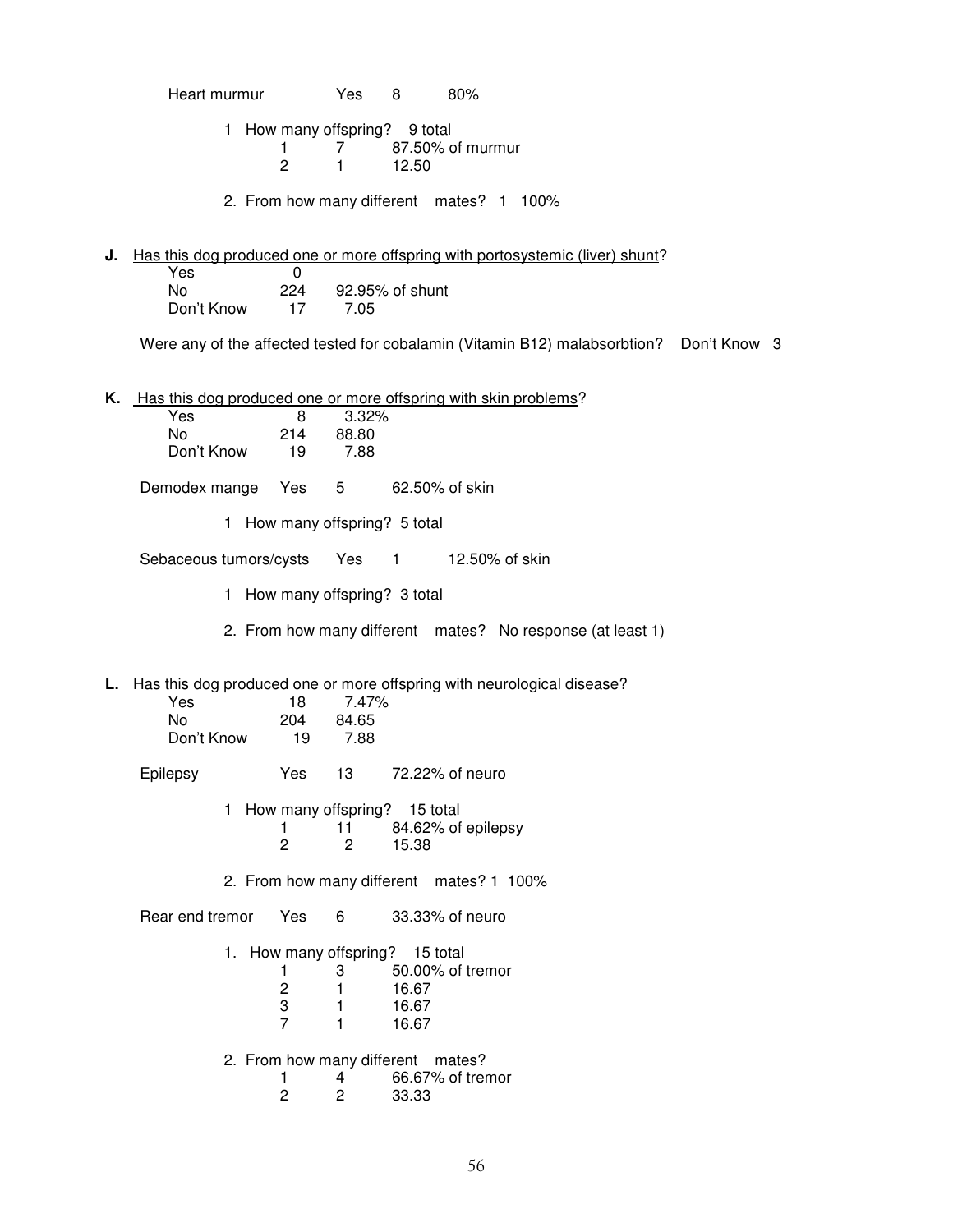**M.** Has this dog produced one or more offspring with respiratory disease? 241 dogs Yes 6 2.49%<br>No 218 90.46 No 218 90.46<br>Don't Know 17 7.05 Don't Know Abnormal bark Yes 2 0.83% 33.33% of respiratory 1. How many offspring? 5 total 1 1 4 1 2. From how many different mates? 1 1 1 2 1 Laryngeal paralysis Yes 2 0.83% 33.33% of respiratory 1. How many offspring? 2 total LP offspring **N.** Has this dog produced one or more offspring with reproductive problems? 241 dogs Yes 34 14.11% No 180 74.69<br>Don't Know 27 11.20 Don't Know Male offspring:<br>Retained Testicles Yes 10 29.41% of repro prob 1. How many offspring? 13 total 1 7 2 3 2. From how many different mates?  $\begin{array}{ccc} 1 & 9 \\ 2 & 1 \end{array}$ 2 1 Testicular Atrophy Yes 1 2.94% of repro prob 1. How many offspring? 2 total testicular atrophy offspring 2. From how many different mates? 1 Female offspring: Abnormal breeding behavior Yes 1 2.94% of repro prob How many offspring? 1 abnormal behavior offspring Abnormal heat cycles Yes 3 8.82% of repro prob How many offspring? 3 total abnormal heat offspring Caesarian Section required Yes 3 8.82% of repro prob How many offspring? 3 total c-section offspring Failed to conceive Yes 1 2.94% of repro prob How many offspring? 1 total failure to conceive offspring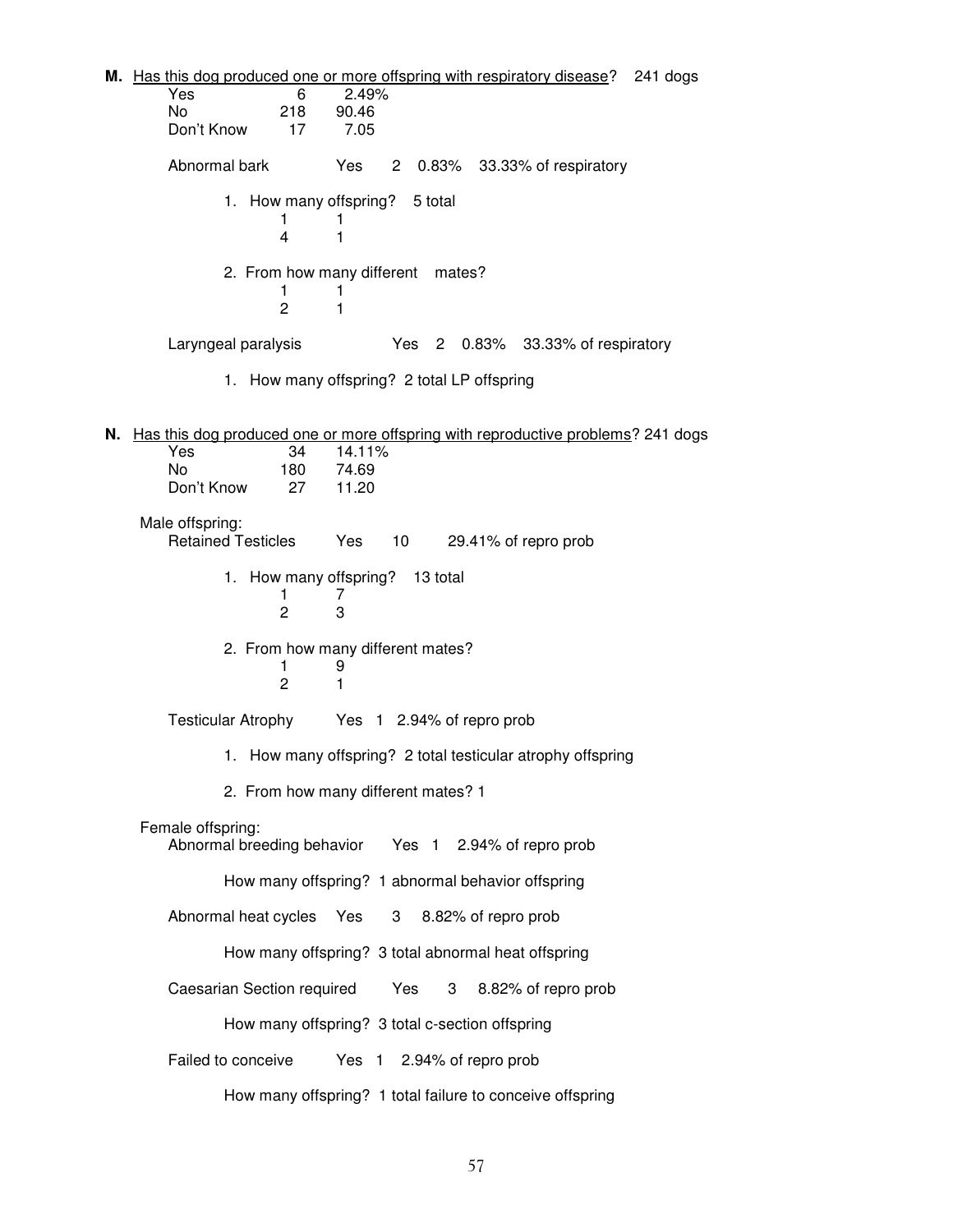Had litters of 4 or fewer puppies Yes 1 2.94% of repro prob

How many offspring? 1 total small litter offspring

Heat cycles started after 1 year of age Yes 18 47.06% of repro

|    | 1.                      | How many offspring? 35 total<br>1<br>7<br>$\overline{c}$<br>3<br>3<br>4<br>4<br>1<br>6<br>1 | 17.14<br>34.29<br>11.43<br>17.14 |                                          | 20.00% of late heat offspring                                           |  |
|----|-------------------------|---------------------------------------------------------------------------------------------|----------------------------------|------------------------------------------|-------------------------------------------------------------------------|--|
|    |                         | 2. From how many different<br>1-1 late heat off<br>1-multiple<br>2<br>No response           |                                  | mates?<br>7<br>6<br>1.<br>$\overline{4}$ | 38.89% of late heat prod<br>33.33<br>5.56<br>22.22                      |  |
|    | Pyometria               | Yes                                                                                         | $\mathbf{2}$                     |                                          | 5.88% of repro prob                                                     |  |
|    |                         | How many offspring? 2 total pyometria offspring                                             |                                  |                                          |                                                                         |  |
|    | Vaginal infection       | Yes                                                                                         | 1                                |                                          | 2.94% of repro prob                                                     |  |
|    |                         | How many offspring? 1 total vag infection offspring                                         |                                  |                                          |                                                                         |  |
| О. | Yes<br>No<br>Don't Know | 28<br>11.62%<br>187<br>77.59<br>26<br>10.79                                                 |                                  |                                          | Has this dog produced one or more offspring with cancer? 241 total dogs |  |
|    | Hemangiosarcoma         | Yes                                                                                         |                                  |                                          | 9 32.14% of cancer prod                                                 |  |
|    |                         | 1. How many offspring? 15 total<br>1<br>5<br>2<br>$\mathbf{2}^{\circ}$<br>3<br>2            | 26.67<br>40.00                   |                                          | 33.33% of HSA offspring                                                 |  |
|    |                         | 2. With how many mates?<br>1-1 HSA offsp<br>2-multi HSA<br>No response                      | 7<br>1<br>1                      | 77.78%<br>11.11<br>11.11                 |                                                                         |  |
|    | Lymphoma                | Yes                                                                                         | 7                                |                                          | 25.00% of cancer prod                                                   |  |
|    |                         | 1. How many offspring?<br>1<br>6<br>3<br>1                                                  | 9 total<br>14.29                 |                                          | 85.71% of lymphoma prod                                                 |  |
|    |                         | 2. With how many mates?<br>1<br>No response                                                 | 6<br>1                           | 14.29                                    | 85.71% of lymphoma prod                                                 |  |
|    | Mammary                 | Yes<br>$\mathbf{2}$                                                                         |                                  | 7.14% of cancer prod                     |                                                                         |  |
|    |                         | 1. How many offspring? 3 total<br>1<br>1<br>1<br>2                                          | 66.67                            |                                          | 33.33% of mammary cancer offspring                                      |  |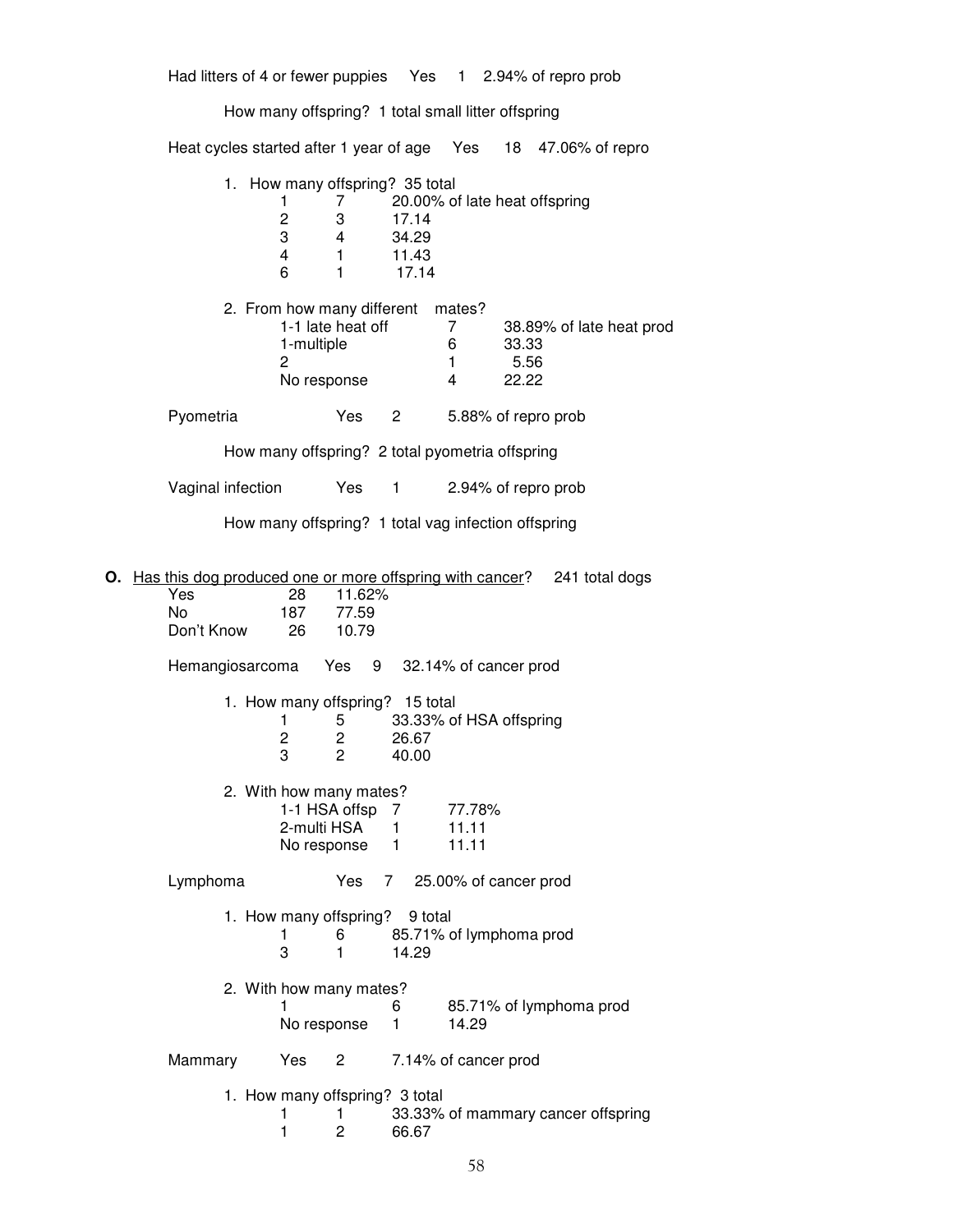|    |    |                              |                                     |                          |                                                                          |                                                                         |                              |                             | 2. With how many mates? 1 100% of mammary cancer prod            |                                                                                                           |  |
|----|----|------------------------------|-------------------------------------|--------------------------|--------------------------------------------------------------------------|-------------------------------------------------------------------------|------------------------------|-----------------------------|------------------------------------------------------------------|-----------------------------------------------------------------------------------------------------------|--|
|    |    | Mast Cell                    |                                     | Yes                      | 3                                                                        |                                                                         | 1.24% of cancer prod         |                             |                                                                  |                                                                                                           |  |
|    |    |                              |                                     | 1.<br>$\overline{2}$     | 1. How many offspring? 4 total<br>2<br>1                                 | 50                                                                      |                              |                             | 50% of mammary cancer offspring                                  |                                                                                                           |  |
|    |    |                              |                                     |                          |                                                                          |                                                                         |                              |                             | 2. With how many mates? 1 100% of mammary cancer prod            |                                                                                                           |  |
|    |    | Soft Tissue Carcinoma Yes    |                                     |                          |                                                                          | $\blacksquare$ 1                                                        |                              | 3.57% of cancer prod        |                                                                  |                                                                                                           |  |
|    |    |                              |                                     |                          |                                                                          |                                                                         |                              |                             | 1. How many offspring? 1 total soft tissue carcinoma offspring   |                                                                                                           |  |
|    |    | Squamous Cell Carcinoma      |                                     |                          |                                                                          |                                                                         | Yes                          | $\mathbf{1}$                | 3.57% of cancer prod                                             |                                                                                                           |  |
|    |    |                              |                                     |                          |                                                                          |                                                                         |                              |                             | 1. How many offspring? 1 total squamous cell carcinoma offspring |                                                                                                           |  |
|    |    | Generalized cancer           |                                     |                          | Yes                                                                      | $\mathbf{1}$                                                            |                              | 3.57% of cancer prod        |                                                                  |                                                                                                           |  |
|    |    |                              |                                     |                          |                                                                          |                                                                         |                              |                             | 1. How many offspring? 1 total beneralized cancer offspring      |                                                                                                           |  |
|    |    | Cancer, type not known Yes 8 |                                     |                          |                                                                          |                                                                         |                              | 28.57% of cancer prod       |                                                                  |                                                                                                           |  |
|    |    |                              |                                     | 1<br>$\overline{c}$<br>3 | 1. How many offspring? 15 total<br>3<br>3<br>2                           | 40<br>40                                                                |                              | 20% of unk cancer offspring |                                                                  |                                                                                                           |  |
|    |    |                              |                                     | 1<br>$\overline{2}$      | 2. With how many mates?<br>5<br>3                                        | 37.50                                                                   |                              | 62.50% of unk cancer prod   |                                                                  |                                                                                                           |  |
|    |    | Other cancers produced:      | Brain tumor<br>No response<br>Misc. | Osteosarcoma             |                                                                          | Yes<br>$\mathbf{2}$<br>$\overline{c}$<br>$\mathbf{1}$<br>$\overline{7}$ | 12<br>16.67<br>8.33<br>58.33 |                             | 42.86% of cancer prod<br>16.67% of other cancer prod             |                                                                                                           |  |
| Ρ. |    |                              |                                     |                          |                                                                          |                                                                         |                              |                             |                                                                  | Has this dog produced one or more offspring with immune mediated diseases not previously listed? 241 dogs |  |
|    |    |                              | Yes<br>No<br>Don't Know             |                          | 6<br>213<br>22                                                           | 2.49%<br>88.38<br>9.13                                                  |                              |                             |                                                                  |                                                                                                           |  |
|    | 1. | If yes, what disease(s)      | Allergy<br>Other<br>No response     |                          | 4<br>1<br>1                                                              | 16.67<br>16.67                                                          |                              |                             | 66.67% of immune mediated prod                                   |                                                                                                           |  |
|    | 2. | How many offspring?          |                                     | 2<br>No response         | Allergy (at least 7 allergy offspring total)<br>Other: 1 other offspring | 2<br>2<br>1                                                             | 57.14<br>14.29               |                             | 28.57% of allergy offspring                                      |                                                                                                           |  |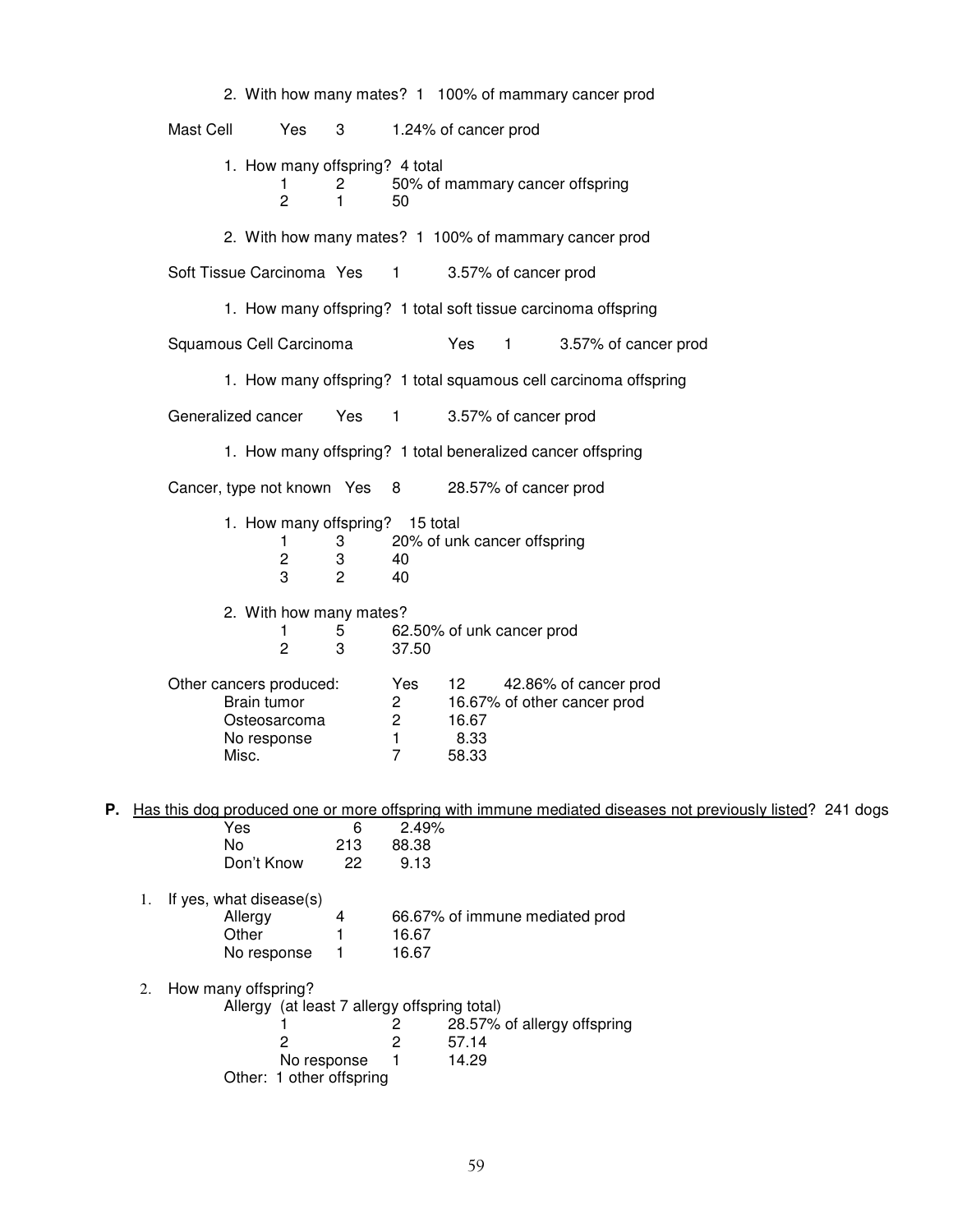3. From how many different mates? Allergy - 1mate 2 2 1 Other: 1 mate 1

**Q.** Has this dog produced one or more offspring with significant behavioral or temperament problems? 241 dogs Yes 45 18.67% No 175 72.61<br>Don't Know 21 8.71 Don't Know 21 Biting people or other dogs Yes 14 31.11% of behavior prod 1. How many offspring? 24 total 1 6 25.00% of biting offspring<br>2 6 50.00 2 6 50.00 3 2 25.00 2. From how many different mates? 1-single aff offspring 6 42.86% of biting prod 1-multi aaff offspring 6 42.86 2 1 7.14 No response  $1$  7.14 Separation anxiety Yes 3 6.67% of behavior prod 1. How many offspring? 3 total sep anxieity offpring Noise phobia Yes 13 28.89% of behavior prod 1. How many offspring? 21 total 1 6 28.57%<br>2 6 57.14  $\begin{array}{cccc} 2 & 6 & 57.14 \\ 3 & 1 & 14.29 \end{array}$ 14.29 2. From how many different mates?<br>1-1 aff offspring 6 6 46.15% of noise phobic prod 1-multi aff offspring 5 38.46 2 1 7.69 No response 1 7.69 Shyness or fearfulness toward people or other dogs Yes 20 44.44% of behavior prob prod 1. How many offspring? At least 26 1 14 53.85% of fearful offspring<br>2 4 30.77 2 4 30.77<br>3 1 11.54 11.54 No response 1 3.85 2. From how many different mates? 1-1 fearfull offsprig 14 70% of fearful prod 1-mult fearful offspring 4 20 2 1 5 No response  $1$  5 Steriotypic or ritualistic behavior Yes 7 2.90% 1. How many offspring? 10 total<br>1 4 40% of riture  $\begin{array}{cc}\n 1 & 4 \\
 2 & 3\n \end{array}$  60 2 3 60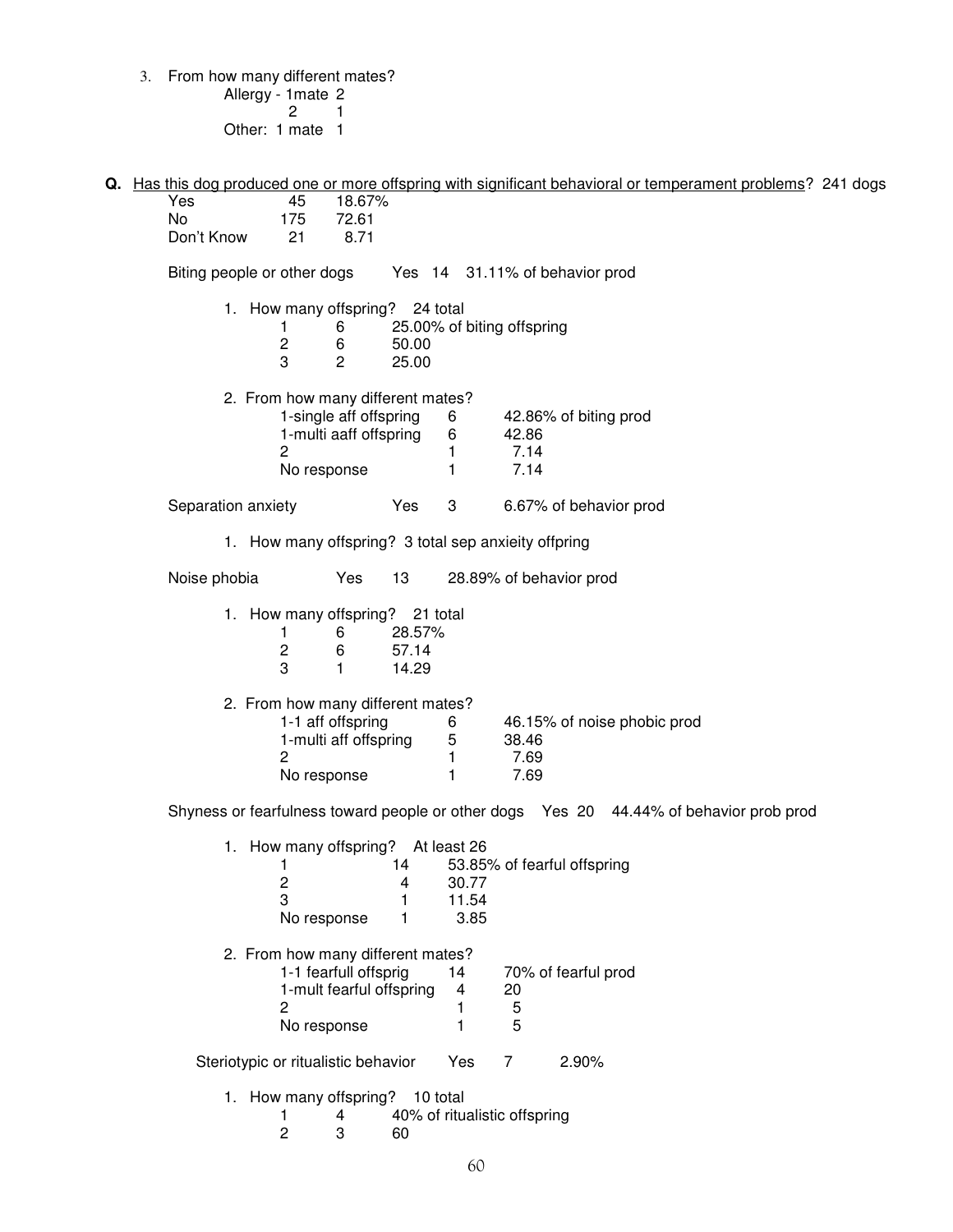- 2. From how many different mates? 1 mate 100%
- **R.** Has this dog produced one or more offspring that did not have full length tails? 241 dogs of tail prod

| <b>Yes</b>  | 94  | 39.00% |
|-------------|-----|--------|
| N٥          | 133 | 55.19  |
| Don't Know  | 13  | 5.39   |
| No response | 1   | 0.41   |

1. If yes, of those how many how many had

| $\frac{3}{4}$ length | at least 84                       |       | 17.76% of NBT offspring |
|----------------------|-----------------------------------|-------|-------------------------|
| $\frac{1}{2}$ length | at least 145                      | 30.66 |                         |
| $\frac{1}{4}$ length | 124                               | 26.22 |                         |
| Very short           | 93                                | 19.66 |                         |
| Absent               | 27                                | 5 7 1 |                         |
|                      | Total NBT offspring: at least 473 |       |                         |

2. With how many mates did it produce puppies with tails that were not full length? NBT prod

|             | 61 | 64.89% of |
|-------------|----|-----------|
| 2           | 21 | 22.34     |
| 3           |    | 1.06      |
| 4           | 2  | 2.13      |
| 5           | 2  | 2.13      |
| 6           |    | 1.06      |
| 7           |    | 1.06      |
| 13          |    | 1.06      |
| No response |    | 4.26      |
|             |    |           |

3. How many of those mates do you know had less than full length tails?

| None        | 25 | 26.60% of NBT prod |
|-------------|----|--------------------|
|             | 29 | 30.85              |
| 2           | 8  | 8.51               |
| 6           |    | 1.06               |
| Unknown     | 28 | 29.79              |
| No response |    | 3.19               |
|             |    |                    |

4. How many of the offspring with less than full length tails required euthanasia due to severe birth defects?<br>None 74 78.72% of NBT offsp 94.87% of responding NBT producers None  $\begin{array}{r} 74 & 78.72\% \text{ of NBT of fsp} & 94.87\% \text{ of } \text{responding NBT produces} \\ 3 & 3.19 & 3.85 \end{array}$ 1 3 3.19 3.85  $5$  1 1.06 1.28 No response 16 17.02 n/a

**S.** Has your dog produced one or more offspring which had long tails that were left undocked? 241 dogs

| Yes        | 82  | 34.02% |
|------------|-----|--------|
| N٥         | 150 | 62.24  |
| Don't Know | 9   | 3.73   |

1. If yes, indicate offsprings' typical tail carriage(s) when relaxed (check all that apply)

| Low                    | 16 | 19.51% of undocked full tail prod |
|------------------------|----|-----------------------------------|
| Slightly below topline | 33 | 40.24                             |
| Level with topline     | 31 | 37.80                             |
| Above topline          | 38 | 46.34                             |
| Over the back          | 18 | 21.95                             |
| No response            |    | 4.88                              |